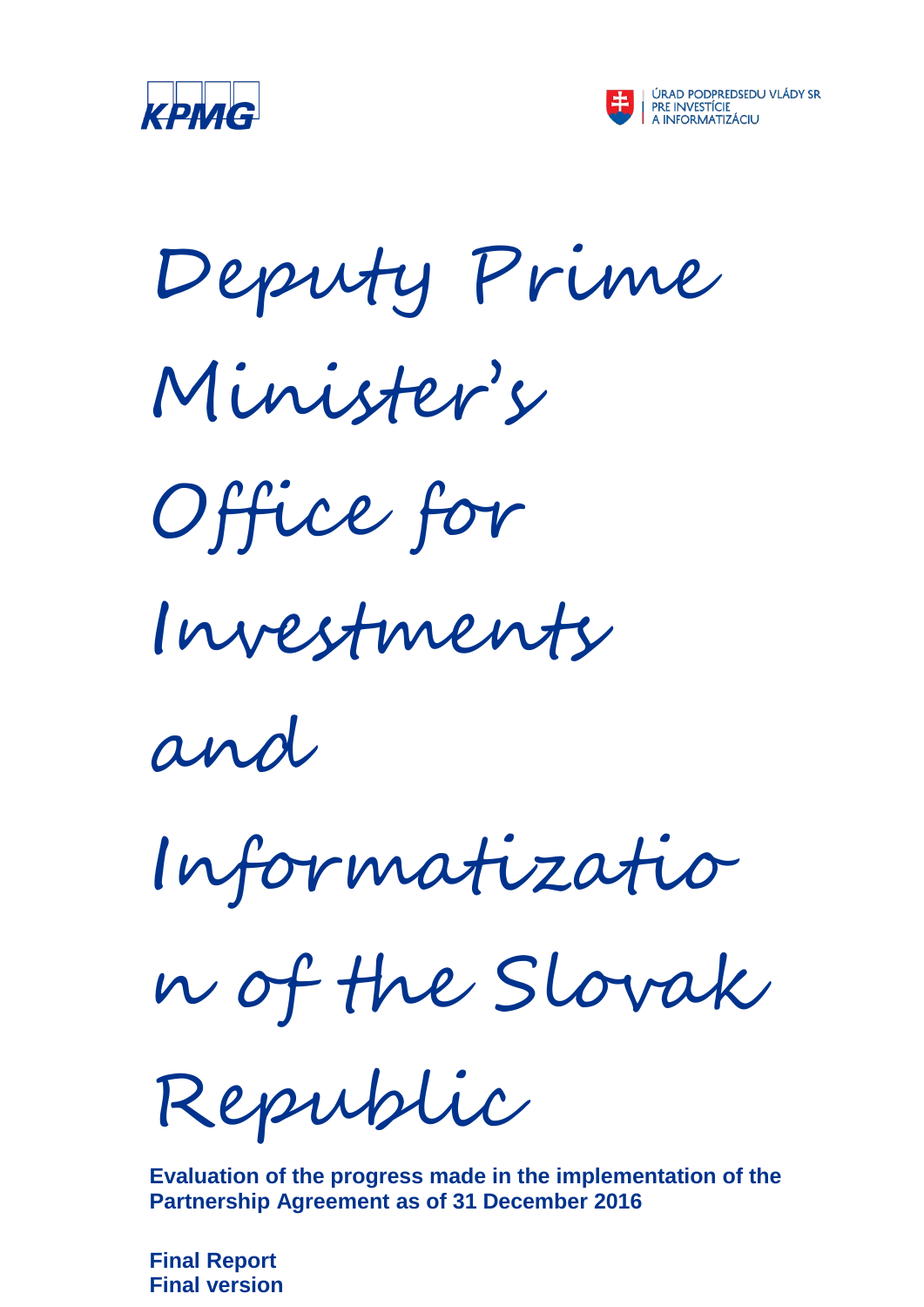



ÚRAD PODPREDSEDU VLÁDY SR<br>PRE INVESTÍCIE<br>A INFORMATIZÁCIU



*Tento projekt bol spolufinancovaný Európskou úniou.* 



Európska únia Európsky fond regionálneho rozvoja

KPMG Slovensko spol. s r.o.

May 2017

This report contains 69 pages

© 2017 KPMG Slovensko spol. s r.o., the Slovak member firm of KPMG International Cooperative ("KPMG International"), a Swiss entity. All rights reserved.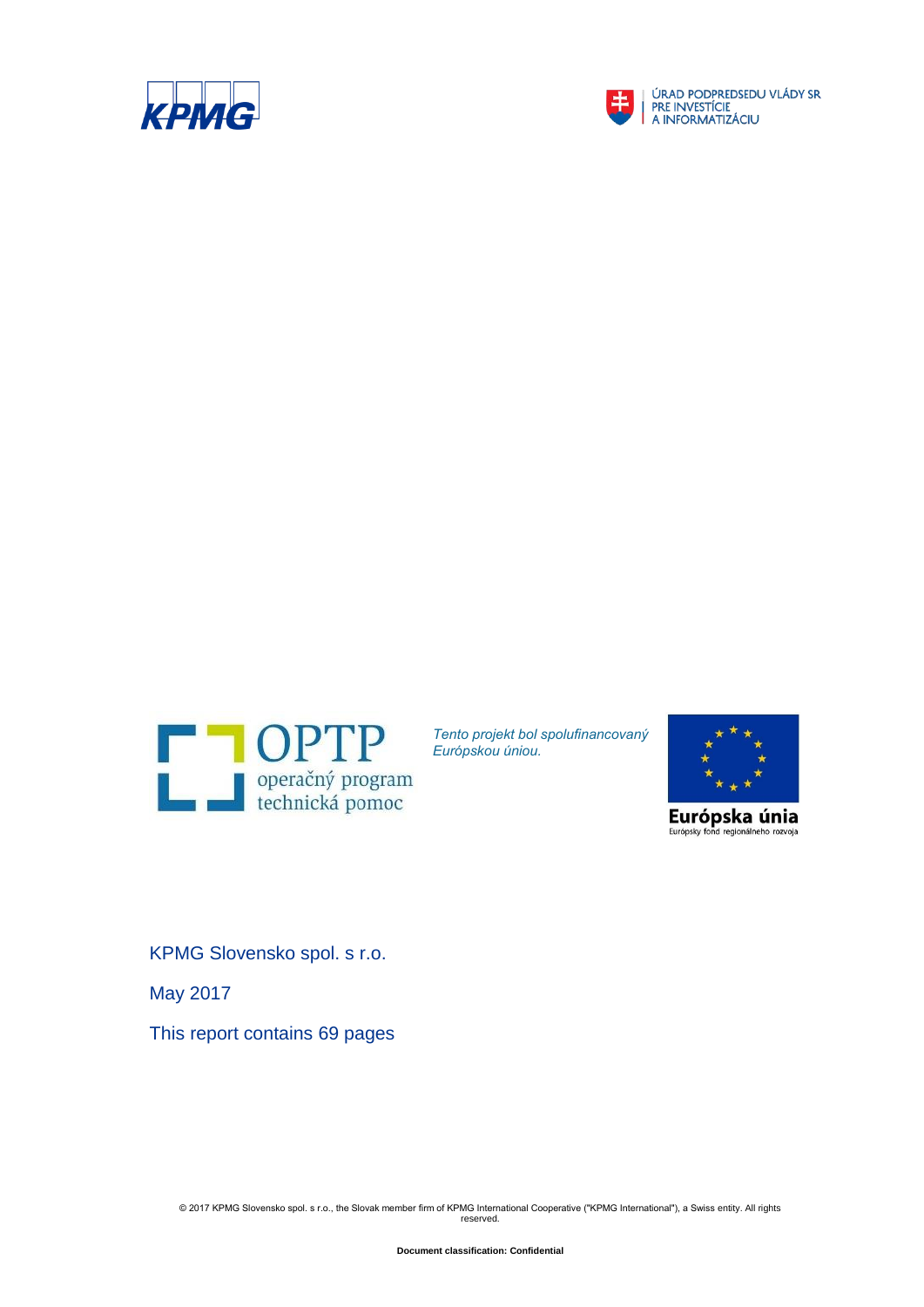

# <span id="page-2-0"></span>**Abbreviations**

| AGIS             | Automated Geographic Information System                               |
|------------------|-----------------------------------------------------------------------|
| ALMM             | <b>Active Labour Market Measures</b>                                  |
| AP.              | <b>Action Plan</b>                                                    |
| BBSK             | Banská Bystrica Self-Governing Region                                 |
| <b>BSK</b>       | <b>Bratislava Self-Governing Region</b>                               |
| <b>CEG</b>       | <b>Competitiveness and Economic Growth</b>                            |
| <b>CHS</b>       | <b>Central Heat Supply</b>                                            |
| C <sub>I</sub> S | <b>Community Innovation Survey</b>                                    |
| <b>CLLD</b>      | <b>Community-Led Local Development</b>                                |
| <b>CLSAF</b>     | Centre of Labour, Social Affairs and Family                           |
| <b>COFOG</b>     | <b>Classification of the Functions of Government</b>                  |
| <b>CPHG</b>      | Combined power and heat generation                                    |
| CR/CZ            | <b>Czech Republic</b>                                                 |
| DE               | <b>Digital Economics</b>                                              |
| <b>DPMOII</b>    | Deputy Prime Minister's Office for Investments and Informatization of |
|                  | the Slovak Republic                                                   |
| DR               | Developed region                                                      |
| <b>EAC</b>       | Ex-ante conditionality                                                |
| <b>EAFRD</b>     | European Agricultural Fund for Rural Development                      |
| EC               | <b>European Commission</b>                                            |
| <b>EIGE</b>      | European Institute for Gender Equality                                |
| <b>EIS</b>       | European Innovation Scoreboard                                        |
| <b>EMFF</b>      | European Maritime and Fisheries Fund                                  |
| <b>EPA</b>       | <b>Effective Public Administration</b>                                |
| ERDF             | European Regional Development Fund                                    |
| <b>ESDP</b>      | Economic and Social Development Programme                             |
| <b>ESF</b>       | European Social Fund                                                  |
| <b>ESFRI</b>     | European Strategy Forum on Research Infrastructures                   |
| <b>ESIF</b>      | European Structural and Investment Funds                              |
| EU               | <b>European Union</b>                                                 |
| EU FRA           | <b>EU Fundamental Rights Agency</b>                                   |
| <b>EU SILC</b>   | EU Statistics on Income and Living Conditions                         |
| F                | <b>Fisheries</b>                                                      |
| <b>GCR</b>       | <b>Global Competitiveness Report</b>                                  |
| GDP              | <b>Gross Domestic Product</b>                                         |
| HTU              | <b>Higher Territorial Unit</b>                                        |
| HU               | Hungary                                                               |
| <b>IACS</b>      | <b>Integrated Administration and Control System</b>                   |
| IB               | <b>Intermediary Body</b>                                              |
| <b>ICT</b>       | Information and Communication Technologies                            |
| Ш                | Integrated Infrastructure                                             |
| IP               | Investment priority                                                   |
| <b>IROP</b>      | <b>Integrated Regional Operational Programme</b>                      |
| ITMS2014+        | <b>Information Monitoring System</b>                                  |
| <b>KSK</b>       | Košice Self-Governing Region                                          |
| LAG              | <b>Local Action Group</b>                                             |
| LL               | Lifelong learning                                                     |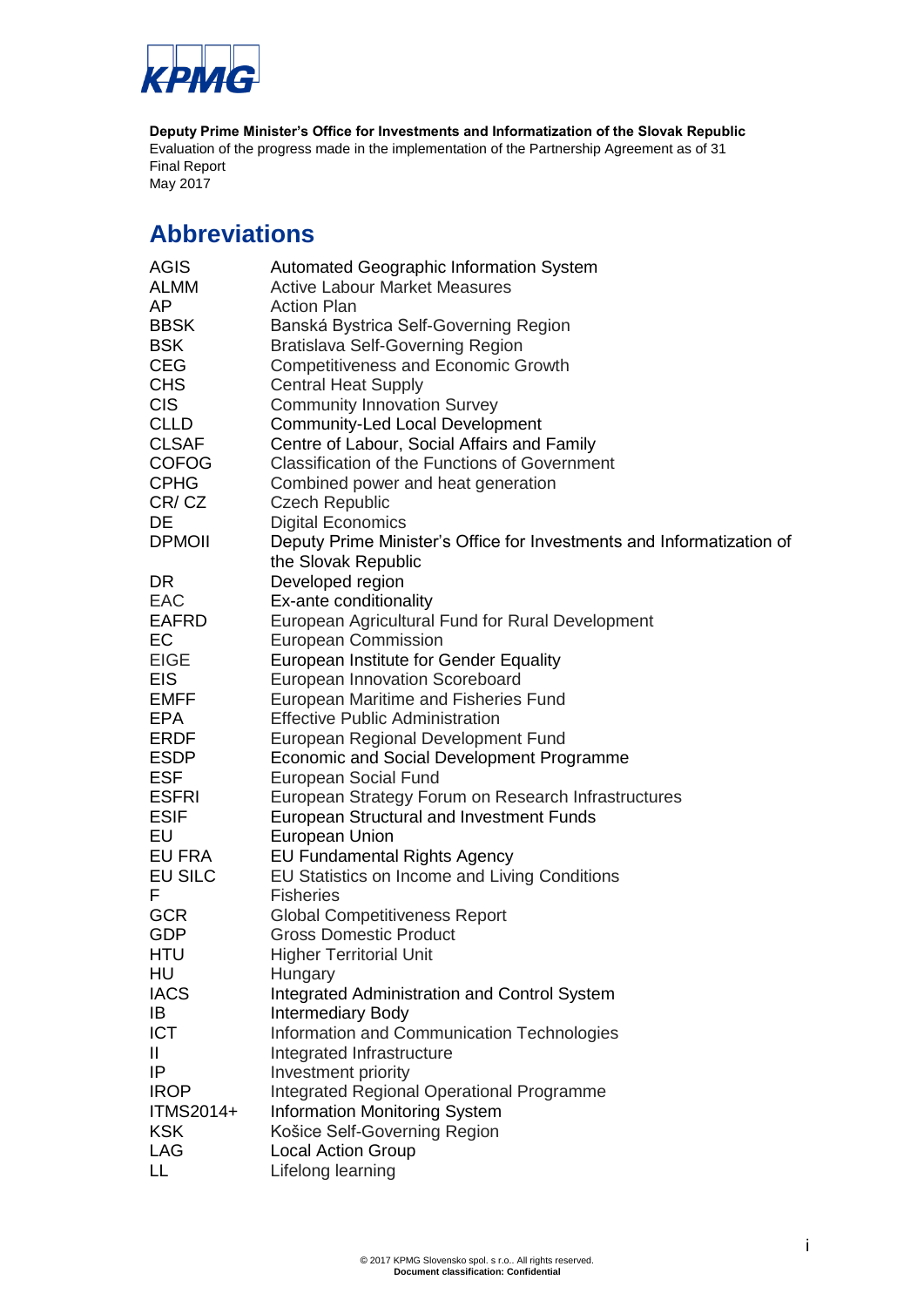

| <b>LULUCF</b>              | Land Use, Land-Use Change and Forestry included in greenhouse         |
|----------------------------|-----------------------------------------------------------------------|
|                            | gases inventory                                                       |
| <b>M&amp;E NRIS</b>        | Monitoring and evaluation of the National Roma Integration Strategy   |
| МA                         | <b>Managing Authority</b>                                             |
| <b>MARD SR</b>             | Ministry of Agriculture and Rural Development                         |
| MESRS SRŠ                  | Ministry of Education, Science, Research and Sports of the Slovak     |
|                            | Republic                                                              |
| MF                         | Ministry of Finance                                                   |
| MI                         | Ministry of Interior                                                  |
| <b>MRC</b>                 | Marginalized Roma Communities                                         |
| Mtoe                       | Million of tonnes of oil equivalent                                   |
| <b>NES</b>                 | <b>National Employment Strategy</b>                                   |
| <b>NKB</b>                 | <b>National Focal Point</b>                                           |
| NP                         | National project                                                      |
| <b>NRP</b>                 | National Reform Programme                                             |
| <b>NSK</b>                 | Nitra Self-Governing Region                                           |
| <b>OECD</b>                | Organization for Economic Cooperation and Development                 |
| OP                         | <b>Operational Programme</b>                                          |
| <b>PA</b>                  | Partnership Agreement of the Slovak Republic for 2014-2020            |
| <b>PAx</b>                 | Priority axis                                                         |
| PJ                         | Petajoule                                                             |
| PL                         | Poland                                                                |
| <b>PPP</b>                 | <b>Purchasing Power Parity</b>                                        |
| <b>PSK</b>                 | Prešov Self-Governing Region                                          |
| QE                         | <b>Quality of Environment</b>                                         |
| R&D                        | <b>Research and Development</b>                                       |
| R&I                        | <b>Research and Innovations</b>                                       |
| RD&I                       | Research, Development and Innovations                                 |
| <b>RDP</b>                 | <b>Rural Development Programme</b>                                    |
| <b>RES</b>                 | <b>Renewable Energy Sources</b>                                       |
| <b>RIA</b>                 | Impact assessment                                                     |
| RIS <sub>3</sub>           | Strategy for Research and Innovation for Smart Specialization         |
| <b>RITS</b>                | Regional Integrated Territorial Strategy                              |
| <b>SAO</b>                 |                                                                       |
| <b>SC</b>                  | Supreme Audit Office                                                  |
|                            | <b>Scientific Centre</b>                                              |
| <b>SHMI</b><br><b>SLFS</b> | Slovak Hydrometeorological Institute<br>Selective Labour Force Survey |
| <b>SMEs</b>                |                                                                       |
| SO                         | <b>Small and Medium-size Enterprises</b>                              |
| <b>SR</b>                  | Specific objective<br>Slovak Republic                                 |
|                            | <b>Slovak Technical Standard</b>                                      |
| <b>STN</b><br><b>SUD</b>   |                                                                       |
| TA                         | Sustainable Urban Development<br><b>Technical Assistance</b>          |
|                            |                                                                       |
| <b>TNSK</b>                | Trenčín Self-Governing Region                                         |
| TO                         | Thematic objective                                                    |
| <b>TTSK</b>                | <b>Trnava Self-Governing Region</b>                                   |
| <b>UDR</b>                 | Under-developed region                                                |
| <b>UNDP</b>                | United Nations Development Programme                                  |
| <b>UoZ</b>                 | Jobseeker                                                             |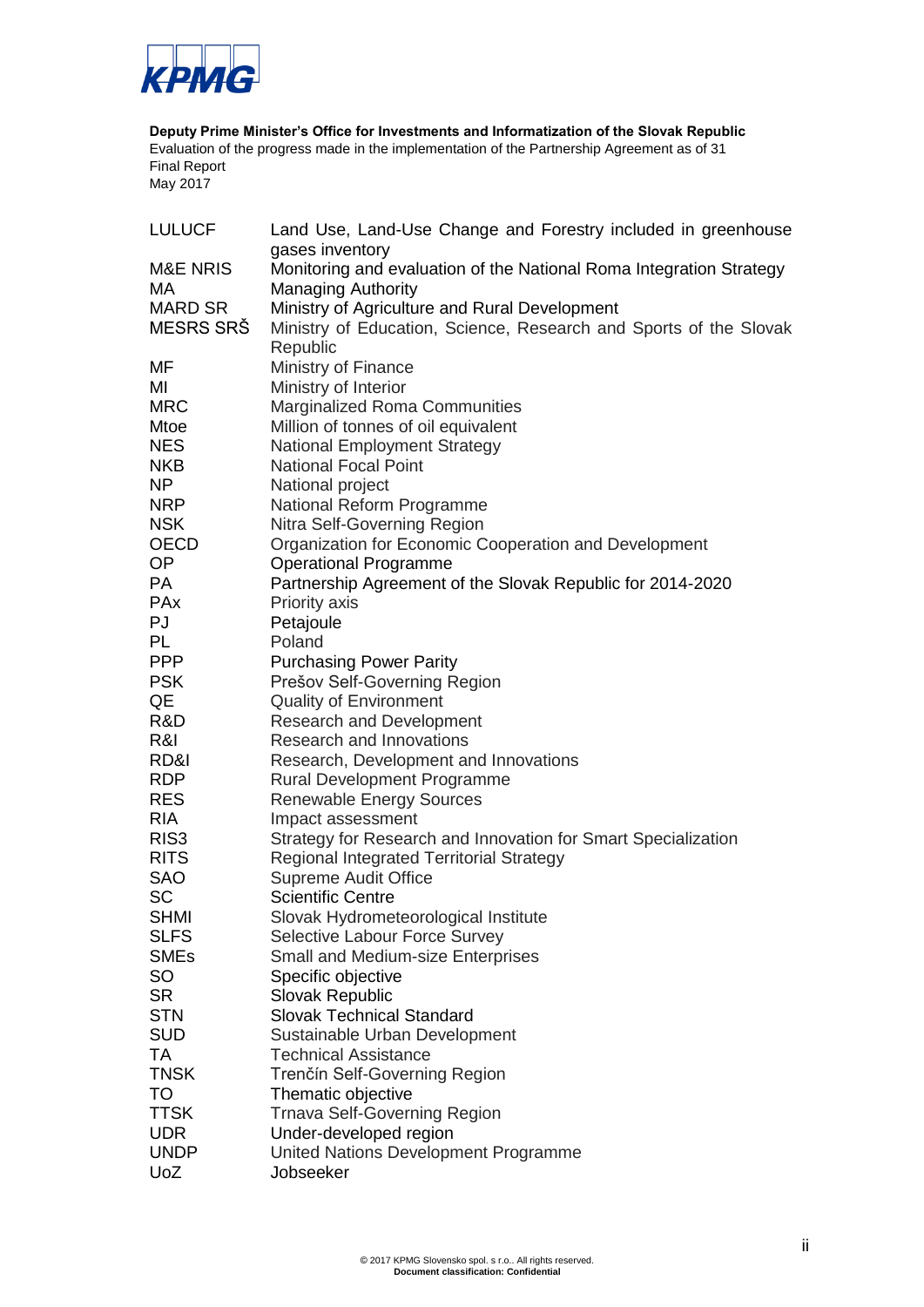

**Deputy Prime Minister's Office for Investments and Informatization of the Slovak Republic**

Evaluation of the progress made in the implementation of the Partnership Agreement as of 31 Final Report

May 2017

| <b>USD</b> | US dollar                       |
|------------|---------------------------------|
| <b>USP</b> | University science park         |
| ZoZ        | Person interested in employment |
| ZSK        | Žilina Self-Governing Region    |
| ZUoZ       | Disadvantaged jobseeker         |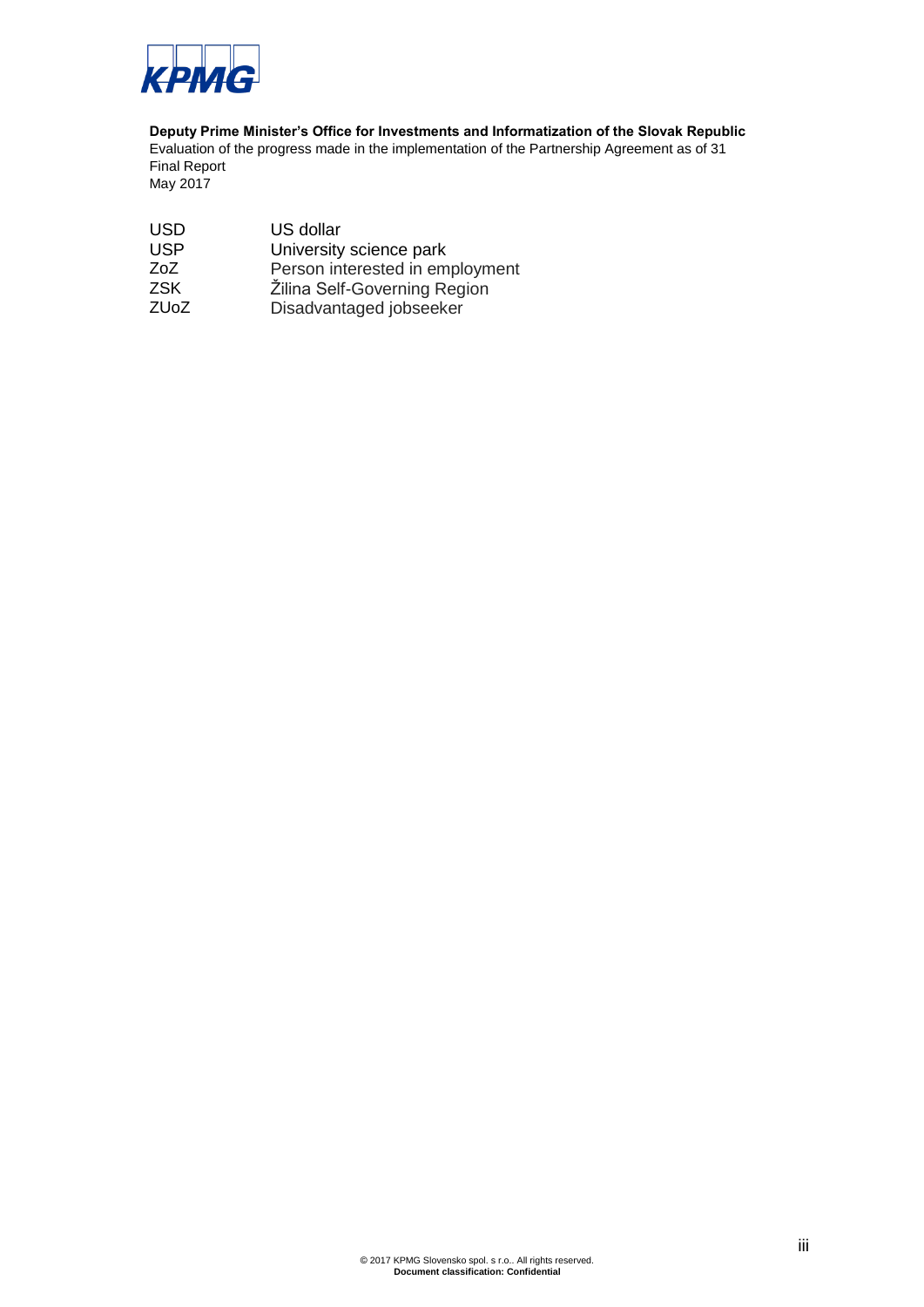

## <span id="page-5-0"></span>**Summary**

The purpose of the evaluation was to evaluate the progress made in the implementation of the Partnership Agreement by the end of 2016, thus preparing the basis for the preparation of the Progress Report of the Slovak Republic in 2017. The evaluation should respond how the country's development needs changed compared to the situation at the time of preparation of the Slovak 2014 - 2020 Partnership Agreement, analyse the state of implementation of the interventions under the thematic objectives, map out the implementation of the relevant strategies and assess the implementation of integrated development through planned instruments.

The methodological approach of the evaluation consisted mainly of a comparative analysis of qualitative and quantitative information, in particular statistical data. This methodology also assessed the achievement of priorities (through the indicators) set out in the national and European strategic documents: the Europe 2020 strategy, the Council recommendations or the National Reform Programme. Similarly, using the quantitative and qualitative tools (semi-structured interviews) for gathering information mainly from primary sources, the current state of implementation of the individual thematic objectives was evaluated. Given the initial phase of implementation, it was not possible to assess the effects of programmes and the progress in implementation was indicated through financial indicators. This was the main limitation of the evaluation.

Assessment of changes in development needs confirmed the trends, on which the objectives defined in the Partnership Agreement were based:

- thematic objective 1 focused on research and innovation has significantly increased investment, particularly in research infrastructure, but this need is still topical, especially in relation to private sector investments. At the same time, there is a need for cooperation between academic and private sector as well as the internationalization of Slovak research,
- digitalization of public administration services continues to be a major need for thematic objective 2 and is linked to the interventions from the previous period,
- thematic objective 3 continues to improve competitiveness, innovation and the improvement of the business environment for small and medium-sized enterprises,
- reducing emissions, increasing the share of energy from renewable sources and reducing energy consumption are not only the priorities of the thematic objective 4 but also the Europe 2020 strategy,
- in the thematic objective 5 on climate change, the resolution of the risk situations (landslides, floods) and adaptive capacity of the landscape remains the priority,
- environmental protection in the thematic objective 6 focuses on reducing resource consumption and waste generation, as well as on completion of water supply and sewerage,
- thematic objective 7, which deals with transport, is aimed at the construction of motorways, expressways, the upgrading of class I roads and rail corridors, as well as the modernization and improvement of public transport,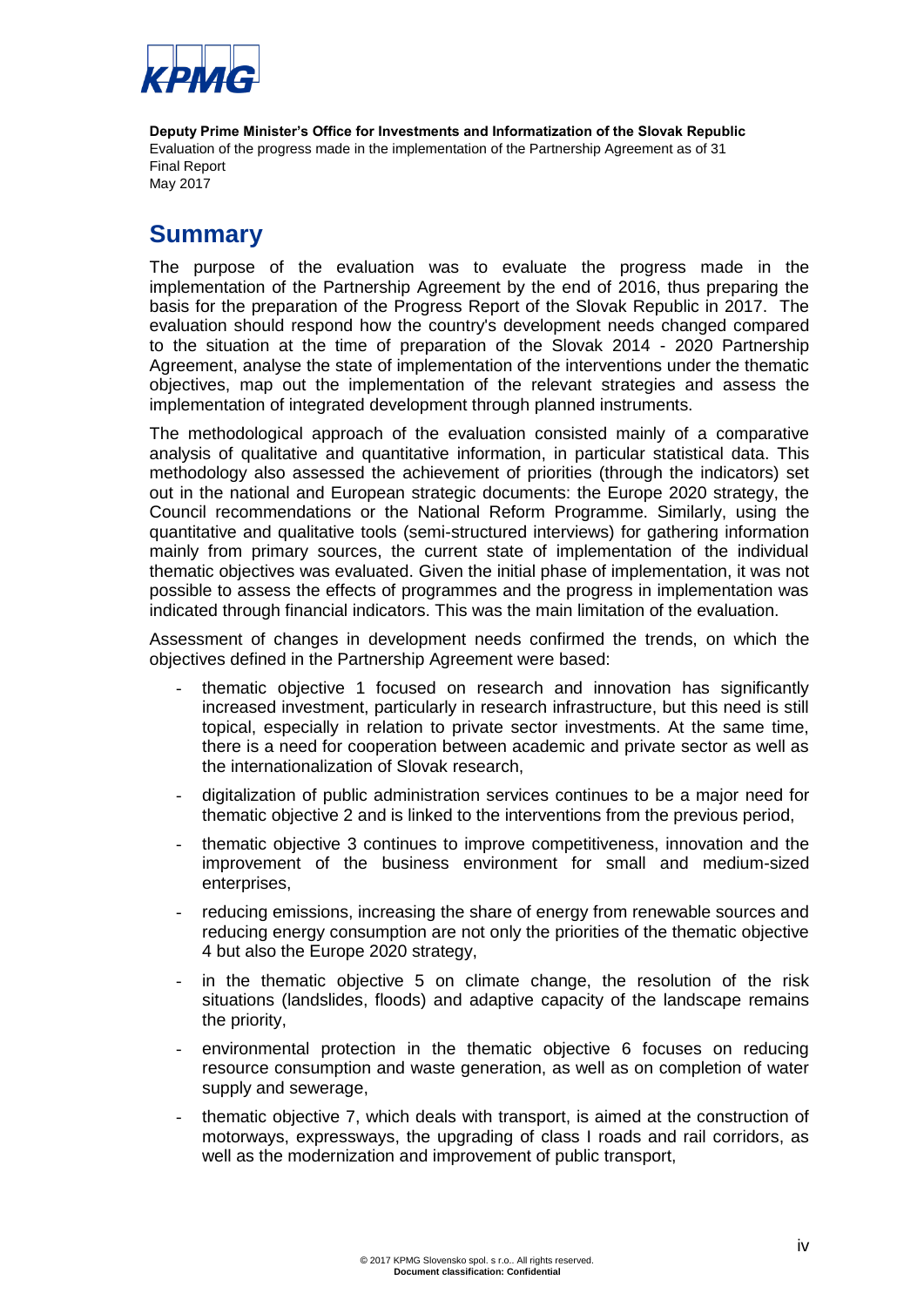

- the area of employment in the thematic objective 8 has seen a relatively large decline in unemployment over the last period, which is due to several factors. Nevertheless, further reductions in the number of unemployed are still topical, especially in the long-term unemployed group; in some regions, this issue still concerns all groups,
- thematic objective 9, social inclusion, has the objectives that concern the poverty and social exclusion, set in the strategic documents. Attention is focused mainly on activation measures and education for disadvantaged groups (especially marginalized Roma communities),
- for education, i.e. thematic objective 10, the ongoing education for disadvantaged groups remains topical, especially pre-school education; the share of early school leavers and the link between education and labour market needs are still an issue,
- thematic objective 11 sees its priority in modern and professional public administration, which has been reflected in two main issues of modernizing the judiciary and improving public procurement.

In terms of financial indicators, the most significant shift was recorded in the thematic objective 8 Employment, where almost 48 % of all allocated resources are contracted, mainly thanks to the national projects of the Operational Programme Human Resources with a high budget, and less than 9 % of the allocated resources was disbursed. The same disbursement is achieved by thematic objective 5 Climate change, thanks to payments from the Rural Development Programme, which has advanced in implementation. Thematic objective 1 Research, Development and Innovations and 11 Public Administration did not have any resources contracted at the end of 2016, although several calls for proposals and invitations had been published, but their evaluation has not been completed. Implementation of priorities has so far only resulted in an increase in the values of the ten performance indicators in the performance framework.

The objectives of the Europe 2020 strategy, as well as the national targets set by the National Reform Programme, are also implemented through the Partnership Agreements interventions. These interventions also took into account the Council recommendations. Based on the values of the indicators, the goals of reducing greenhouse gas emissions, increasing the share of energy from renewable sources and reducing poverty, are being met. The bigger problem is to meet the target of early school leaving.

The integrated approach in regional development uses regional integrated territorial strategies as part of sustainable urban development as well as community-led local development. This approach, which is part of the Partnership Agreement interventions, has established rules, but its practical implementation is still at the beginning. Previous development, however, indicates a high concentration of strategic materials and a lesser degree of coordination. This is also needed in relation to the government initiative, which concerns the Action Plans of the least developed districts, and also envisages support for ESIF-funded interventions under the Partnership Agreement.

The already mentioned interventions of the programmes of the European Structural and Investment Funds complement the European Territorial Cooperation Programmes.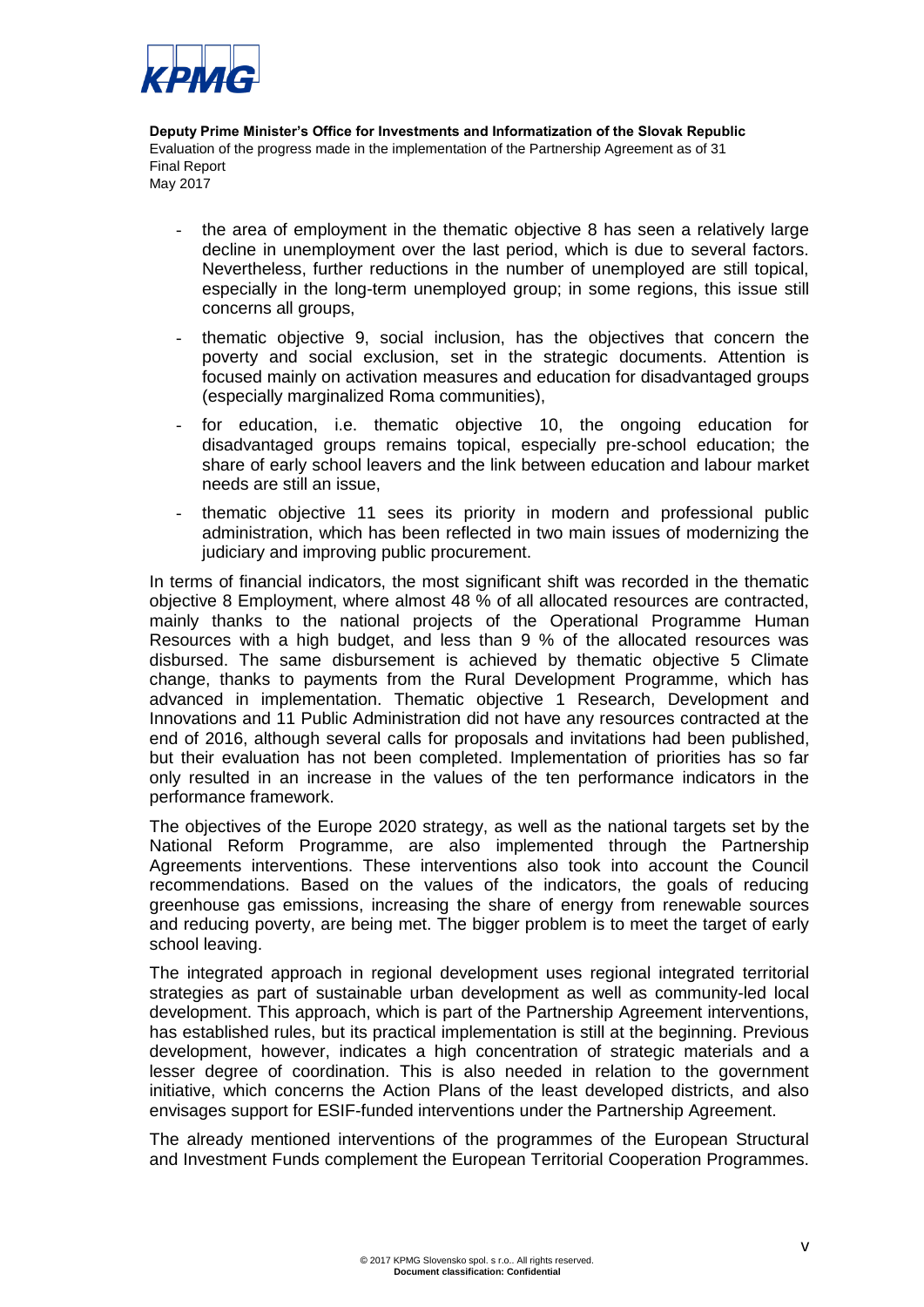

These offer wide scope for bilateral, interregional and transnational cooperation. Progress in the implementation of the European Territorial Cooperation Programmes is described separately in Annex no. 5.

Particular emphasis is placed in the Partnership Agreement on the regions most affected by poverty, which in Slovak conditions are mostly areas with a high concentration of the marginalized Roma community.

Following the findings and the conclusions drawn from the evaluation, it is recommended:

- to consider the need to include the Rural Development Programme in the reporting obligations on programmes,
- to consider the use of the proposed indicators for individual thematic objectives,
- to consider revision of the outcome indicators at the next review of the programmes where such a need has been indicated,
- to review and reassess the indicators of the Integrated Regional Operational Programme and the individual regional integrated territorial strategies,
- to use the investment efficiency index in the relevant programmes and after taking regional specificities into account,
- to establish a coordination mechanism for integrated development tools,
- to create a coordinated system of counselling centres, covered by the Operational Programme Technical Assistance, and
- to pay special attention to the monitoring of interventions for marginalized Roma communities.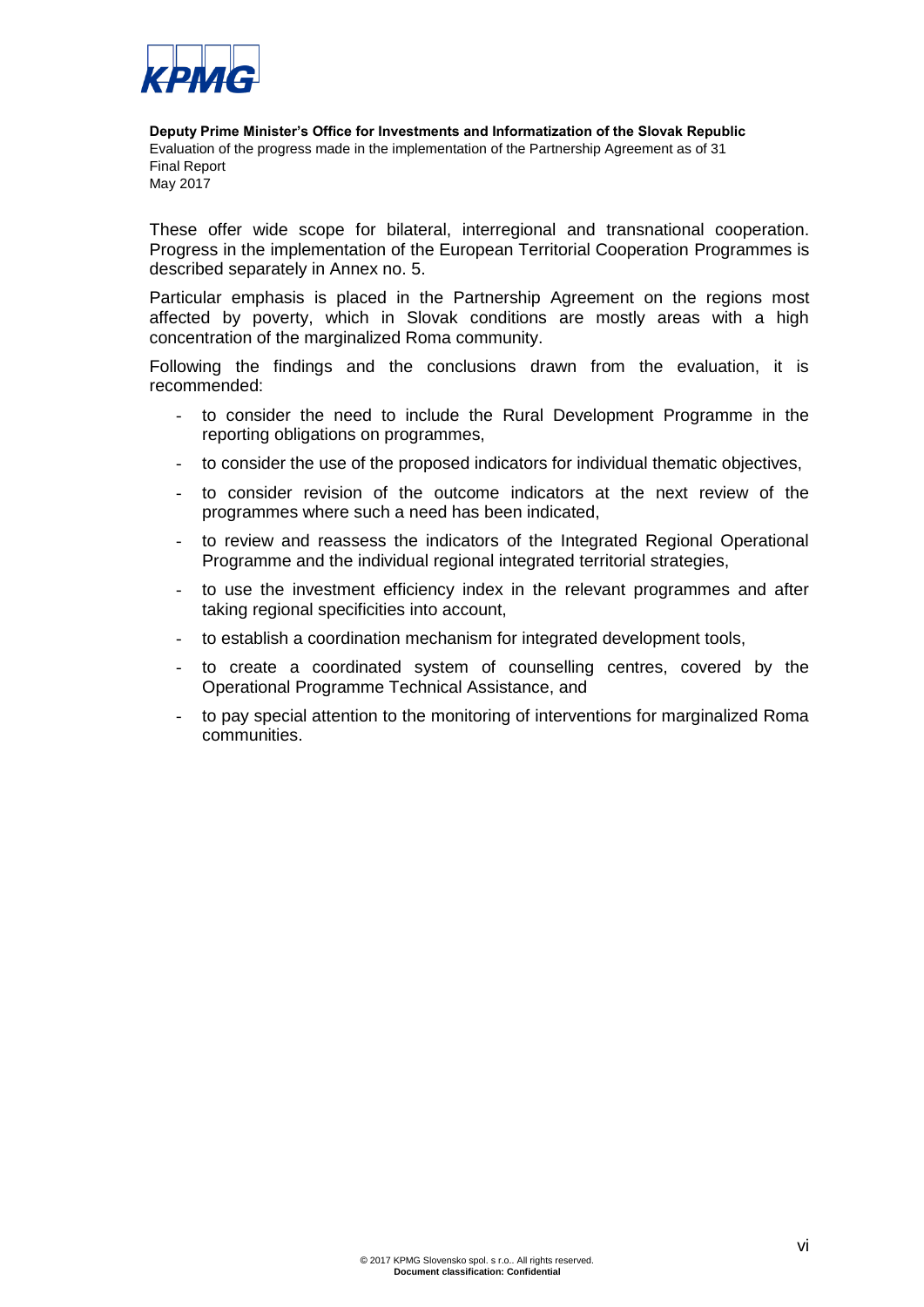

# **Contents**

|                                           | Abbreviations                                                                                                                                                                                                                                                                                                                                                                                              | j.                               |
|-------------------------------------------|------------------------------------------------------------------------------------------------------------------------------------------------------------------------------------------------------------------------------------------------------------------------------------------------------------------------------------------------------------------------------------------------------------|----------------------------------|
| Summary                                   |                                                                                                                                                                                                                                                                                                                                                                                                            | iv                               |
| 1                                         | Introduction and Report Structure                                                                                                                                                                                                                                                                                                                                                                          | $\mathbf 1$                      |
| 2<br>2.1<br>2.2                           | Purpose of Evaluation, Subject, Evaluation Questions<br>and Tasks<br>Purpose and Subject matter of the Work<br>Evaluation questions and tasks                                                                                                                                                                                                                                                              | $\overline{2}$<br>$\frac{2}{2}$  |
| 3<br>3.1                                  | <b>Evaluation Methodology and Procedure</b><br>Methodological approach                                                                                                                                                                                                                                                                                                                                     | $\overline{4}$<br>$\overline{4}$ |
| 4<br>4.1<br>4.2<br>4.3                    | Findings - Results of analyses based on evaluation tasks<br>Changes in development needs<br>Status of priority implementation<br>Achievement of the Europe 2020 national goals and support for                                                                                                                                                                                                             | 8<br>8<br>15                     |
| 4.3.1<br>4.4<br>4.4.1<br>4.5              | climate change targets<br>Climate change targets<br>National Reform Program (NRP)<br><b>Council Recommendations</b><br>Implementation of Community-led Local Development Strategies                                                                                                                                                                                                                        | 32<br>33<br>36<br>37             |
| 4.5.1<br>4.5.2<br>4.5.3<br>4.5.4<br>4.5.5 | (CLLD), Sustainable Urban Development (SUD) and Regional<br>Integrated Territorial Strategies (RITS) from the ESIF<br>Distribution of roles and RITS / SUD implementation ensured<br>by institutions<br>Community-led Local Development (CLLD)<br>Coordination with other ESIF instruments<br>Progress in meeting the priority areas of cooperation<br>Addressing the needs of the geographical areas most | 38<br>38<br>39<br>42<br>43       |
|                                           | affected by poverty                                                                                                                                                                                                                                                                                                                                                                                        | 45                               |
| 5<br>5.1<br>5.2<br>5.2.1<br>5.3           | <b>Conclusions and Recommendations</b><br>Changes in development needs<br>Status of priority implementation<br>The proposed indicators<br>Implementation of the CLLD, SUD and RITS strategies from the<br><b>ESIF</b>                                                                                                                                                                                      | 49<br>49<br>53<br>53<br>56       |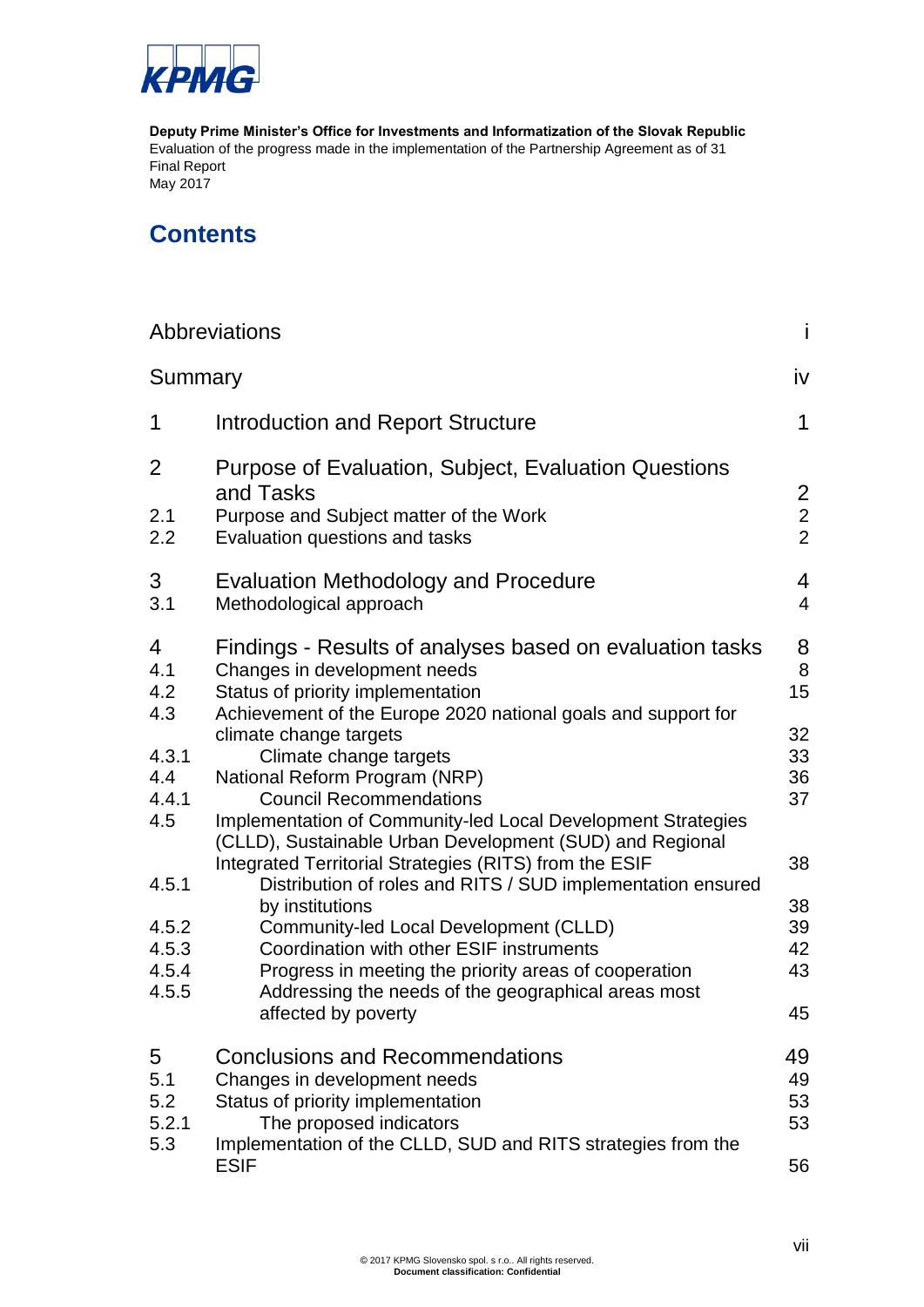

### 5.4 [Recommendations](#page-66-0) 57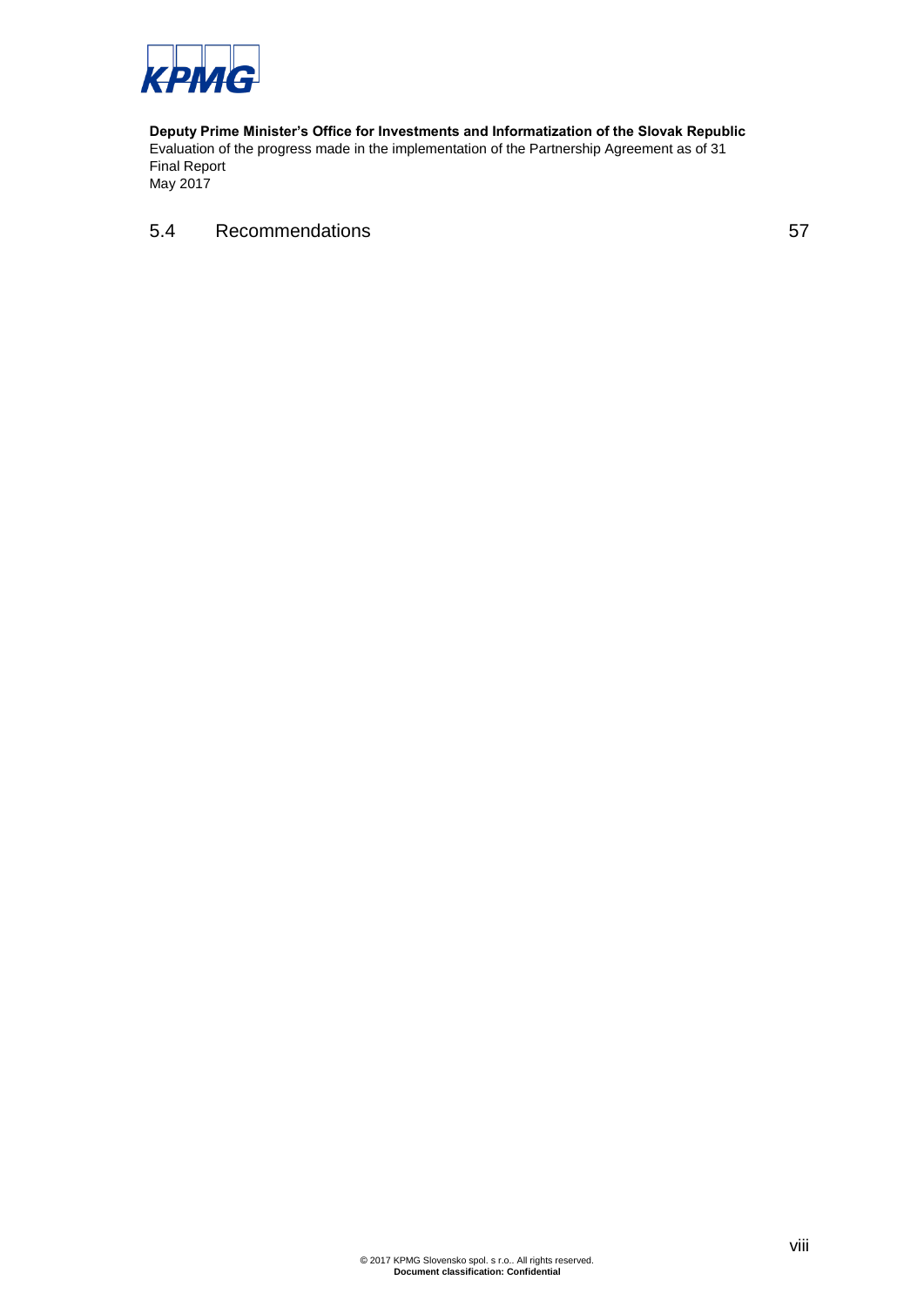

# **1 Introduction and Report Structure**

<span id="page-10-0"></span>The submitted document represents the *Final Report* in the framework of the implementation of the *Works 3 Evaluation of Progress in the Implementation of the Partnership Agreement of the Slovak Republic as of December 31, 2016* (hereinafter referred to as the "Assignment") under the Partial Contract on Works No. 690/2016 concluded on 26 May 2016 between the Office of the Government of the Slovak Republic<sup>1</sup> as the Customer and the Consortium of KPMG Slovensko, spol. s r.o., Bratislava and stengl. a.s., Bratislava as the Contractor.

The evaluation processed all available information, but it does not contain processed data from the beneficiaries´ monitoring reports that will be included in the annual reports of the ESIF and at the time of preparation of the final report were not yet available.

The report consists of the following parts:

- Chapter 2 describes the objective, tasks and evaluation questions as set out in the Terms of Reference,
- Chapter 3 contains a brief description of methodological approach,
- Chapter 4 contains all preliminary findings based on collected data and information and provides an analysis of the current status for each TO; the state of implementation of the priorities for all the thematic objectives, it introduces the achievement of the Europe 2020 objectives, the objectives of the NRP and the EU Council recommendations related to the TOs. The final part of the findings is dedicated to the CLLD, SUD and RITS strategies, the European Territorial Cooperation programmes and an integrated approach to addressing the needs of the geographical areas most affected by poverty.
- Chapter 5 presents conclusions based on the results of the analyses and their recommendations, and proposes a set of indicators for each TO.

 1 In accordance with Act No. 171/2016 Coll. amending Act No. 575/2001 Coll. on the organization of the activities of the Government and the organization of the central state administration, as amended, and amending certain acts, the Deputy Prime Minister´s Office of the Slovak Republic for Investments and Informatization (DPMOII) was established with effect from 1 June 2016. Contract on Works No. 690/2016 has been delimitated from the CO SR to DPMOII.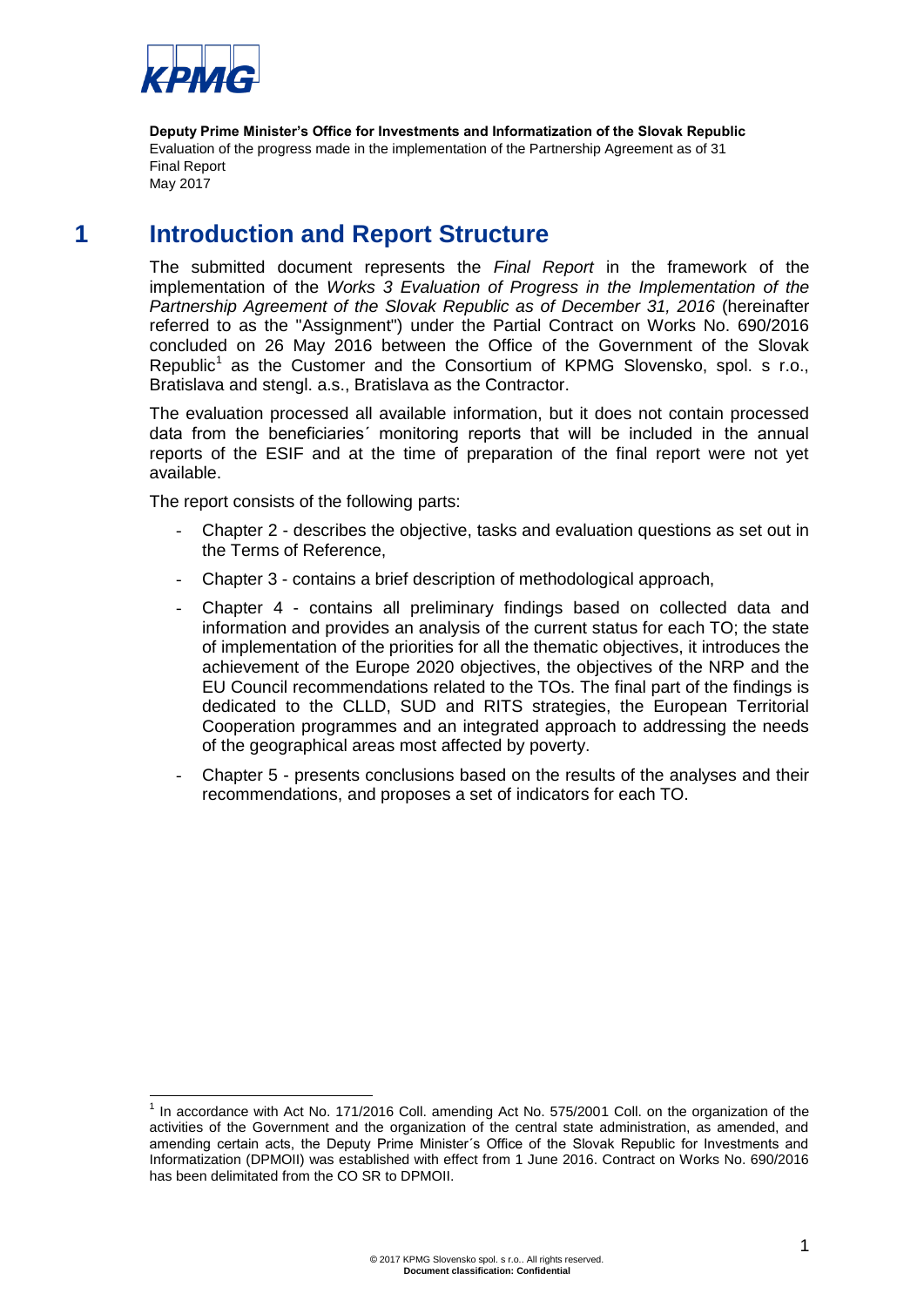

# <span id="page-11-0"></span>**2 Purpose of Evaluation, Subject, Evaluation Questions and Tasks**

## **2.1 Purpose and Subject matter of the Work**

<span id="page-11-1"></span>The **purpose** of the Assignment was to evaluate the progress made in the implementation of the PA as of 31 December 2016 and to prepare the basis for the preparation of the Progress Report of the SR in 2017.

The **subject matter** of the Assignment is to evaluate the implementation of the PA and its progress, notably towards the Europe 2020 strategy, as well as in general, towards the national and EU strategies and the Council recommendations for the Slovak Republic.

### **2.2 Evaluation questions and tasks**

<span id="page-11-2"></span>Following the subject matter of the evaluation, basic evaluation questions are defined, which determine the methodology used and the approach to evaluation. The evaluation report will provide answers to the evaluation questions in accordance with the evaluation tasks set out in the evaluation.

The Assignment gives two evaluation questions:

- 1. How the developmental needs in the area of economic, social and territorial development of the Slovak Republic have changed compared to the baseline situation since the adoption of the PA SR and what is the relevance of the expected results of the PA thematic objectives?
- 2. What were the gross effects of implemented interventions within the thematic objectives of the PA in relation to the objectives of the Europe 2020 strategy, the implementation of the National Reform Programme and the implementation of specific Council<sup>2</sup> recommendations for the SR and, as if appropriate in relation to the needs at regional level?

At the same time, three tasks are given in the Assignment:

- To assess changes in development needs based on the baseline scenarios set out in the Analysis of the Development Potential of the Slovak regions and their territorial differences with the projected survey on the ESIF thematic concentration in the PA 2014-2020, Ex-ante evaluation of the Partnership Agreement, EU Council Recommendations for the Slovak Republic and current statistical data. The most recent official statistics will be used in the analysis. Significant changes in the development needs of regions that are relevant to the use of the ESIF will be analysed, described and will contain a clear opinion whether they should be taken into account in the content of the PA SR and Slovak programmes for the 2014-2020 programming period.

<sup>1</sup> 2 These are specific EU Council recommendations published in the EU Official Journal as a Council Decision.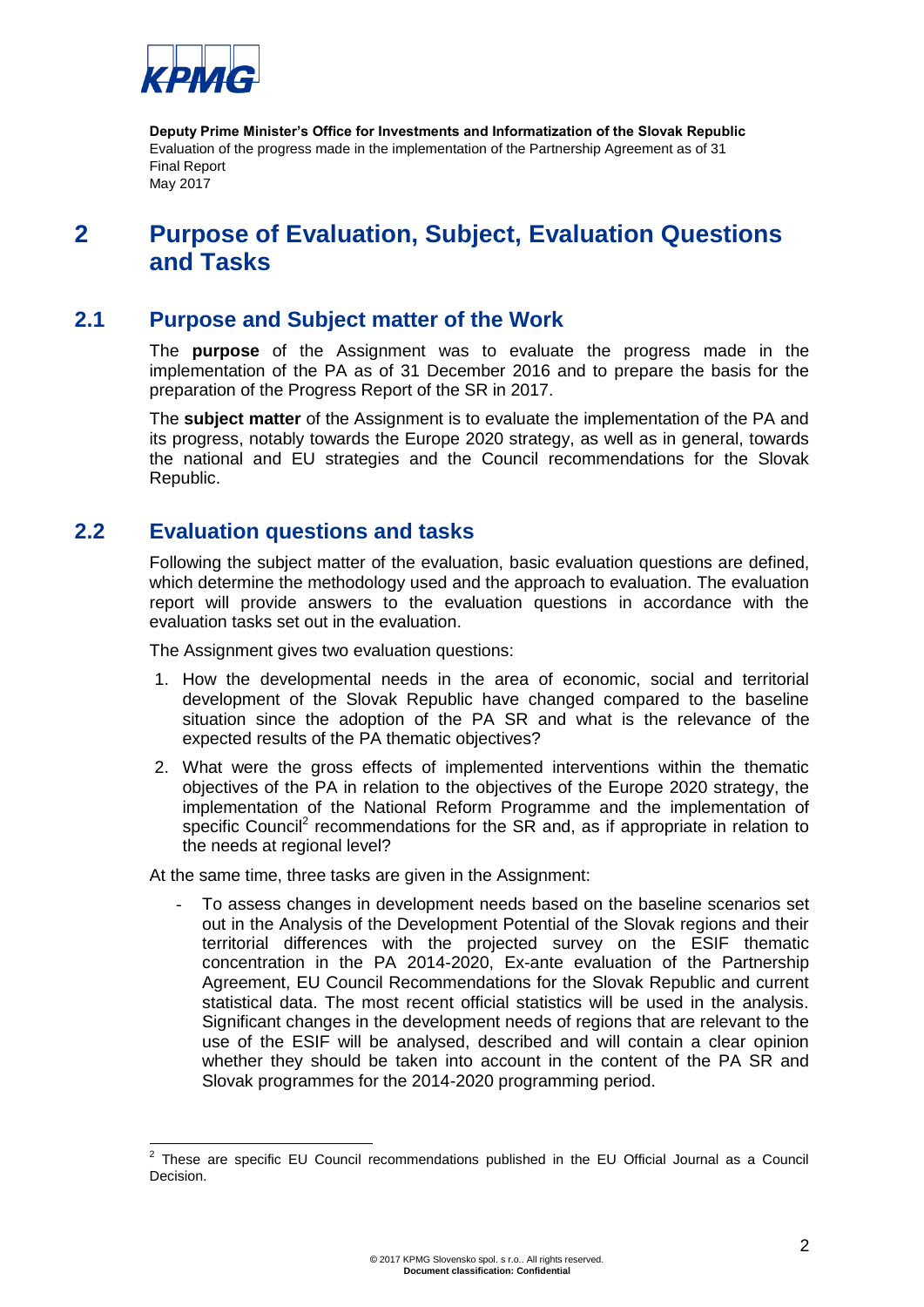

- To analyse the state of implementation of priorities according to Chapter 1.3 of the PA through the thematic objectives and their expected results, the results of the partial targets set in the performance framework and the support for climate change objectives, in relation to the Europe 2020 objectives. In addition to the strategy, it is necessary to take into account the Council Recommendations on the  $SR<sup>2</sup>$  and the fulfilment of the objectives of the National Reform Programme and any other changes in the development needs of the Slovak Republic.
- The Contractor will process project indicators, evaluate them as relevant to the expected results for each thematic objective (or the EU priority for the EAFRD), taking into account the sub-objectives included in the performance framework for each programme and the support used for climate change objectives. The Contractor, in the conclusions of that part of the evaluation, will select the main results for each thematic objective with respect to the projects implemented.
- To evaluate the implementation of the CLLD, SUD, RITS<sup>3</sup> from the ESIF, including the fulfilment of the objectives of the respective programmes through output and result indicators. The Contractor will analyse the information from the monitoring data of the respective strategies and the aggregated data of the CLLD, RITS and SUD coordinator in the territory of the SR and specifically in regions facing demographic challenges and permanent or natural disadvantages<sup>4</sup>.

 $\frac{1}{3}$  UMR is part of RITS and CLLD completes an integrated approach in areas where RITS support cannot be provided.<br><sup>4</sup> It dees n

It does not concern regions or specific geographical areas which are severely and permanently disadvantaged by natural and demographic conditions but addresses an integrated approach to the specific needs of geographical areas most affected by poverty or target groups most at risk of discrimination or social exclusion with particular regard to marginalized groups, disabled people, long-term unemployed and young people out of employment, education or training.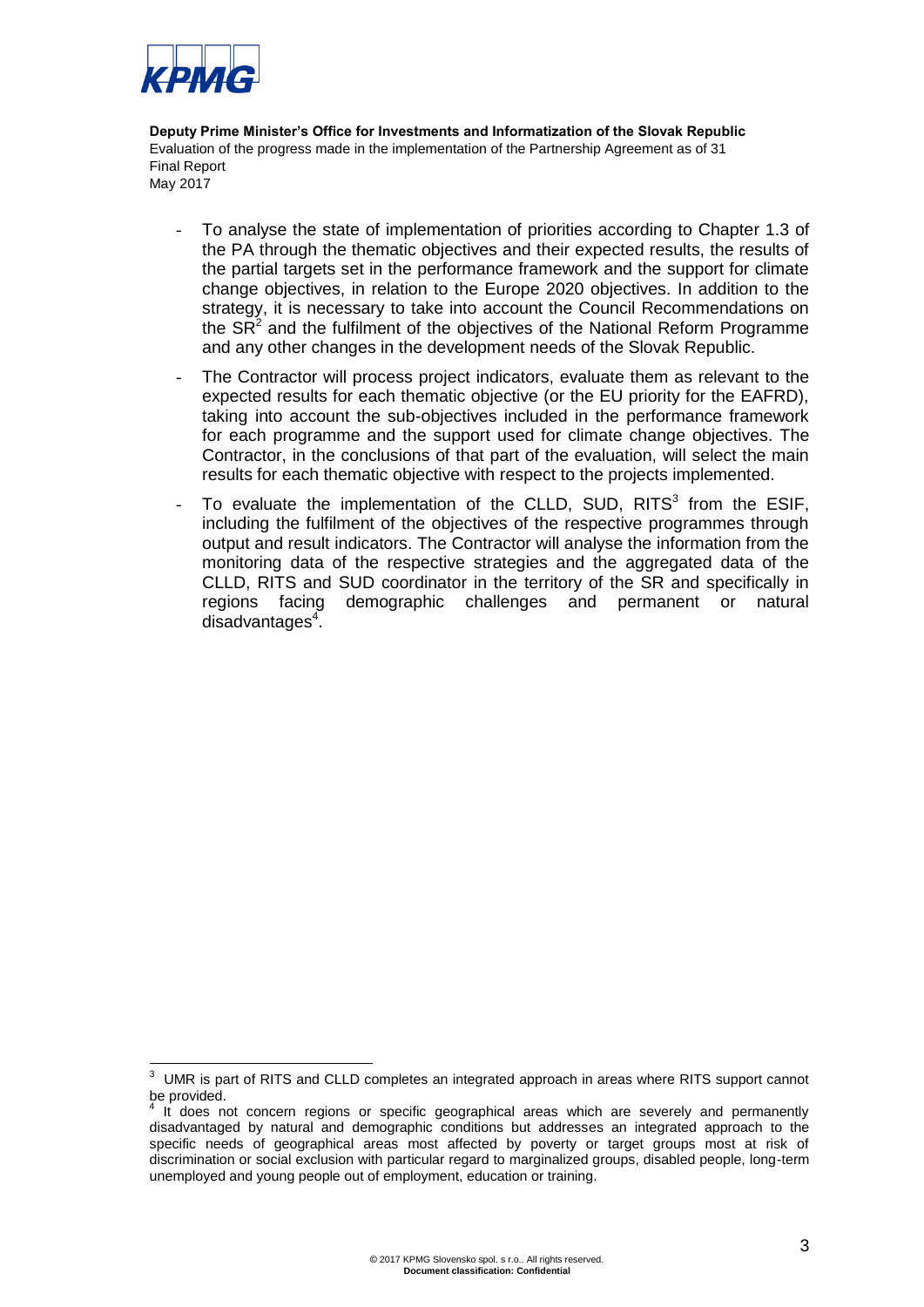

# <span id="page-13-0"></span>**3 Evaluation Methodology and Procedure**

## **3.1 Methodological approach**

<span id="page-13-1"></span>The evaluation is carried out by a combination of quantitative and qualitative research methods. The analytical part is based primarily on the currently available sources of data and information on development needs in the economic, social and territorial development of the Slovak Republic and on the comparison of these data with the baseline situation described at the time of preparation of the Slovak Partnership Agreement for 2014 - 2020 (PA). The baseline situation was described in the Analysis of the Development Potential of the Slovak regions and their territorial differences with the projection on the thematic concentration of the ESIF. The actual state in the individual sectors (identified by the thematic objectives) is based on the most up-todate data and information and indicates the degree to which the ESIF interventions are targeted in comparison with the original status.

As a main source for collecting quantitative data, the available statistics were used, which are monitored within the Slovak Republic (SR) and the European Union (EU). The main analytical tool for processing collected data and information was a comparative analysis. This analysis was used to evaluate achievement of milestones in the strategic and programming documents, and to compare the original and actual emerging development needs as well as the prediction of social, environmental and economic trends (Annex 1). In the analysis, the Council's specific recommendations for previous years 2014 - 16 in relation to the SR (Annex 4) have also been taken into account. At the same time, the objectives of the National Reform Programme of the SR (NRP) were analysed in relation to the ESIF programmes (Annex 3). The next part analyses the social and economic context, and/or the contribution of ESIF interventions structured according to the thematic objectives of the PA in relation to the objectives of the Europe 2020 strategy and its follow-up strategic documents.

Quantitative data are analysed in the context of all sources available to the evaluation team, which includes, in addition to the core programming documents, relevant regulations, guidelines and methodological instructions, the expert literature and other secondary sources of information in the form of annual reports, information on the websites of ESIF programmes included in the evaluation, websites of public administration institutions, and so on. The official secondary sources are mainly strategic materials such as the PA, the National Reform Programme of the Slovak Republic (2014, 2015 and 2016), the Europe 2020 Strategy, the EU Council Recommendations for the SR for 2014, 2015, 2016. As far as the ESIF evaluation is concerned, only the ex-ante evaluation of the PA has been carried out. The evaluation team also drew information from the evaluation of the programmes of the previous programming period. Other sources used are listed in Annex 11.

The evaluation regarding the fulfilment of the indicators of the ESIF programmes (with the exception of RDP where the data from AGIS and IACS are used) is based on secondary data obtained from ITMS2014+ (relevant indicators and financial data) and other statistical data published or provided by the ministries of the Slovak Republic, National Bank of Slovakia, data from national / international statistical databases and expert literature.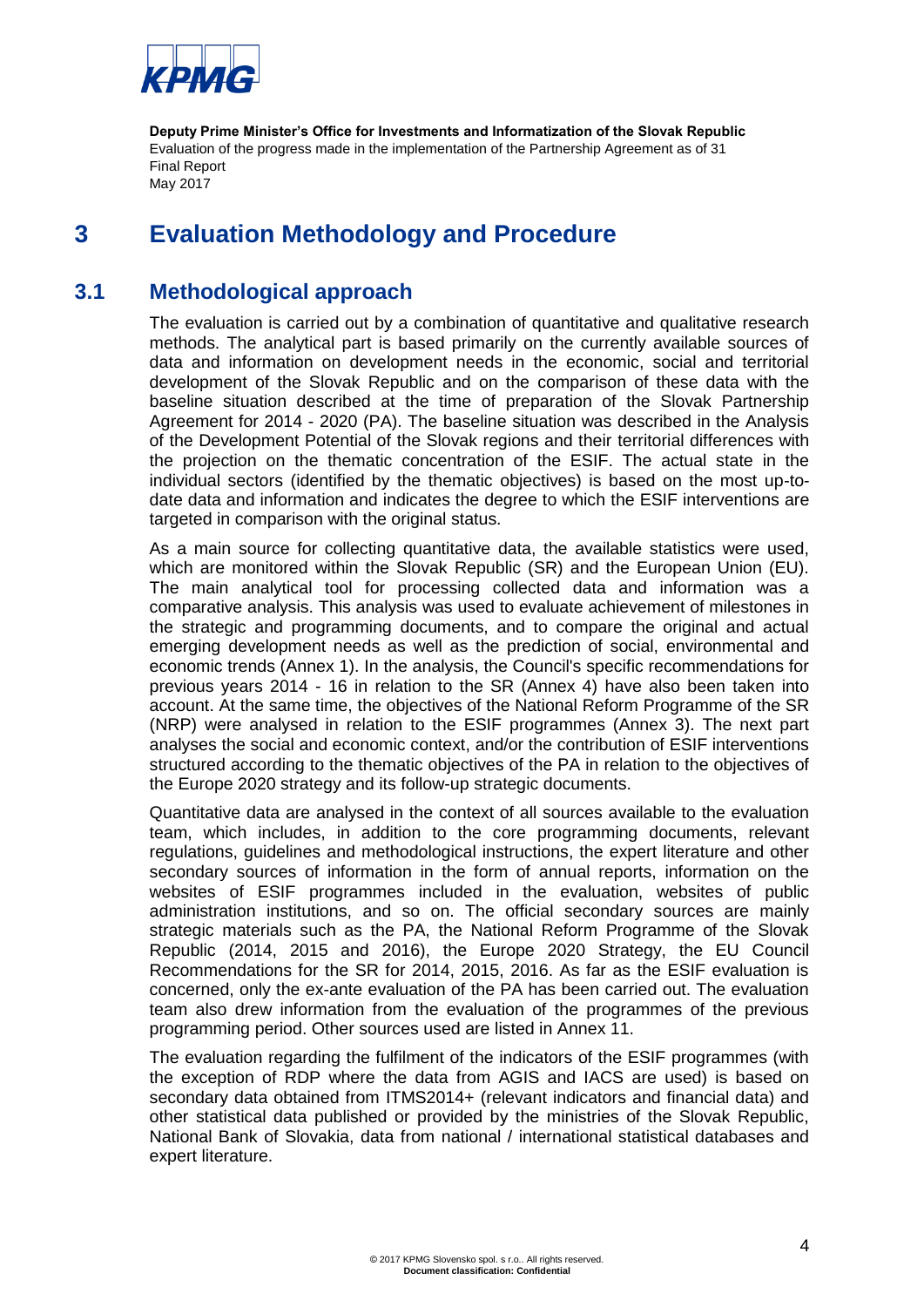

Qualitative data collection is realized through partially structured and in-depth interviews. During the evaluation, 27 interviews with 79 relevant staff members took place. Respondents were staff of Managing Authorities (MAs), Intermediary Bodies (IBs), Implementation Agency, National Contact Points (NCPs) and Bratislava Selfgoverning Region. Primary data was collected at the programme level, or thematic objectives, but not at the level of individual projects, but only cumulatively for the whole programme. When collecting data, emphasis was placed on setting the programme priorities and their possible changes as a result of the change in the situation or the interest of the applicants in the calls, the changes in the programme administration and the calls for proposals, or contracted projects. The evaluation report reflects the development as of 31.12. 2016.

All programmes covered by the PA are divided into parts according to the relevant thematic objectives. The thematic objectives are defined mostly for the programme priorities of the ESIF programmes. For the purpose of this report, TOs are consisting of priority axes or, in some cases, of investment priorities (Annex 2, Table 47). The Rural Development Programme, originally not structured under TOs, was also assigned according to the priorities or focus areas to the relevant TO. More specifically, this assignment to the TO is shown in Annex 2, Table 48 - 58 (for the simplification purpose the financial data in the whole report mention only EU resources). The tables also include cooperation programmes, which are not very significant but should contribute to the TO. A more detailed summary of the European Territorial Cooperation programmes is described in Annex 5.

Estimates of probability to meet the targets are only very preliminary. In those cases where calls for proposals are already closed and evaluated, it is possible to estimate the relevance of the objectives included in the call on the basis of the applicants' interest. The interest of the applicants to some extent indicates whether the call is really focused on addressing relevant issues, or other factors (co-financing rate, target group, etc.) may influence the interest of applicants for support from the ESIF. In cases where projects are already contracted, the financial indicator is also available. However, none of the available data can currently monitor progress at the level of the results. These will be available at the time of project completion. No other data is currently available to predict successful implementation of projects, or achievement of their objectives.

The evaluation team also worked with the project indicators, or result indicators for individual programmes. These were also gathered for each thematic objective (Annex 2, Table 48-58). So far, no significant shifts have been made at the level of the result indicators, based on the disbursement and the number of completed projects. The output indicators, especially those in the performance frameworks for all programmes, showed a progress mainly in financial indicators, besides that there were changes in four output indicators for OP HR, two in OP II, one in OP QE and, to the largest extent, RDI indicators (Annex 2, Table 59). Individual projects had to report performance through monitoring reports by the end of January 2017. However, this information will only be processed in the final programme reports in June 2017<sup>5</sup>.

1

<sup>&</sup>lt;sup>5</sup> The OP HR provided these data at the time of preparation of the evaluation.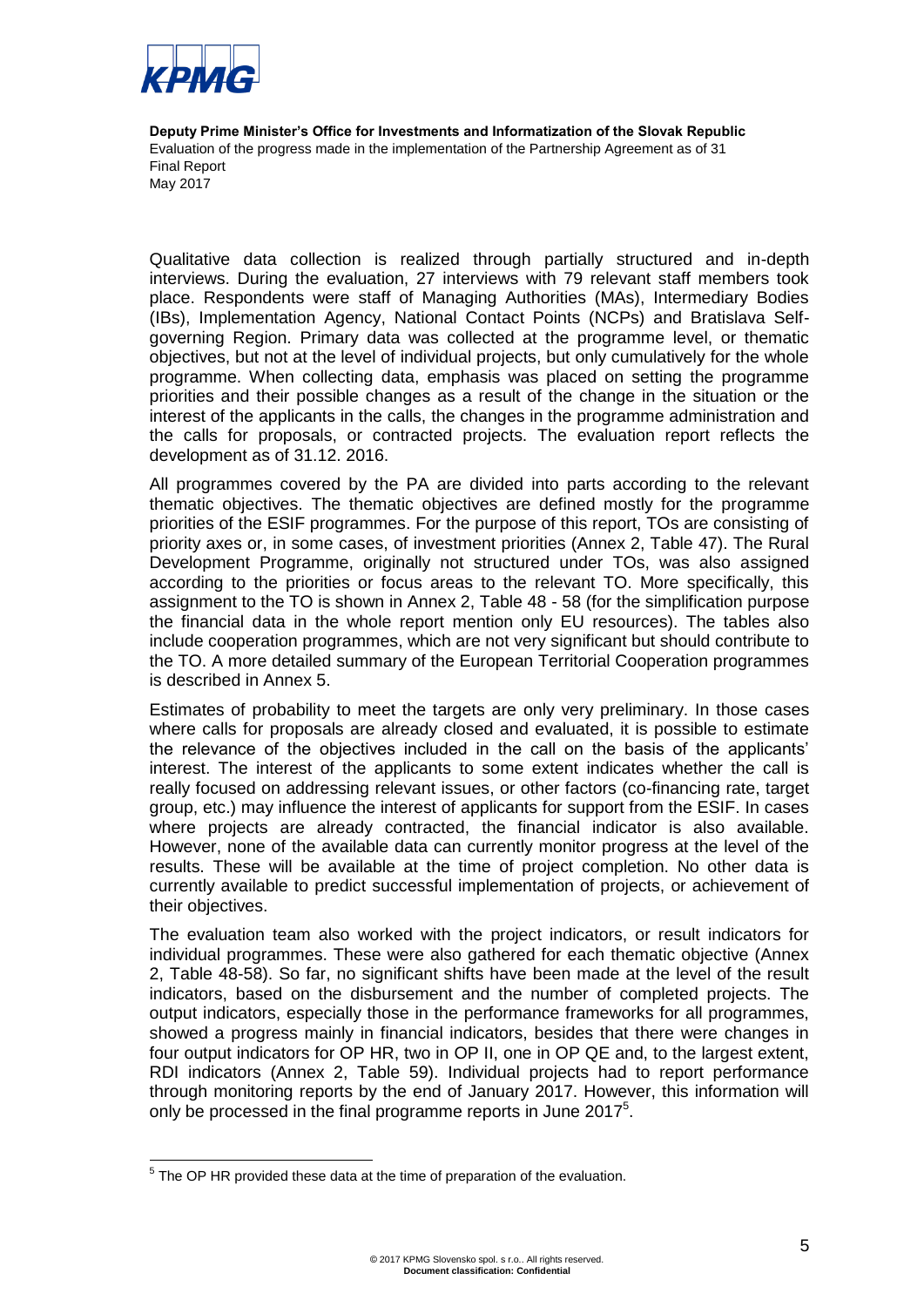

 $\overline{a}$ 

**Deputy Prime Minister's Office for Investments and Informatization of the Slovak Republic** Evaluation of the progress made in the implementation of the Partnership Agreement as of 31 **Final Report** May 2017

The CLLD, RITS and SUD evaluation works with the information provided by the coordinators. These strategies are still at the stage of the calls, which does not allow them to be further evaluated. In accordance with the methodological guidance, the report describes how MA has developed administrative procedures and rules for action related to RITS implementation, including SUD and CLLD strategies. We briefly provide information on the division of competences, selection process at national and project level, financial support, monitoring and evaluation system, guidelines issued, communication with applicants and beneficiaries, the starting phase and progress of implementation. The data for the Integrated Regional Operational Programme (IROP) are drawn from ITMS2014+ and the Rural Development Programme (RDP) from the PPA information systems.

It should be emphasized that the present evaluation has several limitations. One of the essential facts that largely limits the ability to provide answers to some of the evaluation requirements, is the timing of the evaluation and/or the current state of implementation of ESIF in Slovakia. Most calls were announced in 2016 and have not been evaluated, yet. Contracted projects are at the beginning of the implementation and their effects can be analysed later. At present, the evaluation cannot provide a sufficiently convincing picture of the effects or consequences of the implementation of the ESIF because, on the basis of available data four projects of OP Technical Assistance (TA), one National project of OP Integrated Infrastructure and 111 RDP projects were completed as of 31 December 2016.

Based on the assignment the ESIF programmes are broken down by thematic objectives. This breakdown does not include the allocation for technical assistance of individual programmes and the OP Technical Assistance is also not included since it is not part of any TO. For ease of reference, only allocation from EU resources is used in the report $6$ . One of the objectives of the evaluation is to compare the status in the given thematic objective at the time of the adoption of the Partnership Agreement with the current state. Ideally, it would be a comparison of the situation in 2014 with 2016. In fact, the comparison is more complex.

In some thematic objectives, the relevant indicators are available within a very short time span. For example, in TO8 "Supporting Sustainability and Quality of Employment and Labour Force Mobility", the unemployment rates/indicators are available at a onemonth gap and more detailed data from the Selective Labour Force Survey with the gap of 1 to 2 quarters. On the other hand, in TO3 "Increasing the competitiveness of SMEs, the agricultural sector (for the EAFRD) and the fisheries and aquaculture sector (in the case of the ENRF)", some key indicators of enterprise innovation come from the Community Innovation Survey (CIS), that is carried out once in 4 years. In 2016, data from the CIS for 2012 were available. The data on profitability and other financial indicators of enterprises in TO3 come from the State of the Small and Medium Business Report in the Slovak Republic. The last report was published in 2014 and many data are available only for 2013.

<sup>6</sup> The amount of eligible expenditure from EU sources approved by the certifying authority in summary payment applications reduced by the amount of irregularities and returns recorded in the certification body's accounts; in the RDP, these are the eligible EU expenditure authorized and paid in the payment requests / aid applications minus the discrepancies and returns.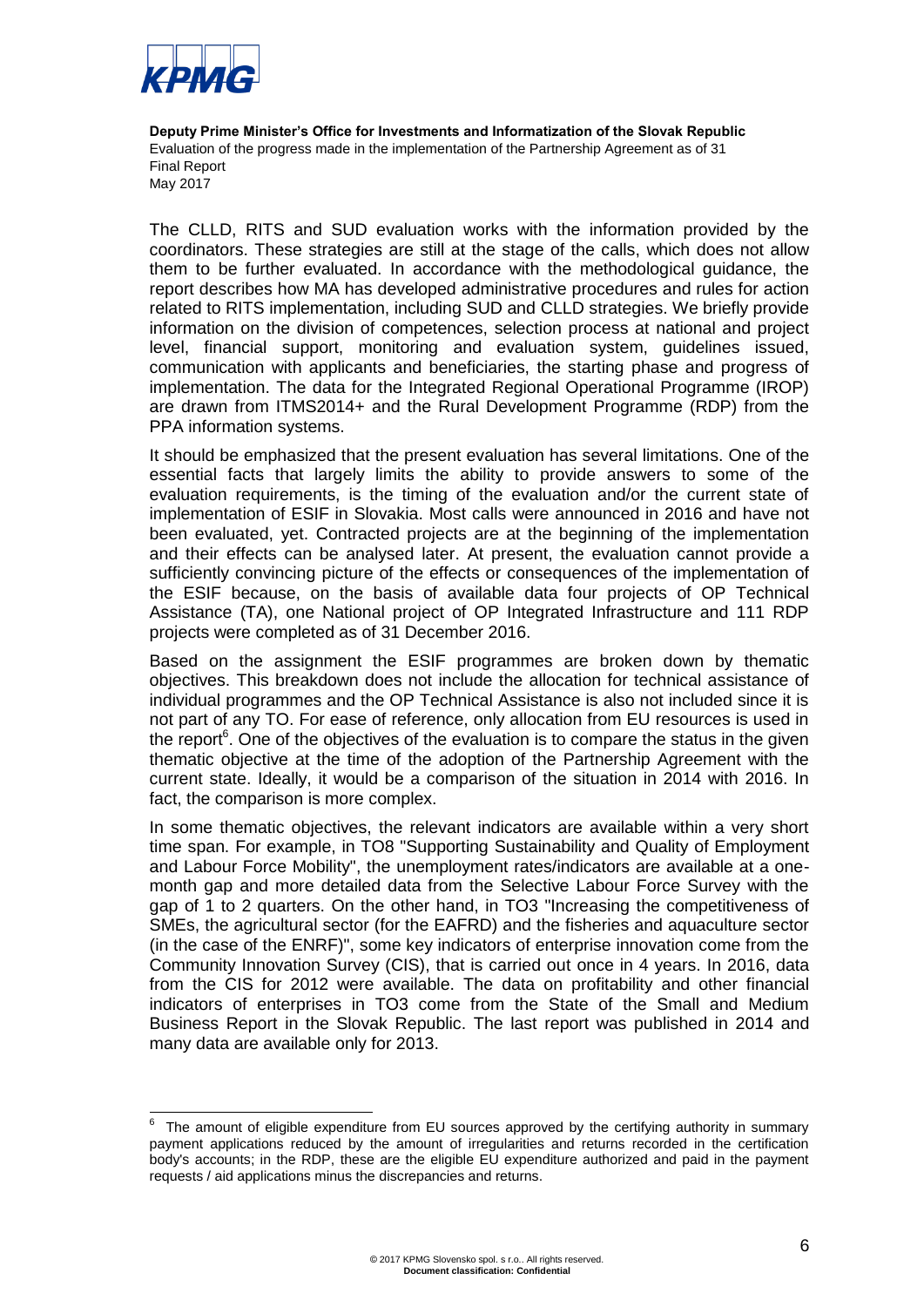

Another problem can be significant differences in the values of indicators over the years. In TO8, all unemployment indicators are affected by the economic cycle. Key indicators for all TOs are used as context indicators to assess the progress of each TO. They do not serve as indicators to assess the net effects of ESIF programmes and cannot reflect the effects of the ESIF 2014 - 2020 programmes due to the state of implementation. However, they provide a brief quantitative description of the basic characteristics and trends in the various areas of the TO. These are predominantly indicators that are monitored at national level, or are used for statistical comparisons and analyses by international institutions.

Therefore, for the realistic view of the trend in the development of the indicators, the project team chose the following strategy:

- long-term time series are used to capture the trend, for as long as possible. Long-term trends are mostly displayed in graphs for individual TOs;
- to compare the relatively recent developments, almost all of the TOs contain the table showing the development of key indicators (see Chapter 4.1 and Annex 1) since 2010 to the most recent available data.

The state and evolution of indicators in the SR are compared with the EU28 average and with the V4 countries (HU, PL, CZ) whenever the data are available. Where appropriate, we also compare with other EU countries (for example, neighbouring Austria).

Selection of key indicators was based on the following hierarchy:

- where the indicators of the Europe 2020 strategy were available, they were always used as key indicators,
- in the case of TOs defined by the European Parliament and Council Regulation, the indicators monitored in the National Reform Programme (NRP) were used,
- in the event that both the Europe 2020 and the NRP indicators were not available for the TO, the project team proposed the statistical indicators most commonly used in the field in international statistics, or some of the contextual or output indicators of the programmes,
- for the selection of a particular indicator, the amount of funds allocated to the interventions, which are related to the indicator, was also decisive,
- we have listed the indicators in two categories, the main ones recommended for the TO and the additional ones that can be added (5.2.1).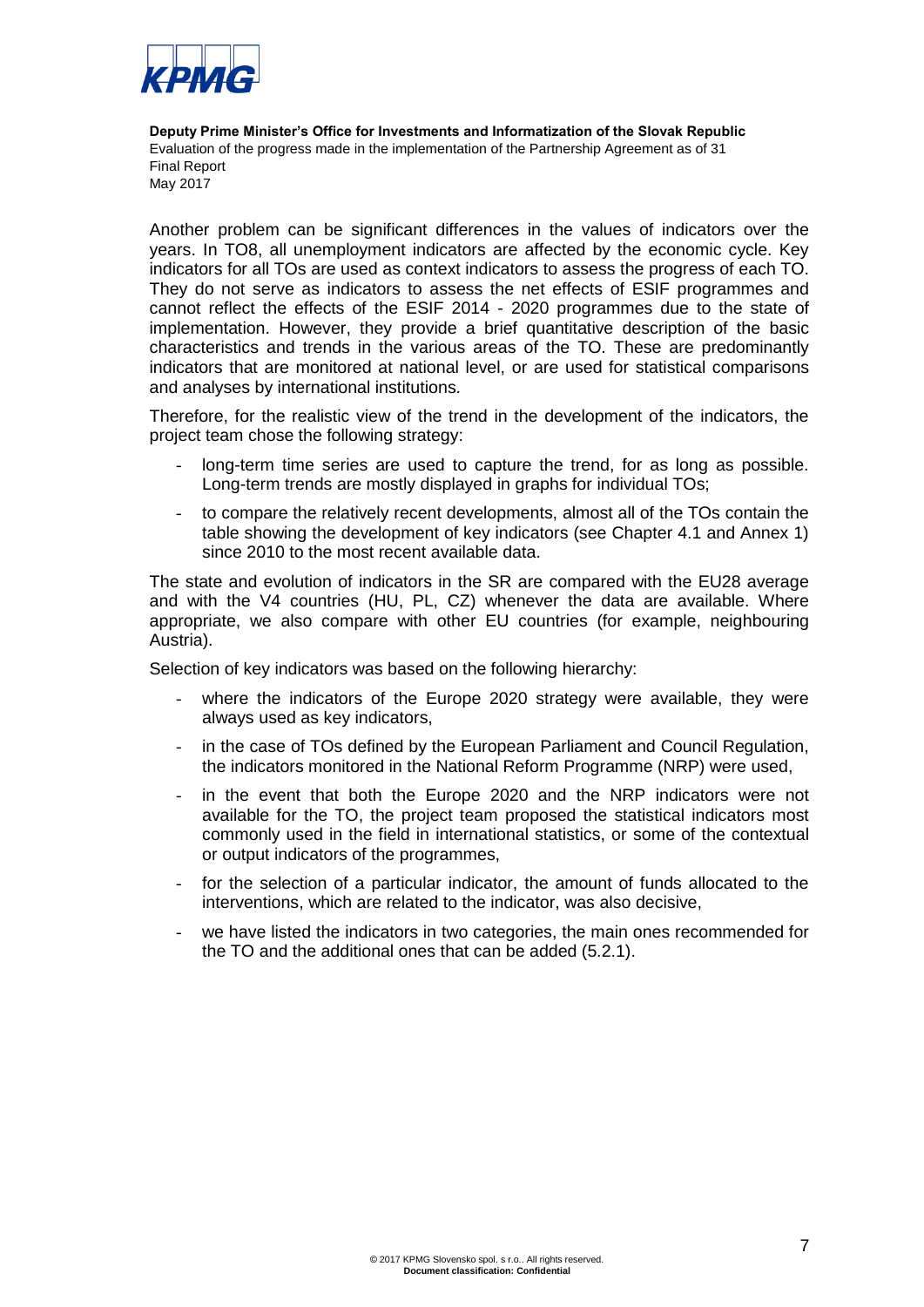

# <span id="page-17-0"></span>**4 Findings - Results of analyses based on evaluation tasks**

## **4.1 Changes in development needs**

<span id="page-17-1"></span>The assessment of changes in development needs under the thematic objectives is outlined in more details in Annex 1 hereto. The following summary provides a basic overview of the current state of the sectoral priorities in the breakdown by the thematic objectives (TOs). For simplicity, the TO names are as follows in the brackets behind the full name of each TO.

#### *TO 1: Strengthening Research, Technological Development and Innovation (RD&I)*

The main development needs in TO1 are the completion of infrastructure and capacities to develop excellence in RD&I, the increase of private investment in RD&I and development of cooperation and synergies between universities, the Slovak Academy of Sciences (SAS), research organizations and the business sector, as well as improved internationalization of Slovak research. Thanks to investments in the research infrastructure from the ESIF, it is possible to meet the objectives of the NRP in the area of RD&I. Total investment in R&D increased from 0.81% of GDP to 1.18% of GDP in 2012 - 2015. From a territorial point of view, investments in infrastructure were concentrated mainly at universities outside Bratislava.

Positive reforms include the amendment to the Income Tax Act, which has allowed the super-deduction of R&D expenditure for private companies since 2015. In 2015, the Slovak Government also adopted a concept to support the development of start-ups. The MESRS SR considers the renewal of state programmes to support research and development ( $\epsilon$  125.5 million in 2017 - 2019). The implementation of the recommendations of the Strategy for Research and Innovation for Smart Specialization of the Slovak Republic continues. The Government Council for Science, Technology and Innovation, on December 15, 2016, approved two important documents for improving the framework for the management and financing of research, development and innovation: (1) Strategic document for the fulfilment of ex-ante conditionality 1.1, and (2) National Roadmap for the Use and Development of Research Infrastructure - SK Roadmap.

The need for further development of synergies between the public research sector and businesses will be complemented by the OP Research and Innovation and also from national sources. New programmes of R&D agency allocate € 92 million between 2016 and 2019 to human resources in RD&I, in cooperation with enterprises and international cooperation.

#### *TO 2: Improving access to information and ICT and improving its use and quality (ICT)*

The main development need of TO 2 is the introduction of eGovernment services. Favourable preconditions of the digital society in Slovakia are the increase in the share of households with Internet access as well as the increase in the share of households connected to the broadband internet (in both cases the Slovak Republic reaches more than 90% of the EU level). Also positive is the use of ICT in the business sector (internal processes, communication with customers or the public sector) which exceeds standard compared to the EU average. The state of affairs in the use of eGovernment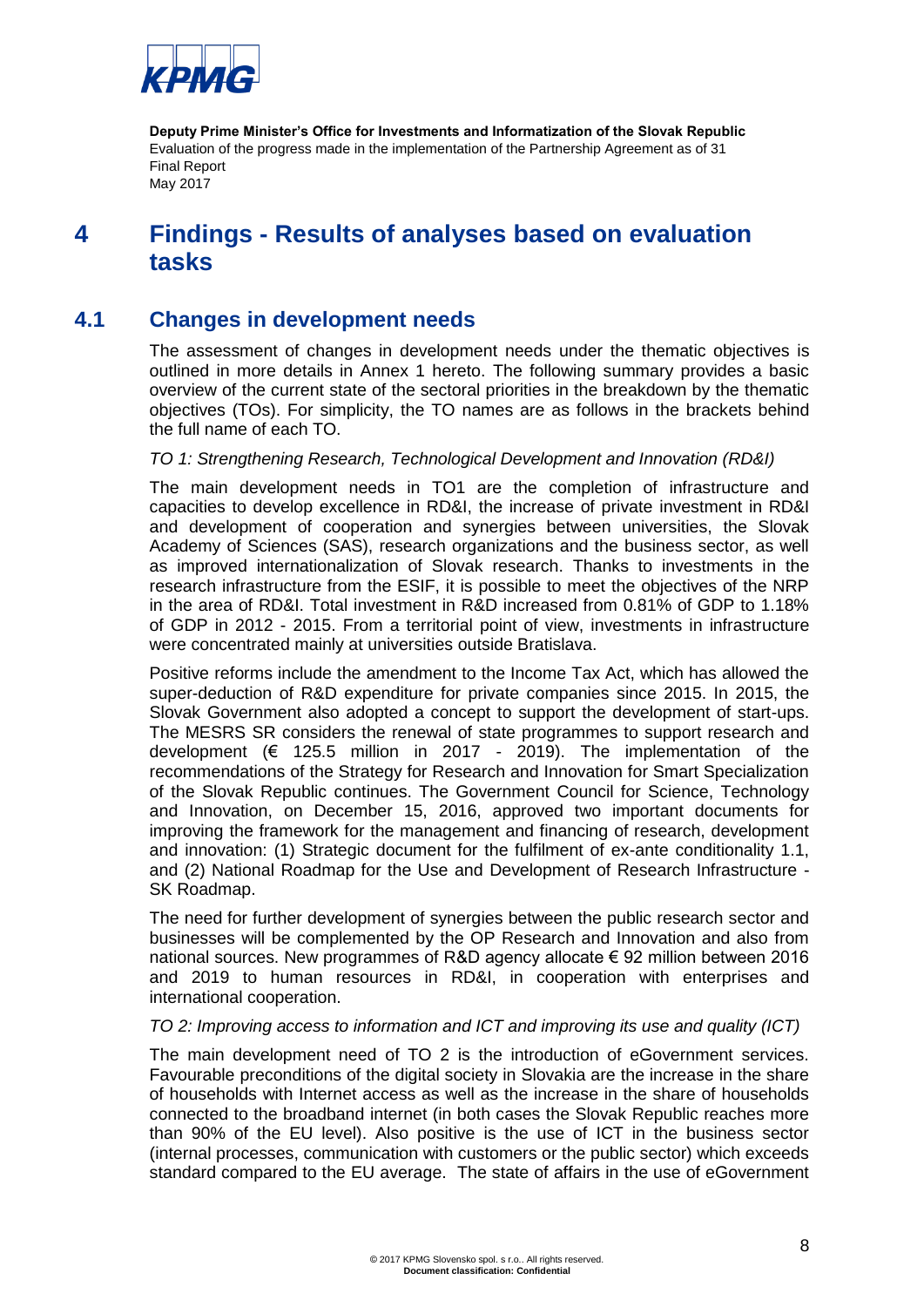

by businesses (in particular eTendering, information from the authorities' websites, electronic interaction in the tax area) is positive. The state of open data policy is satisfactory (according to Open Data Maturity in Europe 2016).

Several strategic documents have been adopted in the context of TO 2. The National Strategy of Informatization of the Public Administration in the Slovak Republic was approved in 2016. This strategy builds on the Strategy Paper for the field of growth in digital services and the field of infrastructure for the next generation access networks (2014 - 2020), which was adopted in 2014. The monitoring of the progress of digital services development includes an agreed document for the 2014 - 2020 Digital development monitoring indicators.

The development of eGovernment services should continue through the finalization of the second phase of several projects, such as Electronic archive of the Ministry of Interior of the Slovak Republic; Electronization of services of the Ministry of Economy of the Slovak Republic; Electronic services of the Police Force Section at the Ministry of Interior; Project of building application architecture and security infrastructure of the Ministry of Justice of the SR; Electronic services of the Ministry of Interior of the Slovak Republic in the field of public order, security of persons and property; IS Identifier of individuals; Insolvency Register; Register of spatial information; as well as the Cloud projects of the Ministry of Interior of the Slovak Republic; or the Data Centre of the Ministry of the Interior of the Slovak Republic. The Council's recommendations to improve and rationalize the administrative procedures for obtaining land and building permits reflect the implementation of the electronisation of the construction process.

#### *TO 3: Enhancing the competitiveness of SMEs, the agricultural sector (for the EAFRD) and the fisheries and aquaculture sector (for ENRF) (SMEs)*

The Partnership Agreement defines the major development needs of small and medium-sized enterprises (SMEs) in TO3. Competitiveness needs to be improved, notably by improving their business models, improving their access to finance, and improving the business environment for SMEs. Specific needs are defined for SMEs in agriculture, food and aquaculture. These sectors suffer from stagnation, low innovation and low added value.

The quality of the business environment is gradually improving in Slovakia, although progress is slower in some areas (in particular the law enforcement and the quality of public institutions). Slovakia has improved in the Doing Business ranking in terms of availability of loans and reducing the amount of tax and levy procedures. In 2010 - 2013, the share of profitable SMEs and the profitability ratios for all size types of SMEs were slightly increased. The Government of the Slovak Republic adopted a large number of measures for the development of SMEs in 2014 - 2016. The development and application of new business models of SMEs will be supported within the OP R&I. Corporate income tax fell from 23% to 22%. Act No. 290/2016 on SMEs support defines the areas and forms of support delivery and at the same time allows the application of the European SME Development Principles enshrined in the European Union SME Agenda (specifically the Small Business Act). The super-deductions for R&D from the income tax have been introduced. Bookkeeping rules for microenterprises were simplified. The JEREMIE Fund contributed to improving the credit situation. The increase in employment was supported by seven OP CEG calls, of which three were targeted to support the employment of young people under the age of 29.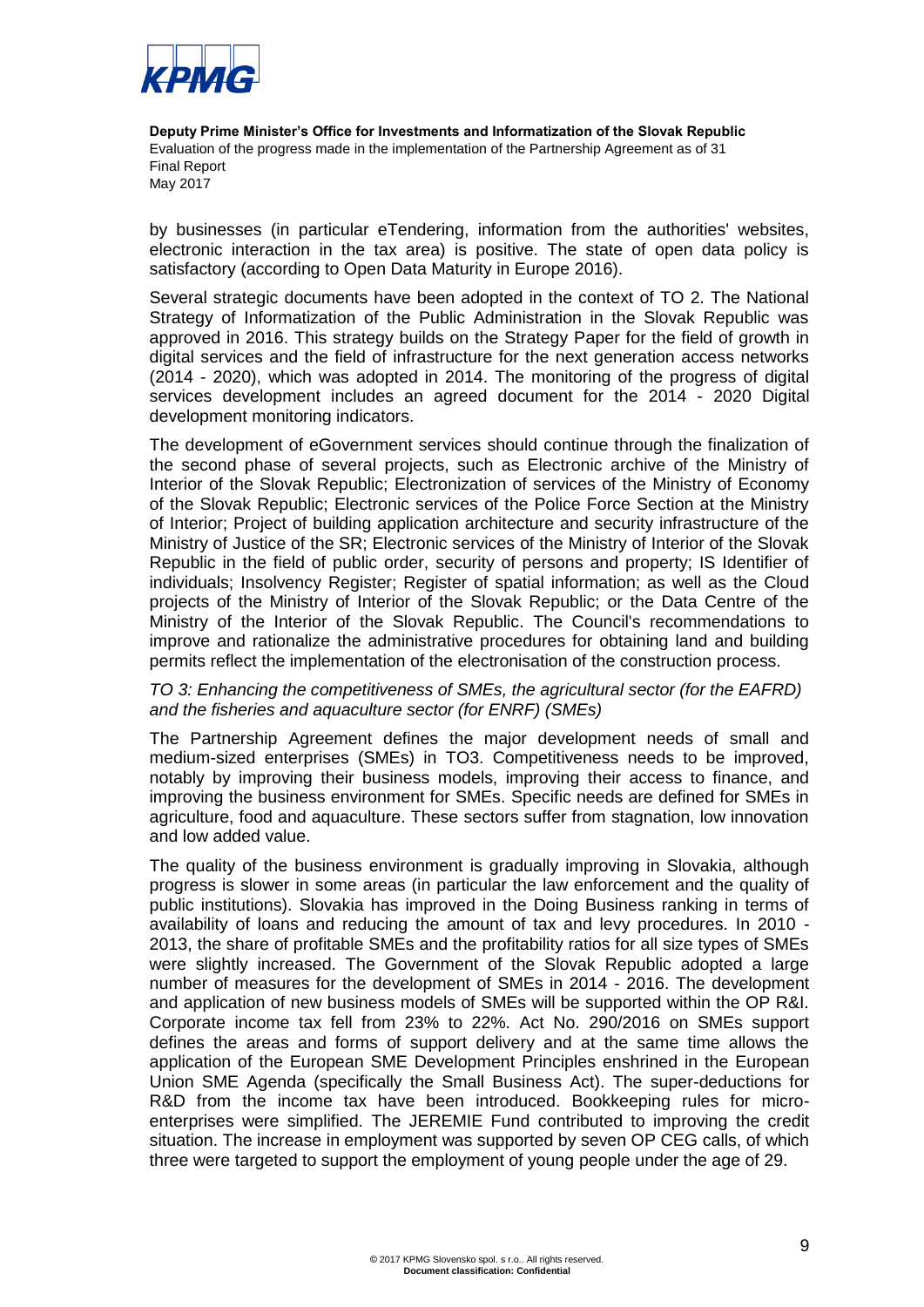

1

**Deputy Prime Minister's Office for Investments and Informatization of the Slovak Republic** Evaluation of the progress made in the implementation of the Partnership Agreement as of 31 **Final Report** May 2017

In agriculture, in 2013 - 2015, increased support from state and European sources led to a slight improvement in the competitiveness of the sector. Food productivity indicators have been positively developing. In the aquaculture sector, gross added value per worker was significantly increased in 2012 - 2015.

From the point of view of development needs, it remains to change the regional differences between the innovation and competitiveness of SMEs in the Bratislava region and the rest of the Slovak Republic and to improve the educational and age structure of the workers in the agriculture and food industry.

*TO 4: Supporting the transition to a low-carbon economy in all sectors (Low-carbon economy)*

The development priority of the economy is the strategic management aimed at fulfilling the emission reduction commitments, while at the same time optimizing expenditures. Key strategic documents that will frame developments in this area for the next period (*Environmental Strategy, Low-carbon Development Strategy 2030*) are in the process of preparation. The second development priority is to support strategic approaches at local level, based on quality audit of the situation, planning and implementation of identified actions through local low carbon strategies.

Emissions from sectors not covered by the EU emissions trading scheme are expected to fall by at least 4% in 2020 compared to 2005. Emission reduction is the result of the measures taken, as well as the ESIF investments. The supportive objective of the SR for a low-carbon economy is to achieve a share of renewable energy of 14% by 2020. Moreover, there is the commitment of the Slovak Republic to achieve a share of renewable energy in all transport modes at the level of 10%. The share of RES in 2014 reached 11.6% and the target should be met. The largest energy potential of RES in Slovakia is in biomass with a theoretical potential of 120 PJ. However, its increasing production at the expense of food, rising prices and unsustainable consumption leading to the burning of a higher quality wood, create problems. Further development of water energy clashes with technical and environmental limits, and untapped potential is mainly in biogas, solar and geothermal energy (less than a percentage). The challenge is the connection with municipal waste management.

In terms of energy efficiency, Slovakia's target for 2020 was to reduce final energy consumption by 11% comparing to the average of 2001 - 2005.<sup>7</sup> In 2014, Slovakia reached the final energy consumption level of 10.1 Mtoe.

#### *TO 5: Promoting Climate Change Adaptation, Prevention and Risk Management (Climate Change)*

Achieving climate change mitigation, risk prevention and risk management was supported by the adoption of two key materials: *Strategy for the Adaptation of the Slovak Republic to the Adverse Effects of Climate Change* (2014) and *the National Strategy for the Risk Management of the Slovak Republic* (2015). To meet the objectives of the PA, further investment in landscape adaptability and capacity building will be needed to address risk situations. It is important to continue with the support of technical measures on the water streams and on the agricultural and forest land. The strategic approach should be based on the correlation of objectives with geographic

 $7$  Currently, it is specified as 16.4 Mtoe, expressed in primary energy consumption (9.0 Mtoe expressed in final energy consumption).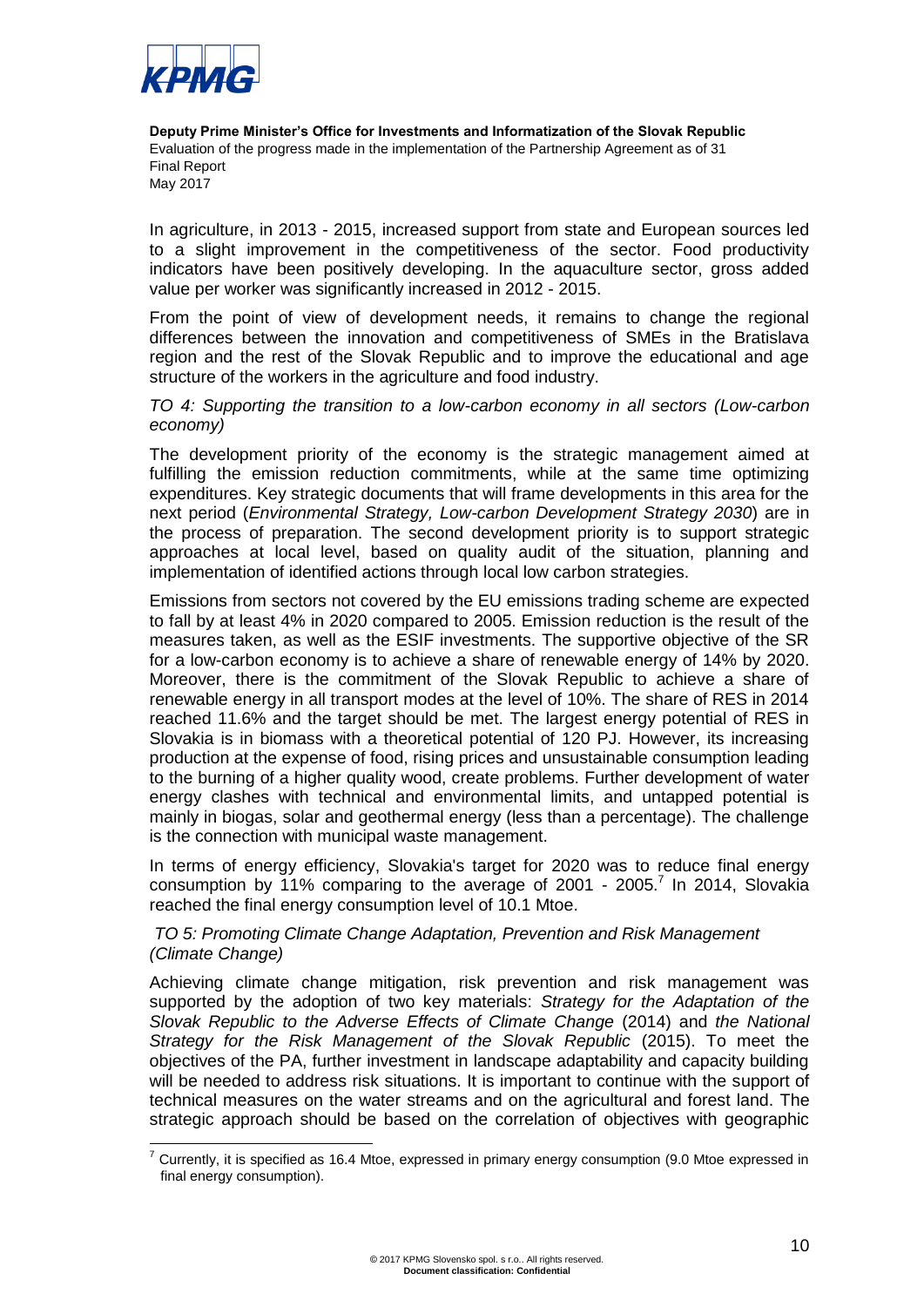

location of projects. As regards the flood control measures, the areas with the highest number of days with the second and third degree of flood activity should be addressed preferably.

Flood prevention and landslide prevention measures, improved availability of data and their processing as well as improved quality of planning data for flood and other risk management and emergency management systems are important in order to strengthen capacities to address risk situations. Increasing the landscape adaptive capacity provides opportunities for strengthening synergies and linking the social aspects of the PA implementation (especially job creation in landscape management and flood control measures) and broader sustainable development goals (increasing landscape retention capacity, adapting to climate change and creating green jobs).

*TO 6: Preserving and protecting the environment and promoting resource efficiency (Environment)*

Due to the complexity of TO6 and its multidimensional nature, there are no global values set up to achieve the planned interventions. The analysis of the situation in the Slovak Republic shows slight progress in the key areas. The separation of economic growth from resource consumption (so-called *decoupling*) is visible in the main indicators of energy, carbon and resource output. Productivity of resources increased from 0.94 in 2010 to 1.07  $\epsilon$ /kg in 2015. The energy intensity (in kgoe/ $\epsilon$ ) oscillates around 0.33 and water consumption in industry and households is decreasing.

Positive measures and reforms include the Waste Act (2015) and the government's pressure on prevention, producer responsibility and raw materials recovery. The Slovak Republic has favourable trends in waste reduction (kg/inhabitant), but the recycling rate reached only 10.3% in 2014. The favourable tendency is in the volume of waste water discharged into surface water. This declined by 16% between 2014 and 2015, but it is necessary to continue building a water and sewerage network. Reducing emissions and curbing GDP growth from the use of natural resources is associated with increasing pressure on ecosystems. To further support investment activities, it is therefore important to balance the development of activities such as support for RES, tourism and transport infrastructure on the one hand and their impact on biodiversity and the state of the environment on the other hand.

#### *TO 7: Promoting sustainable transport and removing bottlenecks in key network infrastructures (Transport)*

The developmental need of TO7 is to provide competitive transport services that promote economic growth. The extension of the road network in 2015 was dominated by motorways and express roads, and Slovakia reached the highest increase in the length of motorways after 2007 (43 km). The regional differences in the length of the motorways in Slovakia remain, therefore the reduction of the regional infrastructure deficit remains a major factor in the allocation of the ESIF. Slovakia is among the countries with high spending from public budgets on public transport (3.8% of GDP in 2007 - 2014). Future allocations should be directed in particular to the construction of motorways and express roads, modernization of  $1<sup>st</sup>$  class roads and rail corridors. A major challenge remains to make public transport more efficient, with the aim of linking suburban bus and rail regional transport to a single system. Completion and modernization of transport systems are in line with Council recommendations to strengthen infrastructure investment.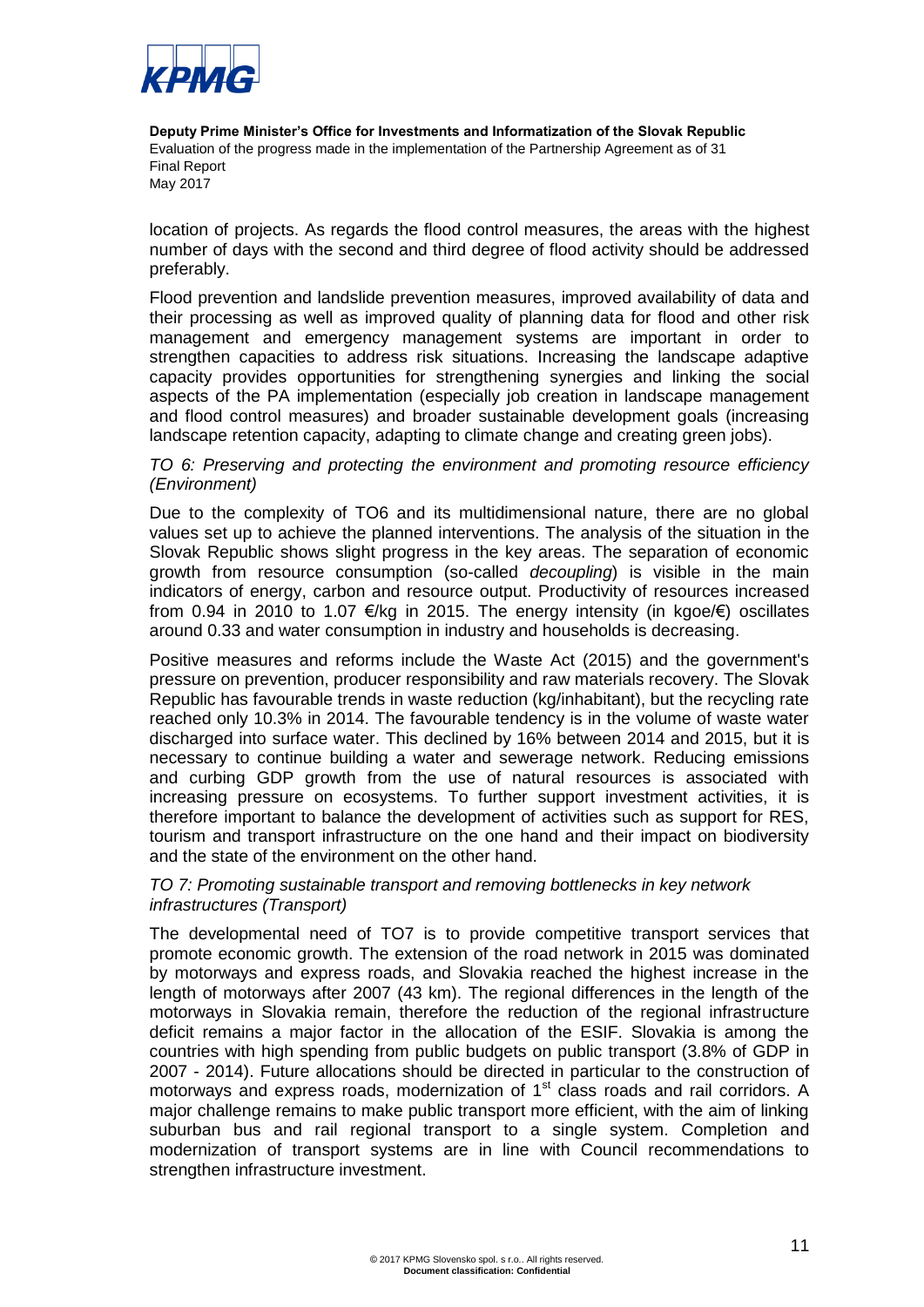

In the field of transport, several conceptual and strategic documents were adopted between 2014 and 2016. In 2014, the Slovak Government approved the *Strategic Plan for the Development of Transport Infrastructure of the Slovak Republic by 2020 (Phase I)*; the document follows and elaborates in detail the *Transport Policy of the SR by 2015* and the development of transport of the Slovak Republic by 2020. It also includes the *Strategy for the Development of Public Private and Non-Motorized Transport by 2020*. Conceptual solution of the technical condition of the road infrastructure is dealt with by the *Strategic Development and Maintenance Plan of Class II and III Roads.* In 2015, *Action Plan for the Strategic Plan for the Development of Transport Infrastructure of the Slovak Republic by 2030* was drawn up and by the end of 2016 the *Transport Development Strategy of Slovakia by 2030 (Phase II)* was adopted. A number of road and motorway construction projects are being implemented under the ESIF programmes to improve the accessibility of regions and districts. The modernization of the railway infrastructure aims at taking over part of road transport performance and reducing congestion.

#### *TO 8: Promoting sustainability and quality of employment and labour mobility (Employment)*

The Partnership Agreement identifies the following key problems of the labour market: high unemployment and low employment (especially women, elderly and low skilled persons), long-term unemployment, youth unemployment, low mobility of the domestic labour force, and large regional disparities in employment and unemployment.

The labour market situation has changed dramatically in 2016, compared to the last three years. There has been a substantial fall in unemployment and an increase in employment rates. The active labour market policies funded from European sources, solid economic growth, and demographic factors contributed to this turnaround.

The Slovak Government has taken several measures to promote higher employment of graduates, the long-term unemployed and the elimination of regional disparities in the labour market. In 2014, the Slovak Government adopted the National Employment Strategy of the Slovak Republic by 2020. There are several national projects funded by the ESIF, which support the employment of graduates, workers over 50, low-skilled and long-term unemployed. Amendment to Act No. 5/2004 Coll. on Employment Services (with effect from 1.5.2013 and 1.1.2015), supported disadvantaged groups of jobseekers, especially those under the age of 29 and over 50. Act No. 61/2015 on Vocational Education, which defines the parameters of the dual education system. Since the school year 2015/2016 there has been an information system for the development of secondary vocational education. These measures implemented the recommendations of the Council as well as the National Reform Programme of SR from 2014 - 2016. In 2015, the internal reallocation of the CLSAF employees was carried out in order to increase the flexibility and capacity of the provided personalized employment services. Motivation to get employed was increased by the minimum wage growth – by more than  $\epsilon$  100 in 2012 - 2017.

From the regional point of view, the differences between Bratislava, the West and the North of Slovakia, on one hand, and the South and East on the other hand, are obvious. With regard to regional, socio-economic and demographic patterns of employment and unemployment in the Slovak Republic, the development need is to target active labour market measures (ALMM) to priority groups of disadvantaged job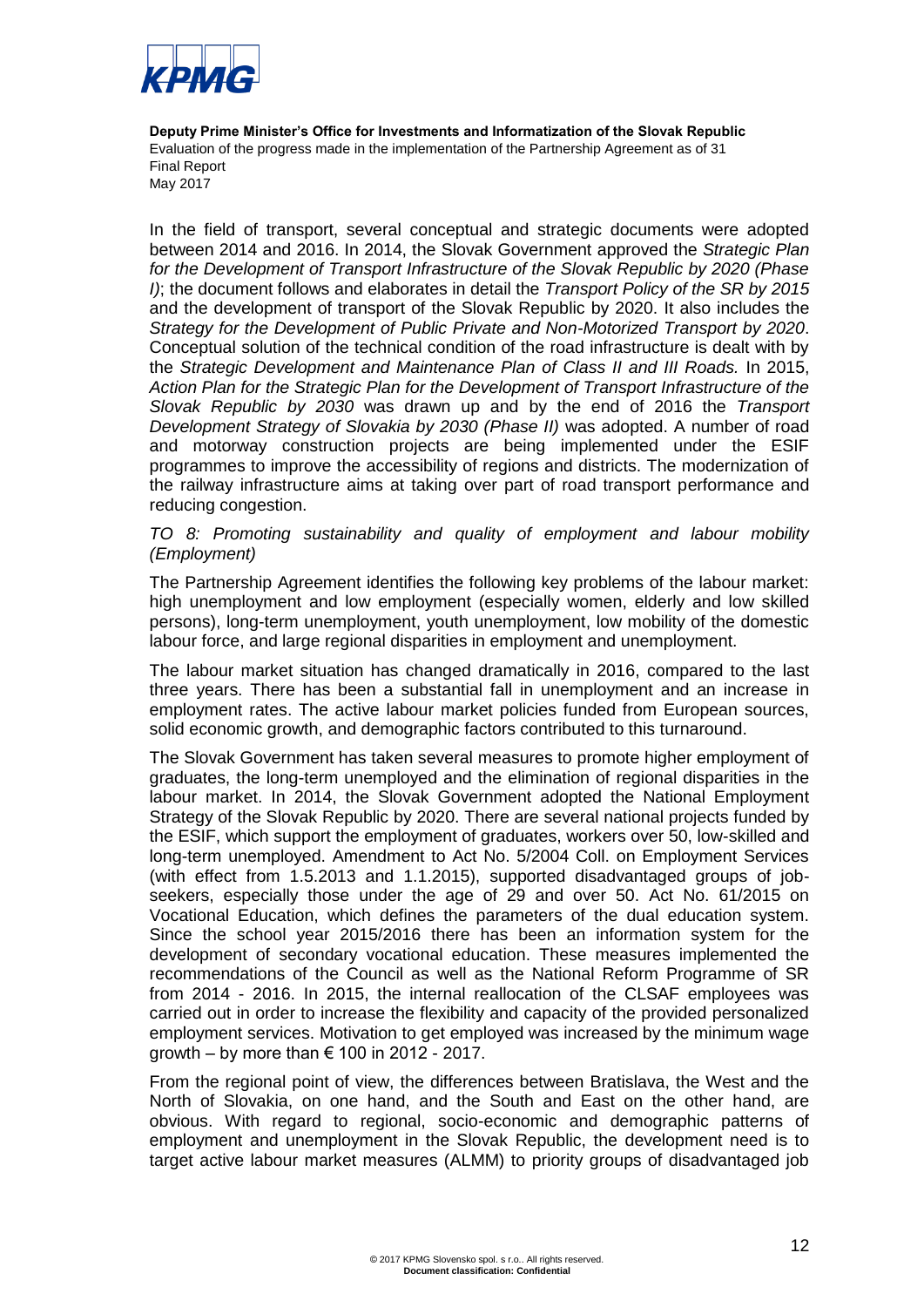

seekers (especially long-term unemployed and young unemployed) and to develop economic activities in the countryside and in agriculture, forestry and aquaculture.

#### *TO 9: Promoting Social Inclusion, Tackling Poverty and Any Discrimination (Social Inclusion)*

Major developmental needs supporting the achievement of TO9 are concentrated in several interrelated key areas such as the labour market, social protection, housing, health care, education and human rights. Compared to the baseline year of 2008, the risk of poverty or social exclusion in the SR decreased by 2.2 percentage points and in absolute numbers by 148,000 people. Thus, the Slovak Republic has recorded a positive development and has a realistic chance to achieve the targets set in the NRP SR "to lift at least 170,000 people from the risk of poverty and exclusion". Another positive thing is that, two *ex ante conditionalities* within the framework of TC9 were met, the national project of the National Framework Strategy for Social Inclusion and the Fight Against Poverty has been implemented, which is in line with the NRP and other strategic documents such as the Strategy for the Deinstitutionalization of the Social Services and Alternative Care, The Strategic Healthcare Framework 2013 - 2030 and the Strategy for the Integration of the Roma by 2020.

For further progress in this area, however, it will be necessary to keep the trend at least at the current level, which means overcoming some structural barriers that keep a part of Slovakia's population in a marginalized position for a long time. Therefore, attention should be paid to the Roma communities that represent the greatest risk groups. Of the Roma community members (more than 400,000 people), about half lives in segregated settlements with very poor living conditions and poor access to services.

Identifying further interventions in the field of social inclusion, tackling poverty and discrimination, requires to build on the identified measures within the framework of the PA as well as the Strategy for Integration of the Roma Population by 2020 and to calibrate more in detail the preparation of individual calls within the OP ESIF investment priorities, which are limited by the eligibility of territory, activities, expenditures, etc. Direct interventions in the field of improving the integration of Roma communities, which will be implemented mainly within the framework of OP HR, IROP and indirectly also in RDP, are crucial. The Council's specific recommendations for Slovakia also need to be taken into account when meeting the TO9 goals These set out, among other things, to improve "activation measures for long-term unemployed and other disadvantaged groups ... including personalized services and targeted training, and to improve learning outcomes. .. by reinforcing the participation of Roma children from early childhood in the mainstream of education. "Given the key role that Roma inclusion will play in meeting TO9, it is necessary to extend the monitoring of developments to indicators specifically targeting marginalized Roma communities.

#### *TO 10: Investing in education, training and vocational training as well as skills and lifelong learning (Education)*

As the main development need, the Partnership Agreement defines in the field of education the linkage between the content of education and the labour market needs via increase of the quality of education at all levels from pre-primary to tertiary education, with an emphasis on the inclusive dimension of education, especially for marginalized Roma communities (MRC). The Council Recommendations and National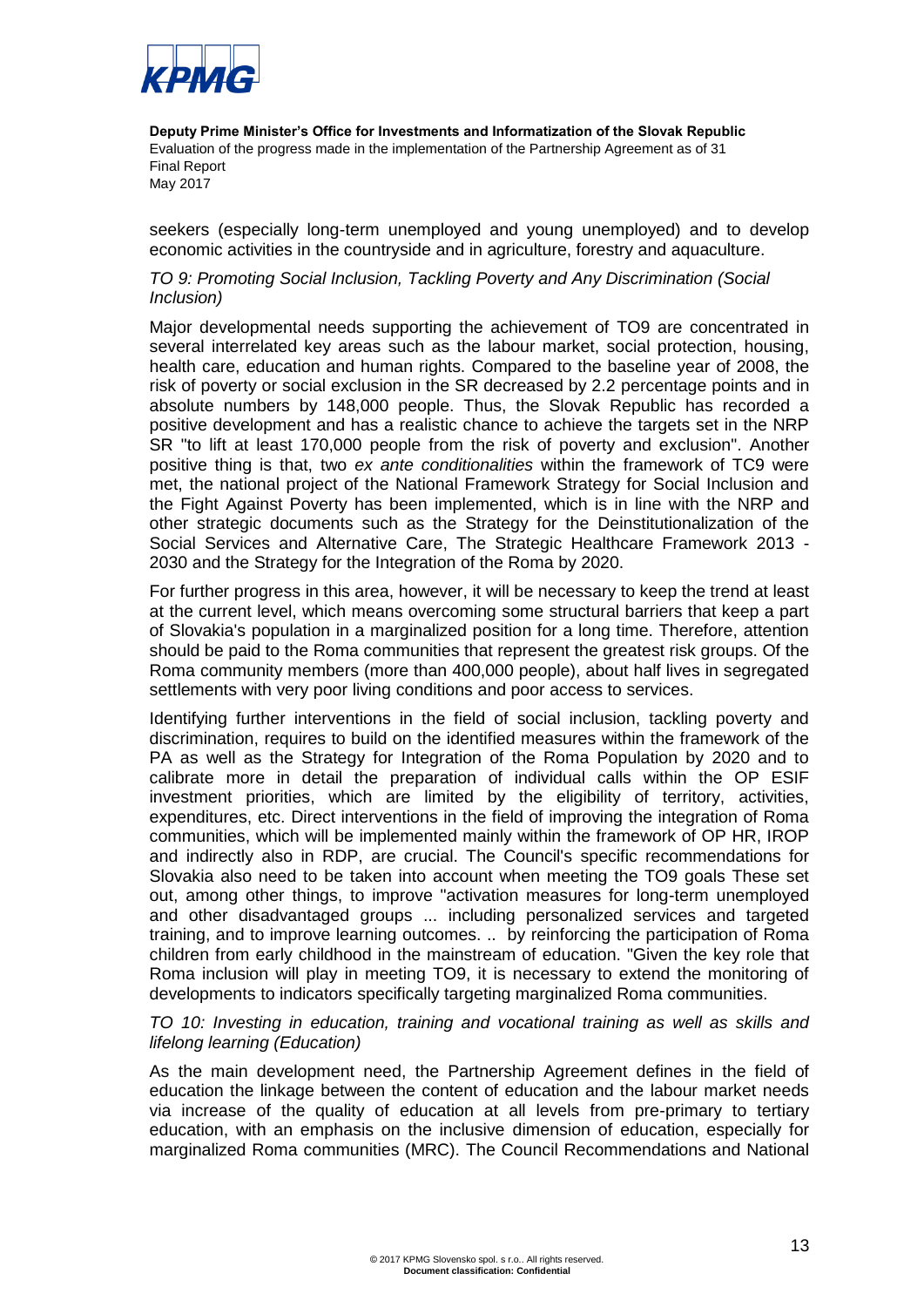

Reform Programme objectives indicate that access to education is a key to disadvantaged groups to succeed in the labour market.

In pre-primary education, the proportion of involved children in the SR is similar to the EU27 average. However, the proportion of early school-leavers increases. The government has implemented several national projects (EU-funded) designed to better integrate pupils from MRCs. However, the position of the Slovak Republic in the international assessment of PISA has not improved.

The Slovak government has taken several important measures to improve vocational training and dual education. Since 1 April 2015, the new Act No. 61/2015 on Vocational Education and Training came into effect in order to facilitate the smooth transition of pupils from education to the labour market. The Information System for Development of Secondary Vocational Training is being implemented. In 2016, the invitation was launched for the national project Dual education and increased attractiveness and quality of vocational education and training, with an allocation of  $\epsilon$  33.8 million.

There is a positive trend in higher education. The government has invested considerable funds from European resources in higher education and has improved the material infrastructure of higher education. The measure of OP S&R "Building the infrastructure of the higher education institutions and modernization of their internal equipment in order to improve the conditions of the educational process" allocated  $\epsilon$ 230.5 million. In order to increase the quality of university education, the Accreditation Commission cancelled a large number of lower-quality study branches at universities. It is likely that the SR will fulfil its goal set out in the Europe 2020 strategy "to achieve a 40% share of people with tertiary education in the 30 - 34 age group".

A specific need for the SR remains the inclusion of pupils and students from MRCs. From a regional point of view, it will be necessary to devote more attention to the construction and modernization of nurseries in (i) highly concentrated locations with Roma populations and (ii) in metropolitan and suburban regions (especially in the Bratislava region) where we observe a high level of internal immigration for job opportunities. Measures aimed at the development of higher education should be targeted primarily at metropolitan regions.

*TO 11: Strengthening the institutional capacities of public authorities and stakeholders and the effectiveness of public administration (Public administration)*

The key development need in TO11 is modern and professional public administration, which will be tailored to the needs of citizens and entrepreneurs at all levels, and will promote participation, job creation, social inclusion and sustainable growth. Several conceptual documents have been adopted in the field of strategic, legal, organizational and procedural measures in the past. In 2015, the *Concept of the Modernization and Stabilization of the Judiciary* or the *Concept of Development of Public Procurement in the Slovak Republic* (PP) was presented to the government, the intention of which is to "establish a framework for the further development of the PP in the SR and the direction of the policies in support of the transparency, efficiency and effectiveness of the PP".

The adopted document *The Framework for National Public Administration Reform Strategy in relation to the priorities defined by the European Commission up to 2020* assesses the current situation and proposes priorities and objectives for reform that will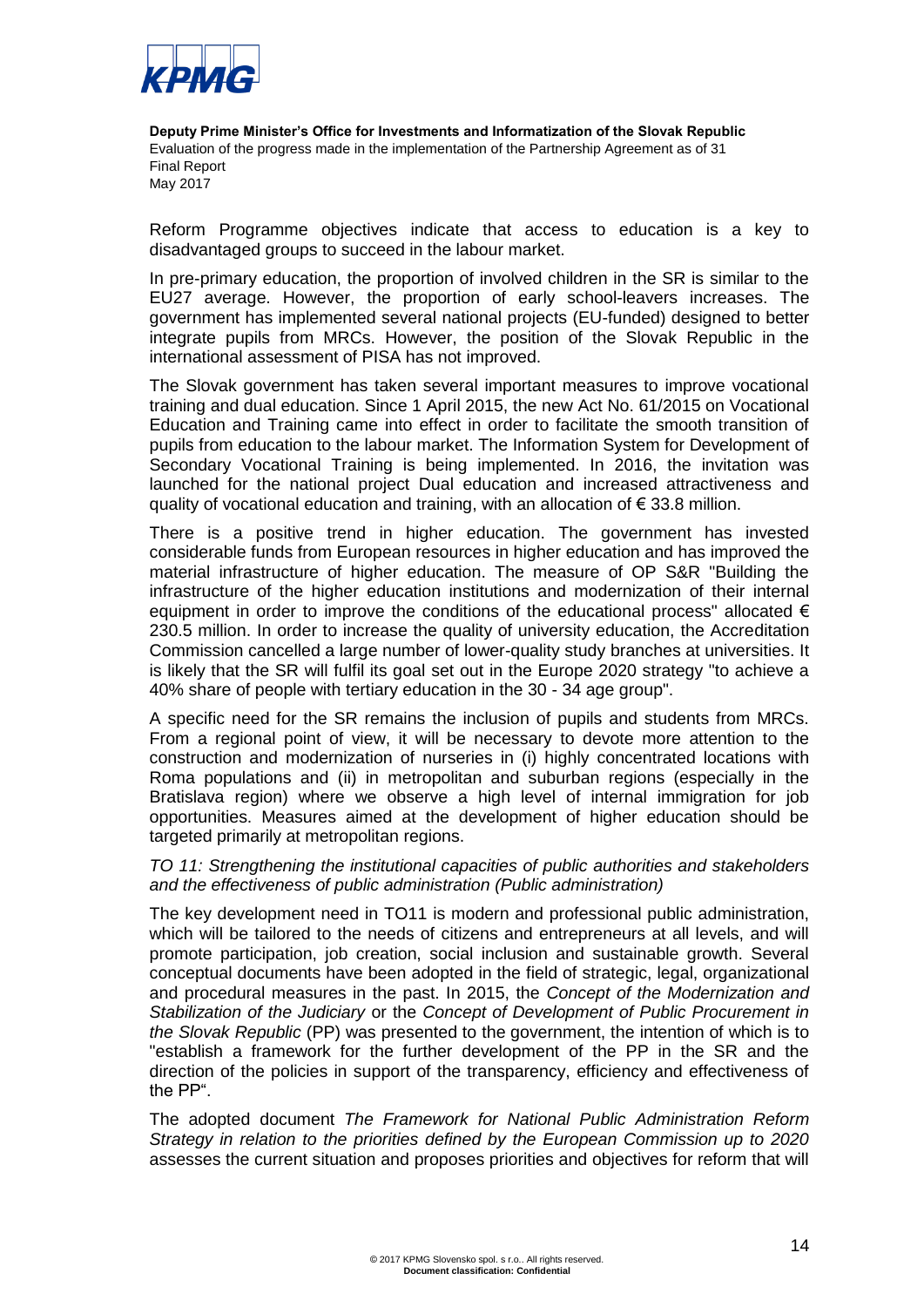

contribute to the creation of a public administration that will be "customer-oriented, transparent ... providing its services effectively and quickly, to promote sustainable growth, job creation and social inclusion". The approved *Public Administration Reform Action Plan* should serve as the tool of the above framework.

In November 2016, two invitations of OP EPA *Optimization of Processes in Public Administration* and the *Implementation of a Further Training System of PA workers* were published. Human resources in the public administration are also covered by the approved *Strategy for Human Resources Management in the Civil Service for 2015 - 2020.* In 2016, the Ministry of Finance launched the *Value for Money* project, which focuses on the reform of rules, processes and institutions in order to increase the efficiency of the public-sector operation. The adopted measures and conceptual documents were focused on public procurement, improvement of the human resources quality in public administration, and improvement of the public administration in relation to the business sector and the judiciary; which was also mentioned in the Council's recommendations for 2014 and 2016.

### **4.2 Status of priority implementation**

<span id="page-24-0"></span>Implementation of ESIF<sup>8</sup> interventions as of 31 December 2016 has not yet been advanced to the extent enabling to assess the achievement of the thematic objectives on the basis of the results achieved. An indicative shift can only be seen at this stage, based on the use of funds (Annex 2, Table 44). A significant proportion of the funds is contracted and disbursed for technical assistance and financial instruments<sup>9</sup> but also in the Rural Development Programme (RDP), where non-project measures increase the funds disbursement. Tracking progress in TO implementation is also possible to some extent through published calls and invitations. The financial indicator also indicates the state of implementation. The interest of the applicants to some extent reflects whether the focus of the calls corresponds to the actual needs of the applicants, i.e. whether the priorities are set correctly.

Graph 1 shows the share of individual TOs in the total ESIF allocation. The allocation of TOs varies significantly, while TO7 Transport represents 24% of the ESIF allocation, the smallest, 2% share, belongs to TO11 Public Administration (Graph 1). Similarly, the number of programmes contributing to one TO (from 2 to 4 programmes) differs, and the contribution of the programmes to the total amount of resources allocated to one TO (Annex 2, Table 43) also differs.

1

<sup>&</sup>lt;sup>8</sup> Objective 1 programs Investing in growth and jobs.

<sup>9</sup> Financial tools provided through the Slovak Investment Holding and Slovak Guarantee and Development Bank Asset Management.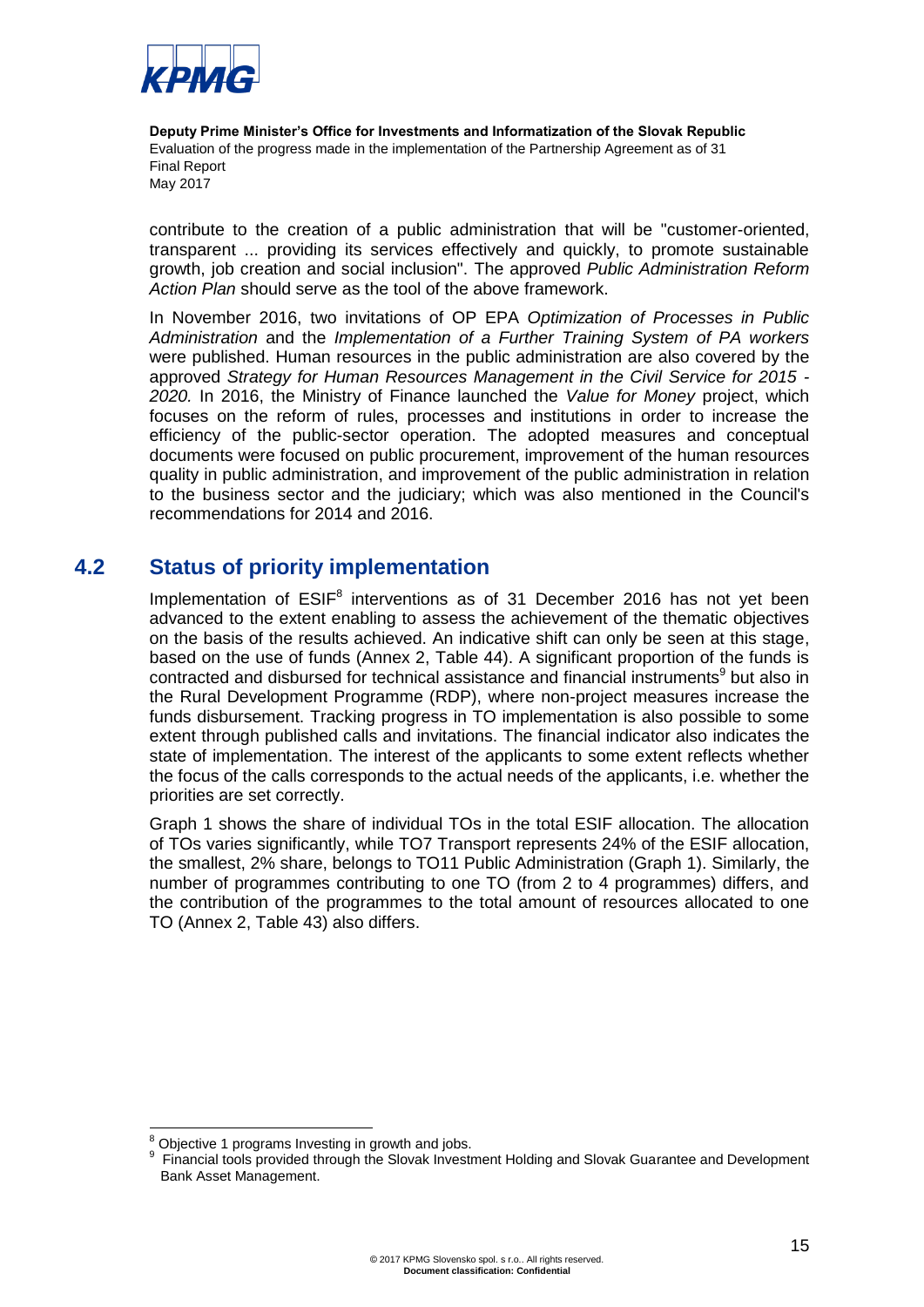



#### Graph 1 Allocation of ESIF by thematic objectives

#### Source: authors

From the point of view of progress in individual TOs, the largest shift, in terms of the volume of **funds allocated in the calls and invitations**, can be registered in TO7 Transport. In this TO, due to the specificity of transport projects, this value is 129.4%. At the same time, it is TO with the highest allocation of funds. On the other hand, the lowest values, the 11% allocation in the calls belongs to TO5 Climate Change. The highest **values of the contracted funds**, amounting to 47.9% of the allocation, is in TO8 Employment, mainly thanks to the national programmes of the OP HR. Similarly, in the case of **disbursement**, both TO8 and TO5 reached the consistently highest, 8.8% share of the allocation from allocated resources. In two TOs: 1 - RD&I and 11 - Public administration there were no contracted resources as of 31 December 2016, and logically the same was valid for the disbursement.

For Slovakia, thematic concentration means that the level of ERDF or CF expenditure for TO1, TO2, TO3 and TO4 is more than 58% in the less developed regions and almost 71% for more developed regions/Bratislava. The ESF share of ESIF funds reaches almost 23%. At least 5% of the ERDF funds are invested in measures for sustainable urban development through integrated territorial investments in the capital cities of the regions and their catchment areas. More than 22% of the funds will be used for measures to mitigate and adapt to climate change.<sup>10</sup>

#### *TO1 Strengthening Research, Technological Development and Innovation*

Since 2007, RD&I has recorded a mix of positive and negative trends. EU structural funds have increased R&D expenditure, which is in line with the objectives of the Europe 2020 strategy. At the same time, there has been a slight increase in investment in corporate research.<sup>11</sup> A slight improvement also occurred in the internationalization

 10 https://ec.europa.eu/info/sites/info/files/partnership-agreement-slovakia-summary-june2014\_sk.pdf

<sup>&</sup>lt;sup>11</sup> Statistical Office of the Slovak Republic.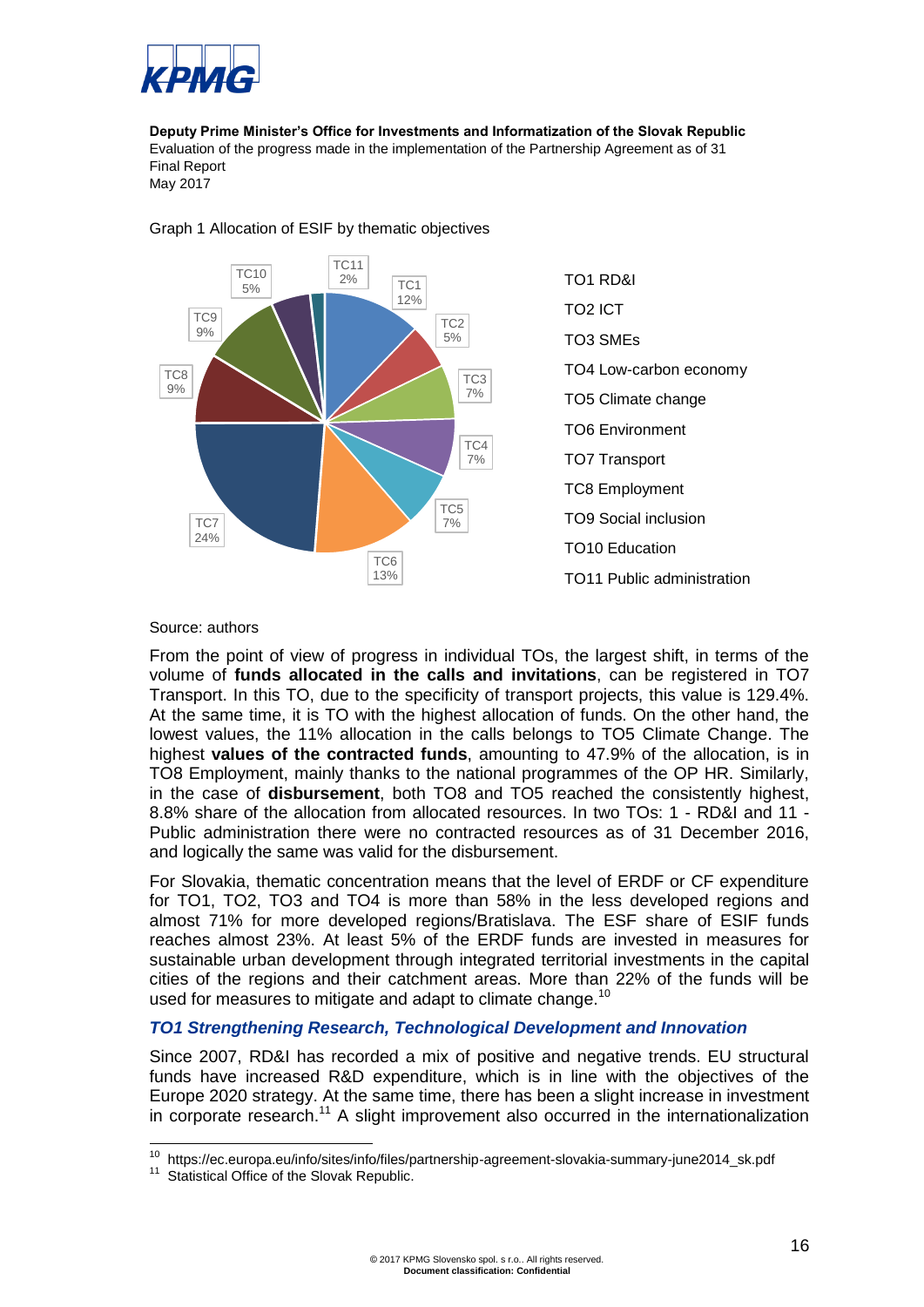

of the Slovak R&D system. The negative trend is the stagnation of the quality of international cooperation in R&D, the deterioration of the position of leading Slovak universities and SAS in international rankings, deteriorating indicators of the RD&I commercial outcomes (share of innovating SMEs, revenues from the sale of intellectual property)<sup>12</sup> and the slow implementation of some institutional reforms proposed in RIS3.

The quality of research and the improvement of commercial R&D outputs are addressed by ESIF investment, which is aimed at developing cooperation between universities, SAS and enterprises as well as better involvement of Slovak research institutions and enterprises in community programmes. However, recent developments in R&D, have not changed fundamentally. The priority remains in strengthening of the interconnection of R&D organizations and public organizations and the enhancement of smart specialization.

The core of TO1 should be implemented through the OP R&I (97.9% of the allocated resources) and should also participate in the RDP (2.1% share). The overwhelming majority of OP  $R\&1^{13}$  resources is to support two investment priorities (IPs) in two priority axes (PAs): Enhancing research and innovation infrastructure and capacities to develop excellence in research and innovation and promoting competence centres; and enterprises investing in research and innovation and creating links and synergies between businesses, R&D centres and universities. It is expected that investments will bring new products, services and technologies, social and eco-innovations.

The Rural Development Programme (RDP) focuses on two focus areas under TO1: a) promoting innovations, cooperation and development of knowledge base in rural areas, b) strengthening the link between agriculture, food production and forestry with research and innovation, in order to improve environmental management and performance. The goals set in this way fit into the TO1 framework. However, when assessing the fulfilment of the objectives, the situation can be complicated by the fact that the RDP results indicators, monitor the output level only.

Although 41% of the TO1 resources are allocated in the calls and invitations announced, no project has yet been contracted by the end of 2016. The whole TO1 represents 12.4% of the total resources allocated to all TOs, the third largest share of the total volume of funds. In terms of performance indicators, there was no change in TO1. On the basis of the calls announced, it can be assumed that a significant part of the projects will be implemented in 2017. By the end of the year, fund in calls and invitations will include most of the allocation and in the next years there will be enough room to commit and disburse the rest of funds. The current calls and invitations of OP R&I focused on the support of innovation, technology transfer, long-term strategic research, industrial research and development centres, and university science parks and research centres. Other calls should focus on the internationalization of research as well as on cooperation and networking.

<sup>12</sup> Eurostat.

<sup>&</sup>lt;sup>13</sup> BSK share is about 9% of the allocation.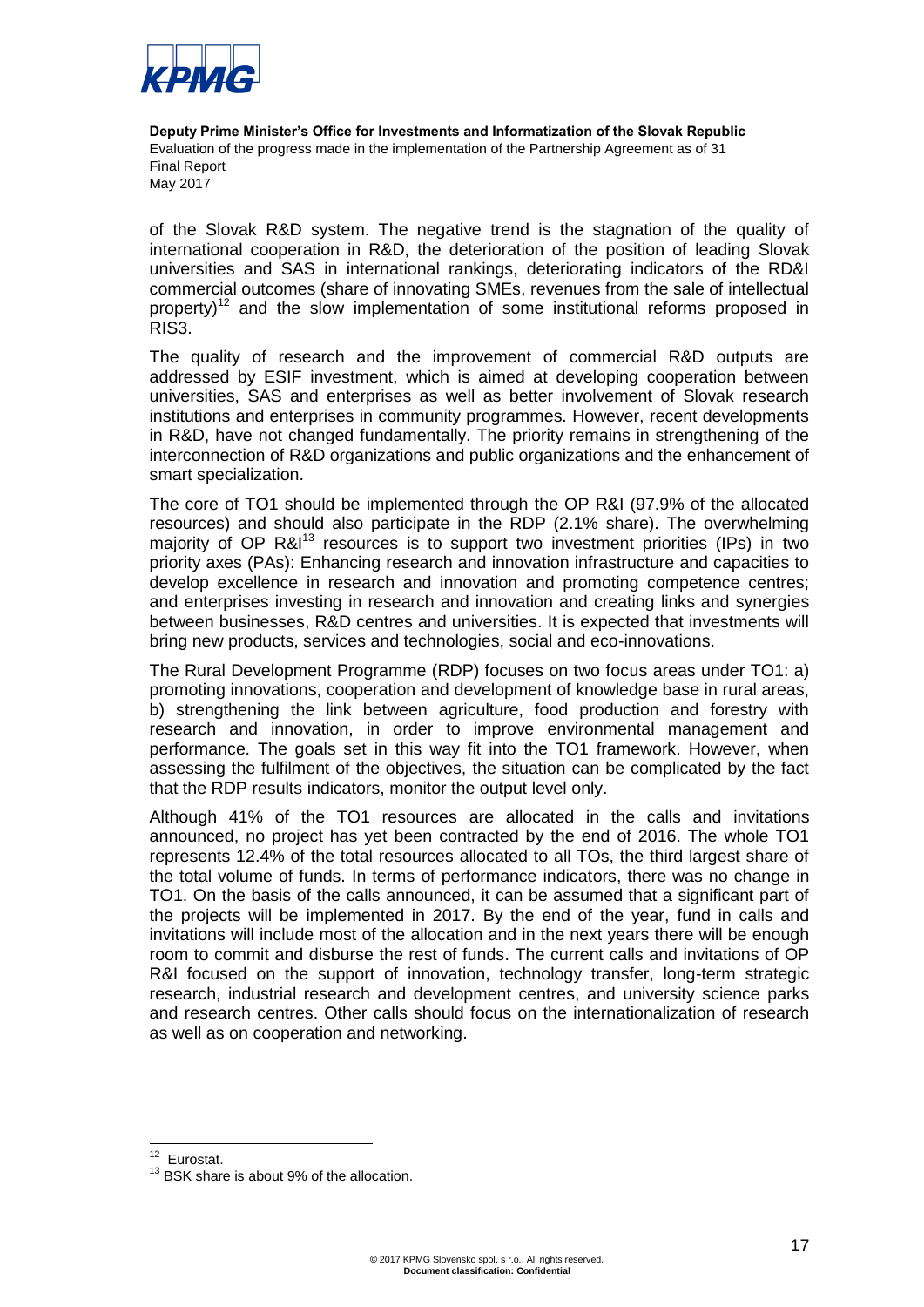

#### *TO2 Improving access to information and ICT and improving its use and quality*

The results of the analyses show that, although in some areas we achieve above average results, the needs identified in PA persist. The barrier to the development of the digital economy in Slovakia is still a low rate of broadband penetration, broadband internet coverage is even the second lowest in the  $EU^{14}$  A certain barrier to broadband deployment may be its affordability. Similar situation can be reported regarding the investment in the electronic communications. The level of public investment in the telecommunications sector is seriously lagging behind the OECD average of the other OECD countries and the other V4 countries, with a steady downward trend since 2009. Slovakia is also below the EU average in the case of mobile Internet penetration. On the other hand, comparisons for most of the indicators indicate that the business sector uses ICT capabilities at a level that is comparable to the EU average. According to the Digital Economy and Society Index, Slovakia is considered to be a country with underdeveloped digitization, although from the point of view of the use of eGovernment by enterprises, the results are slightly above the EU average. The number of businesses offering goods and services through the Internet in public procurement systems is also relatively favourable. However, the main development need is the introduction of eGovernment services.

The dominant allocation amount (97.5%) of the TO concerned, is the 7th priority axis of OP II with its nine specific objectives. The remaining 2.5% is contributed from RDP, namely with one priority. Of the total PA budget, the allocation of this TO is 5%.

In the context of the needs, the relevant allocation of resources concerns the following specific objectives of OP II:

- increasing broadband internet coverage,
- increasing the innovative capacity of small and medium-sized entrepreneurs in the digital economy,
- improving the quality, standard and availability of eGovernment services for entrepreneurs,
- improving the quality, standard and availability of eGovernment services for inhabitants,
- improving the overall availability of public administration data in the form of open data,
- improving digital skills and inclusion of disadvantaged individuals in the digital market,
- enabling the modernization and rationalization of public administration by means of ICT,
- rationalizing the operation of information systems using eGovernment cloud,
- increasing cyber security in society.

In order to promote social inclusion, poverty alleviation and economic development in rural areas, RDP aims to increase accessibility, use and quality of ICT in rural areas, in line with the definition of the focus area. There was no disbursement from this

<sup>1</sup>  $14$  Data from 2015.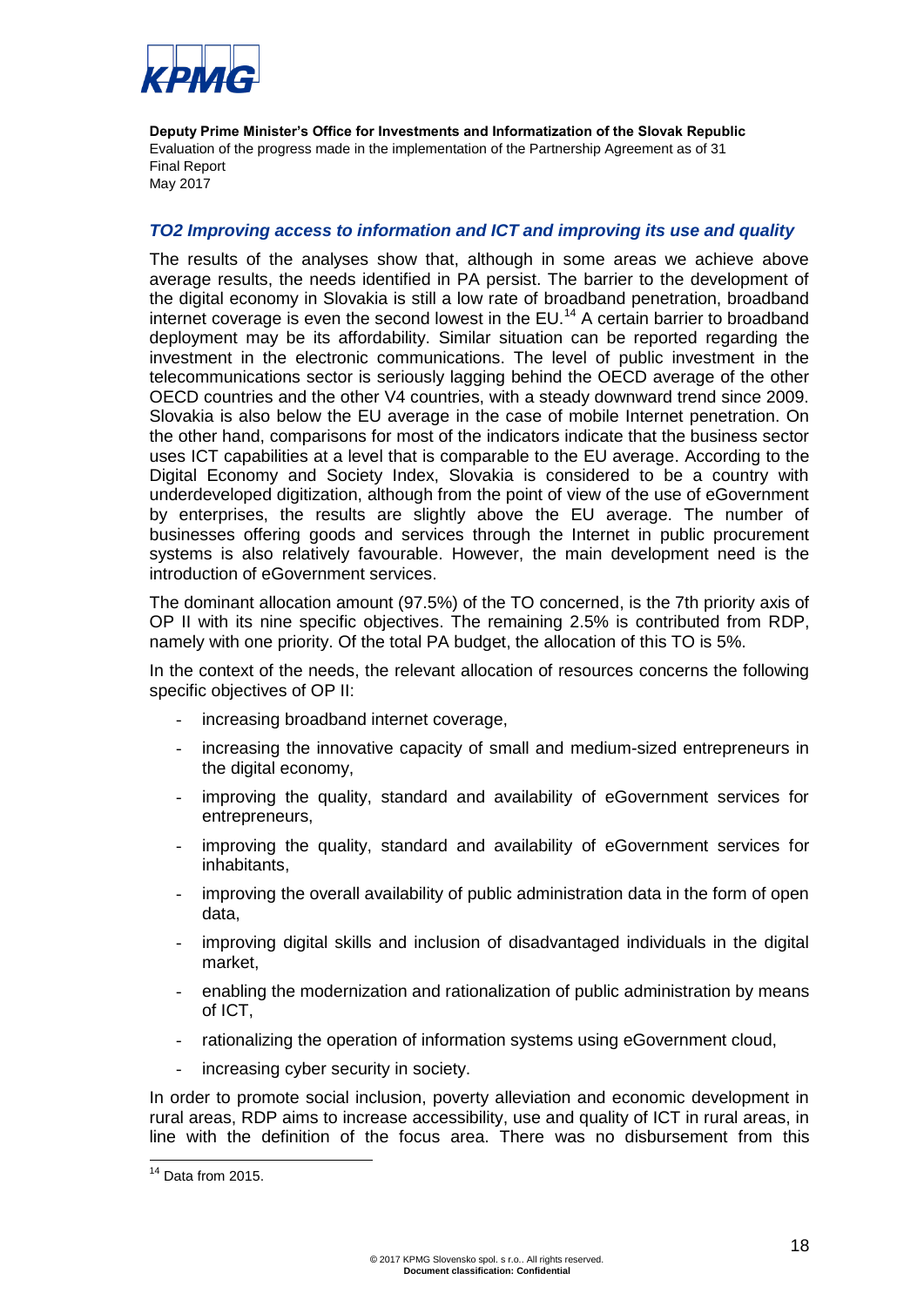

programme contributing to TO's performance. The identified needs and objectives of the programme remain unchanged, but achievement of results cannot be assessed, yet, due to the initial stages of implementation.

In the announced calls of the TO concerned, 19.9% of the total allocation was preliminarily allocated, the level of contracted funds reached 14.1% of the total allocation (as of 31.12.2016). The real disbursement level reaches the 3rd highest level of all TOs, that is 6.1%. These, in comparison with other TOs, relatively high numbers are due to the phasing out. Out of 13 contracted projects, 10 projects continue from the previous programming period. The largest planned project, an increase in broadband coverage, is in the pre-stage<sup>15</sup>. Almost 72% of the TO allocation dedicated to eGovernment for citizens, entrepreneurs and public administration, is subject to a joint coordination mechanism with the Ministry of the Interior of the Slovak Republic, where the joint commission assesses the planned project reform plans. This mechanism is a filter to assess whether projects actually meet a defined concept while avoiding duplication of projects. However, it is time consuming: the projects under preparation are still in different stages of development (feasibility studies, commenting procedures, etc.) without specific contracts.

In terms of the Performance Framework, one of the output indicators is being achieved, which has almost reached the target value. In terms of comparing the needs identified for this TO at the time of PA preparation and at the end of 2016, there has been no significant shift.

#### *TO3 Enhancing the competitiveness of SMEs, the agricultural sector (for the EAFRD) and the fisheries and aquaculture sector (for ENRF)*

Development needs defined by the PA are in TO3 primarily focused on enhancing the competitiveness of SMEs by improving the business environment, accessing finance and improving business models of SMEs. Recently, the business environment in the Slovak Republic has been gradually improving: the availability of loans is increasing, the procedural burden of taxes and levies is reduced, the accounting rules for microenterprises have been simplified, and the corporate tax rate has also decreased. An important factor is the introduction of super-deductions for income-based research and development. The share of profitable SMEs is slightly increasing. Slow progress is still in the quality of public institutions and the issue of law enforcement remains a problem. Negative trends resulting in high volatility of the business environment are caused by frequent changes to tax laws, levies and employment.

The degree of innovation of Slovak SMEs and promotion of the development of new business models have not increased too much. A slight improvement in competitiveness has occurred in the agricultural sector, productivity gains have been positively developed in the food sector, and the gross added value per worker in the aquaculture sector has also been increased. The challenge remains to reduce regional disparities in innovation and competitiveness of SMEs between the Bratislava region and the rest of Slovakia, as well as to improve the education and age structure of workers in agriculture and food industry.

 $\frac{1}{15}$  At the time of the assessment, an analysis of white spots was prepared and negotiations were conducted with operators on the number of settings.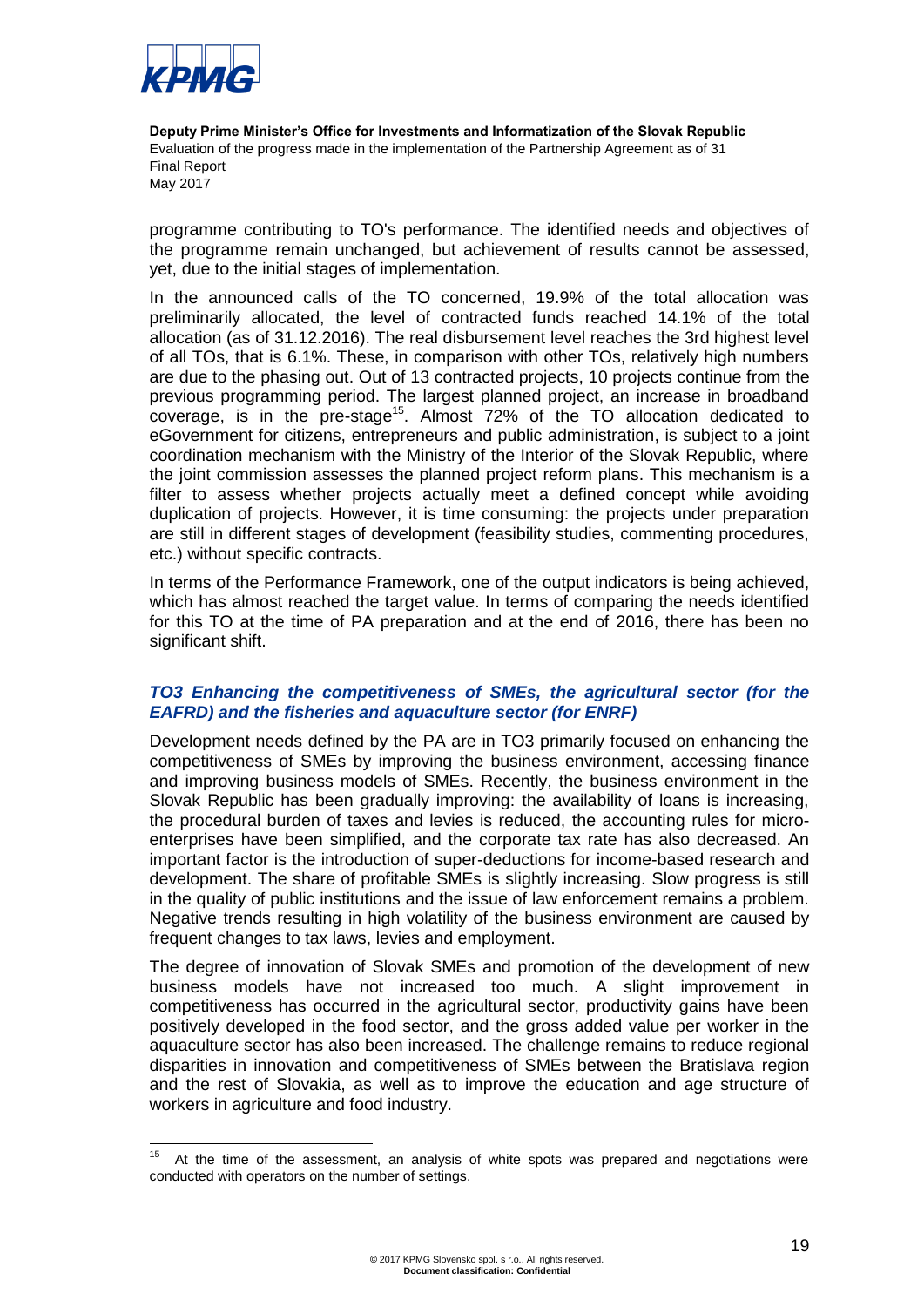

Three programmes contribute to the fulfilment of TO3: the highest allocation of RDP (58,1%), OP R&I (40,6%), and OP F with the lowest allocation (1,3%), each of them with two PAxs, and/or priorities for RDP. TO3 has 7% share of the total PA allocation.

The dominant allocation of the TO, RDP, resolves the area of TO3 in two priorities (2 and 3). Strengthening the viability of farms and the competitiveness of all types of farming in all regions and promoting innovative agricultural technologies and sustainable forest management; and promoting the organization of the food chain, including the processing and marketing of agricultural products, animal welfare and risk management in agriculture.

In order to meet the stated objectives, the RDP made six calls with more than half of the allocated resources. However, the inclusion of RDP in the ESIF structure complicates the monitoring of the programme, as its focus areas and measures are based on another regulation and RDP uses separate IT monitoring systems that cannot be exported to ITMS2014+.

Evaluation of the Performance Framework shows the performance of one output indicator and two additional indicators, one of which has already exceeded the target value.

Strengthening the competitiveness and growth of SMEs in a wider context, outside the agricultural sector, is addressed by the OP R&I, focusing on: a) encouraging the use of new ideas and the establishment of new companies, also through business incubators, b) development and application of new business models of SMEs, mainly in terms of internationalization, and (c) support for the creation and expansion of advanced capacities for the development of products and services. The portfolio is completed by the priority axis supporting the development of competitive SMEs in the Bratislava region. Three calls for demand-driven projects and three invitations for national projects have been announced.

Also, OP Fisheries contributes to the fulfilment of TO by two PAxs<sup>16</sup>. Although its allocation cannot affect the overall TO results, it can affect the situation of SMEs actually operating in the aquaculture sector. However, neither the promotion of environmentally sound aquaculture nor the promotion of marketing and processing were, at the time of the evaluation, covered by the announced call; calls for both areas were scheduled for the first quarter of 2017.

For the entire TO, the current calls accounted for 58.1% of the allocation, the share of contracted funds amounted to 33.8% and 5.5% of disbursement. Although this percentage may appear to be relatively high compared to other TOs, this is due to the fact that financial data also includes non-project support and the RDP allocation is high. Evaluation of the actual achieved results is not possible at this stage of implementation. Needs in the sector have not been changed fundamentally.

#### *TO4 Supporting the transition to a low-carbon economy in all sectors*

The PA defines two basic development priorities: Strategic management of the economy aimed at meeting emission reduction commitments in cost optimization and

1

 $16$  The Regulation for the OP F was adopted late, only in May 2014.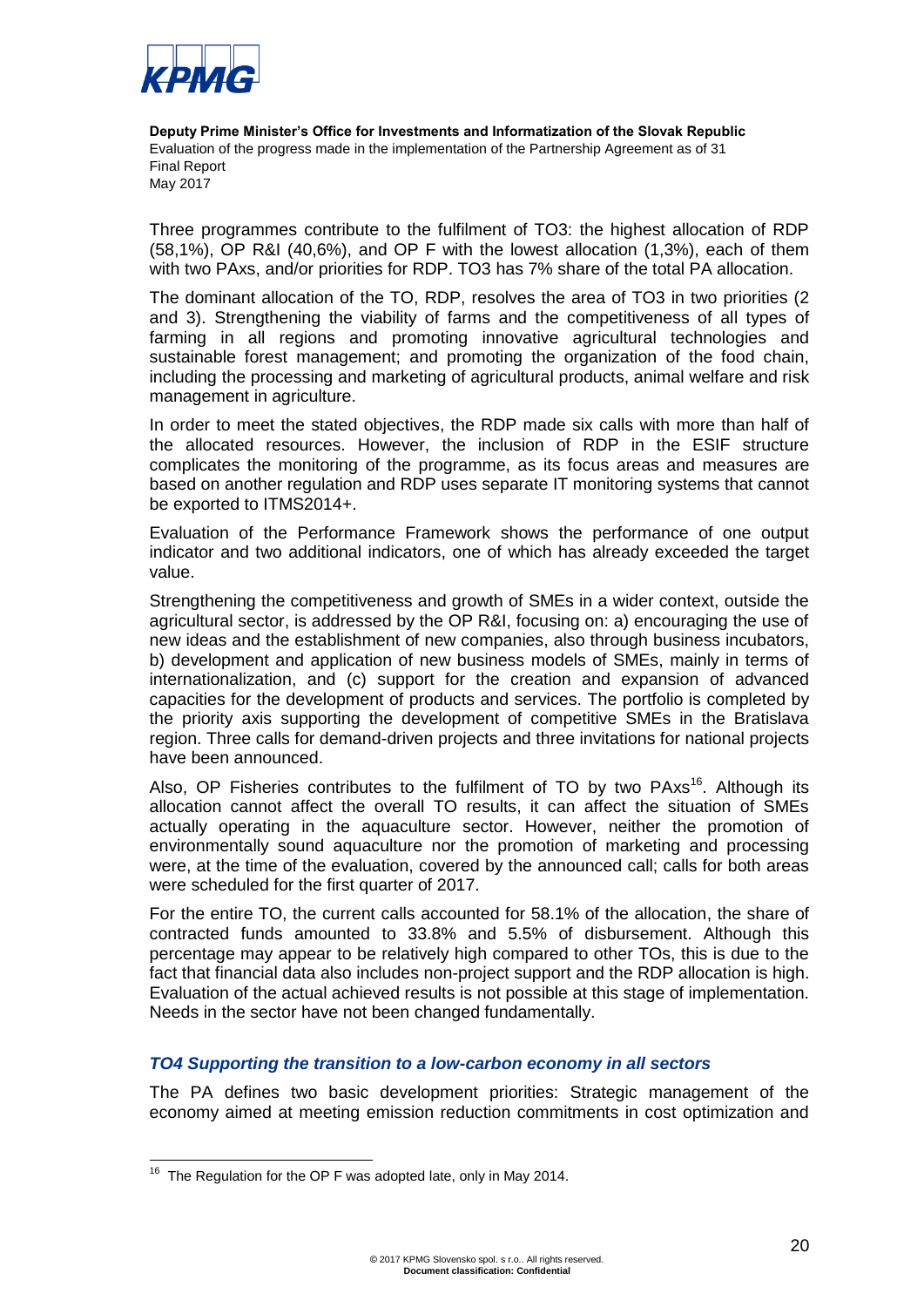

supporting strategic approaches at the local level, which must be built on quality audit of the situation, planning and implementation of local low carbon strategies.

Although the Slovak Republic managed to achieve a decrease in emissions, it is necessary to further invest in measures in this direction, along with investments in industry and technology. It is essential to reduce energy consumption in public buildings and households, in the desired economic and economic and social transformation to a low-carbon economy. Despite the assumption that the EU 2020 strategy is being met, the level of the share of RES in the Slovak Republic is in the long run below the EU average. The biggest energy potential in the SR is in biomass, but the problem is its increasing price and unsustainable consumption, which ultimately leads to the burning of a higher quality wood material. The untapped potential is mainly in solar and geothermal energy. The biogas is also a perspective area; the dominant processing of maize silage, however, it adversely affects cattle breeding and feed prices. The growing share of biofuels will therefore mainly affect biofuel production capacity of so-called second generation. Here it is possible to find use of the interconnection of agri-environmental interventions with the support of low-skilled labour in marginalized regions. A positive trend is the improvement of energy efficiency in industry and households, but the serious problem is the ratio of energy prices to household expenditures. Therefore, there is a need for coordinated approaches between the need for investment and the realistic potential of households.

The three programmes contribute to the fulfilment of the TO in question: OP QE, IROP and RDP, where the share of OP QE is the most substantial, reaching 88.2% of the total allocation.

The OP QE has allocated for TO4 its PAx Energy Efficiency Low Carbon Economy in all sectors. Individual IPs cover a range of (a) support for the production and distribution of energy from renewable sources; (b) promotion of energy efficiency and renewable energy use in enterprises; (c) energy efficiency, smart energy management and renewable energy use in public infrastructures, including public buildings and the housing sector; (d) support for low-carbon strategies for all types of territory, particularly for urban areas, including the promotion of sustainable multimodal urban mobility and adaptation measures aimed at mitigating climate change, e) promoting the use of highly efficient combined heat and power based on demand for usable heat.

The two calls for proposals were demand-driven, focusing on the use of financial instruments and reducing the energy performance of buildings, one invitation addressed the national project Green for Households.

The second highest allocation is IROP with 10.5% of the total TO allocation. PAx Improving the quality of life in environmentally-focused regions is aimed exclusively at increasing the energy efficiency of residential homes and has not been covered by any call, yet. In this area, the use of financial instruments is planned through the Slovak Investment Holding (SIH). In the case of centralized support, it is necessary to approve the prepared state aid scheme, and disbursement is expected till the end of 2017.

RDP directly contributes by one priority to fulfilling TO, with a 1.3% share of TO4 allocation. Promoting resource efficiency and promoting the transition to a climateresilient, low-carbon economy in the agriculture, food and forestry sector is primarily aimed at facilitating the supply and use of renewable energy sources, by-products, waste, residues and other non-food raw materials for bio-economics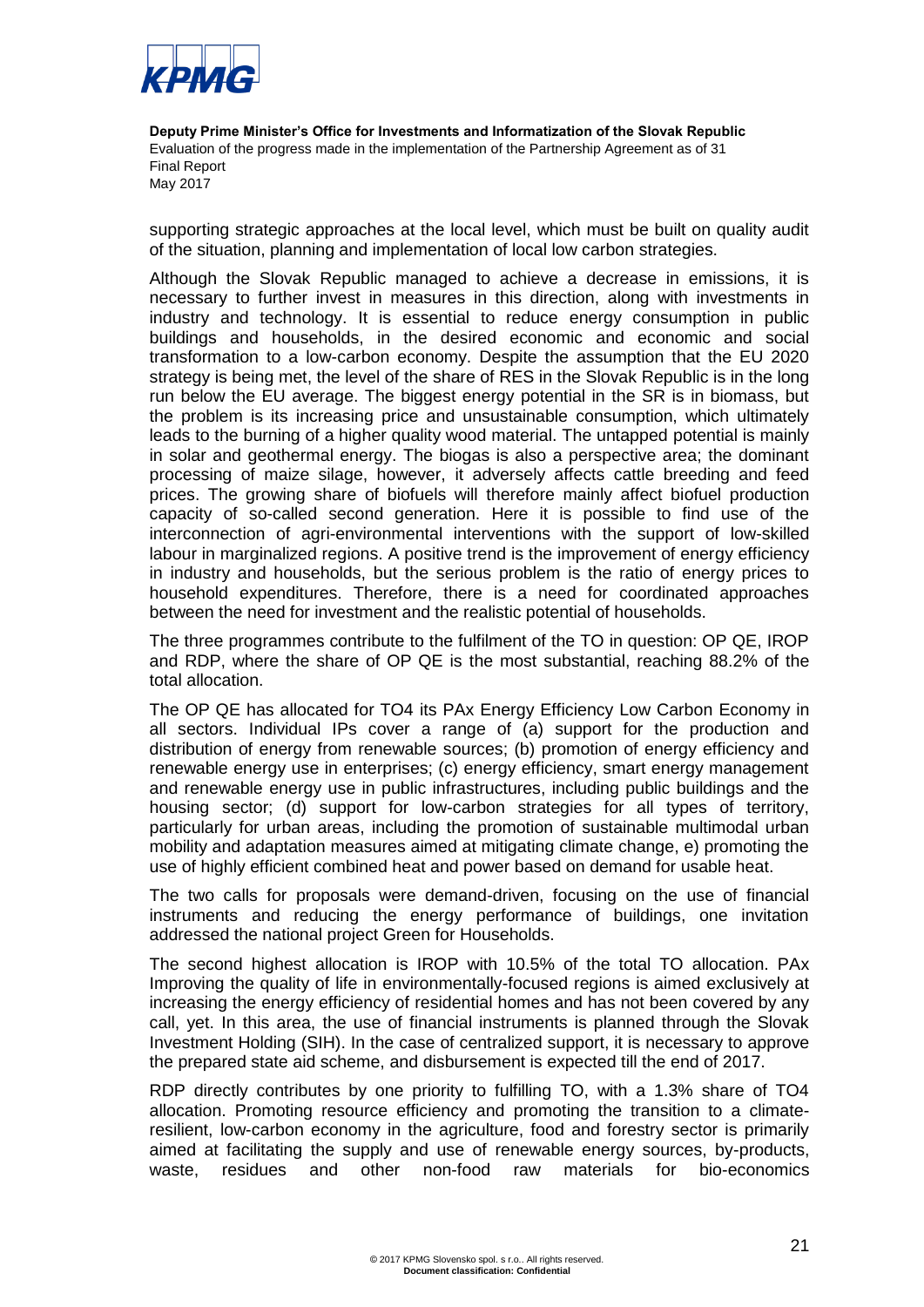

purposes. However, the budget dedicated to supporting sequestration of carbon dioxide in agriculture and forestry is not very large, because only the ongoing commitments and afforestation projects from previous periods directly contribute to the area (the calls will not be announced for this area). The area of renewable energy has launched one call in the context of the investment measure in agriculture. The RDP projects also contribute indirectly to the TO. One of the calls has covered investment in technologies in order to reduce greenhouse gas emissions from agriculture.

For the entire TC, the share of the call allocation was 35.2% and the contracted funds reached 19.5%, with a real disbursement at 3.9%. It is likely that the prepared calls waiting for approval will cover a high proportion of the allocation. It means that the evaluation of the achieved results is not realistic at the time of the evaluation. There has been no change in the needs for this TO.

#### *TO5 Promoting Climate Change Adaptation, Prevention and Risk Management*

Improving the landscape's adaptive capacity for climate change and enhancing capacities to address risk situations are major development needs in the TO. Support of technical measures on the water streams and on the agricultural and forest land will be continued. At the same time, conditions will be created to support nature-related measures using green infrastructure, especially outside the watercourses. The strategic approach should be reflected on the correlation of objectives with geographic location of projects. For flood control measures, priority areas should be addressed in line with flood risk management plans. In the area of strengthening capacities to address risk situations, flood prevention and landslide prevention measures are important, as well as improved data availability and processing while improving the quality of planning data for flood and other risk management and emergency management systems. Increase of the adaptive capacity of the landscape also creates space for job creation in landscape management in order to enhance landscape retention capacity and adaptation to climate change.

The two programmes contribute to the achievement of the defined objectives: OP QE with 67.2% and RDP with 32.8% of allocation. The OP QE has allocated two PAs, which seek to address a) adaptation to the adverse impacts of climate change with a focus on flood protection; and b) support for risk management, emergency management and resilience to exceptional events affected by climate change where the call for demand-oriented projects has been already launched.

The RDP has allocated one priority within TO5 (as well as within TO6) to restore, preserve and strengthen agricultural and forestry ecosystems. Individual focus areas address: a) the restoration, conservation and enhancement of biodiversity on Natura 2000 sites and in areas with natural or other specific constraints and agricultural activities in high value and regeneration areas, conservation and improvement of the landscape areas of Europe, b) improving water management including control of the use of fertilizers and pesticides, and (c) prevention of soil erosion and improvement of its management. TO 5 is contributed by RDP secondary activities programmed under the focus area for risk management in agriculture, namely investments to reduce the risks of flooding of agricultural land during torrential rain and to control the outflow of water from the territory. One call has been issued for the activities. In the performance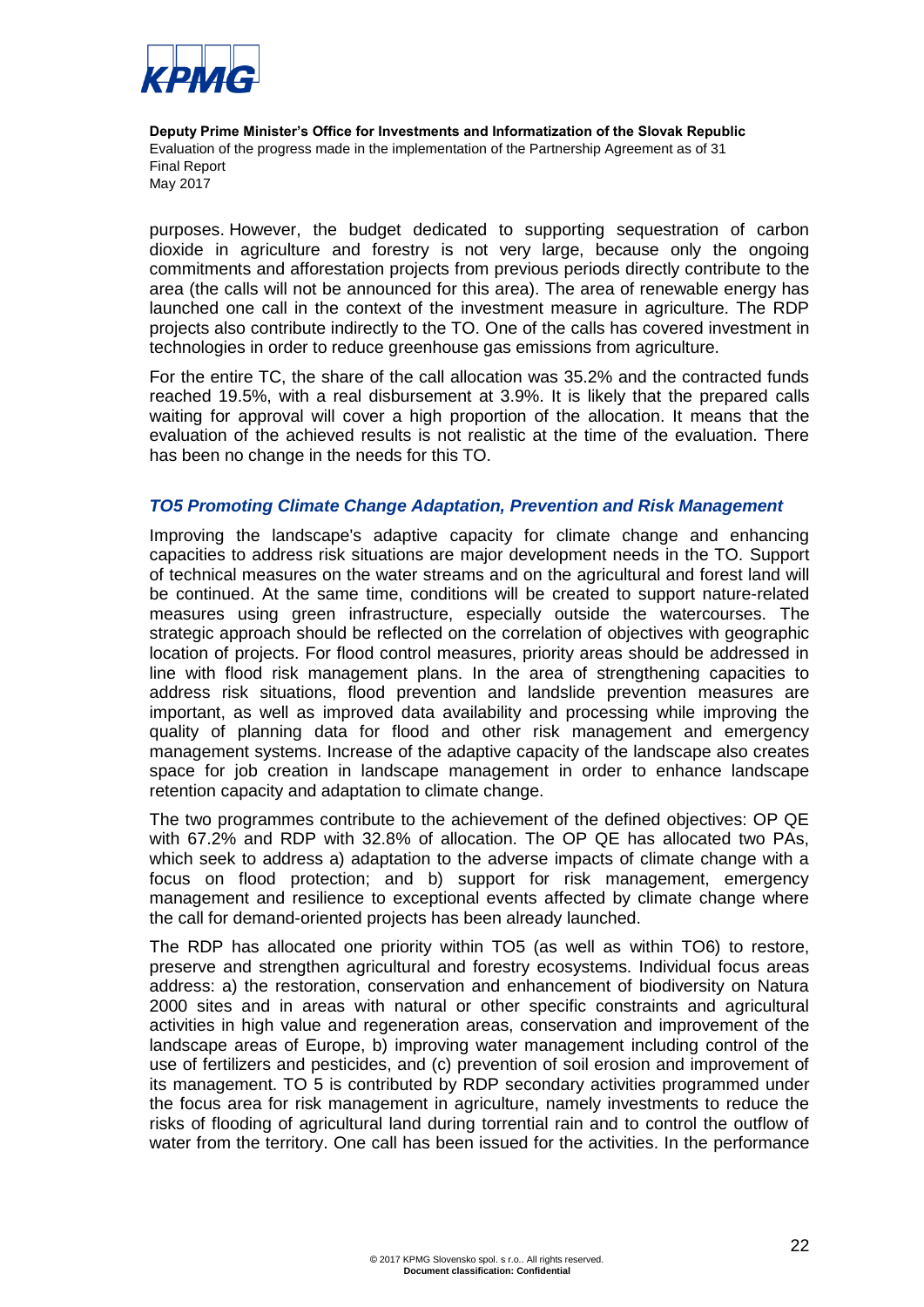

framework, one output and an additional indicator report the changes, with both target values almost achieved.

The four demand-driven calls<sup>17</sup> for proposals were mainly aimed at supporting investments in the designated areas. Overall, 11% of the relevant allocation was covered within the scope of the TO concerned, while contracting was achieved thanks to non-project measures of RDP by 17%. Disbursement of funds reached up to 8.8%. The results achieved cannot be evaluated at this stage of implementation and no changes of needs have been noted.

#### *TO6 Preserving and protecting the environment and promoting resource efficiency*

The EU major environmental objectives aim to improve economic performance while reducing pressure on natural resources. The PA defines as important interventions in: waste management, water protection, air protection, environmental infrastructure and technology, green infrastructure in cities and settlements, environmental burdens, aquaculture and agri-environmental measures.

The analysis shows slight progress in key areas; the detachment of economic growth from resource consumption is visible in the main indicators of energy, carbon and resource-intensity production. The productivity of resources has increased slightly, household and industrial water consumption is decreasing. Favourable trends in waste reduction have been observed, but the Slovak Republic is significantly lagging behind in recycling. A favourable tendency in the volume of waste water discharged into surface water must be supported by the completion of the water and sewerage system. It is important to achieve a balance between development activities, infrastructure building and their impact on biodiversity and the environment.

The multidimensionality of the TO in question is proved by the fact that four programmes contribute to the achievement of its objectives: OP QE with the highest allocation of 77.4%, RDP with 17.8%, IROP with 4.7% and OP F with a minimal 0.1% share.

OP QE allocates to TO6 almost all PAx Sustainable use of natural resources through the development of environmental infrastructure. Its allocation amounts to 57.2% of the total allocation of the OP QE.<sup>18</sup> Its investment priorities shall focus on: (a) investing in the waste management sector, and (b) investing in the water management in order to meet the requirements of the Union's environmental acquis and to meet the needs identified by the Member States in relation to investments beyond those requirements; (c) biodiversity and land protection, and support for ecosystem services, including through Natura 2000 and Green Infrastructure, and d) the adoption of measures to improve the urban environment, revitalize cities, revitalize and decontaminate abandoned industrial sites (including areas undergoing change) to reduce air pollution and promote measures to reduce noise. The broad focus of the PAx was reflected in 14 demand-driven calls and one direct invitation. Within the performance framework, the value of one of the indicators has increased.

1

 $17$  These are not calls in terms of the implementation of the ESIF but under the RDP rules. Calls associated with TO5 are also assigned to TO6.<br><sup>18</sup> In figures, it amounts to € 1,441,766,000.00.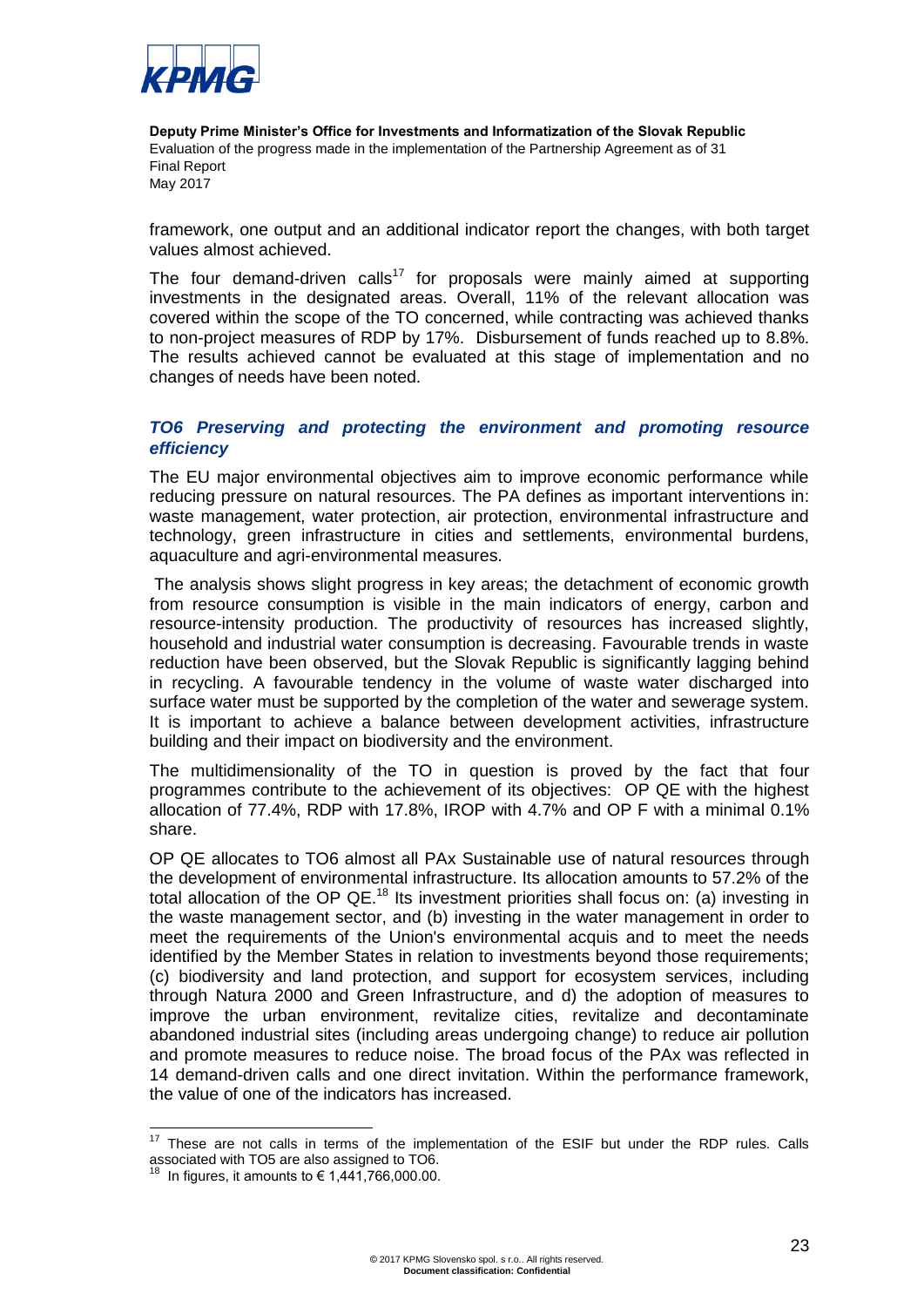

RDP allocated for TO6 the same amount of resources with the same focus as for TO5. The four demand-driven calls<sup>19</sup> for proposals were mainly aimed at support of investments in the promoted areas.

IROP contributes with one PAx: Improving the quality of life in environmentally-friendly regions with two IPs: a) Increasing the share of the population with improved drinking water supply and sewerage and sewage treatment by public sewerage without negative environmental impacts; and b) improving environmental aspects in cities and urban areas through building green infrastructure elements and adapting the urban environment to climate change, as well as introducing system elements to reduce air and noise pollution. No calls were made in the PA at the time of the evaluation.

The lowest allocation is in OP F with two priorities: 1. promoting aquaculture that is environmentally sustainable, resource efficient, innovative, competitive and knowledgebased; and 2. promoting the implementation of the Common Fisheries Policy. Under the first priority, a call for the first quarter of 2017 is being planned; it will be focused on demand-driven projects, the risk factor is the assumption of low absorption capacity. The second priority call was announced in December 2016 as a national project for the State Veterinary and Food Administration of the Slovak Republic. The call is scheduled to be closed in June 2017.

TO6 allocated the second largest (64.2%) share in the calls, reaching 40.6% of contracted sources. This result is one of the best, compared to other TOs. Disbursement is 6%. However, real implementation is still in its infancy and it is not possible to evaluate the results achieved. No major change in development priorities has been identified in this TO.

#### *TO7 Promoting sustainable transport and removing bottlenecks in key network infrastructures*

The main developmental need of TO7 is to provide competitive transport services that promote economic growth. The planned interventions focus primarily on the elimination of the key deficiencies in the priority sections of the transport network and the provision of accessible, high quality and sustainable network infrastructure throughout the Slovak Republic. A challenge remains to make public passenger transport more efficient, with the aim of linking suburban bus and rail regional passenger transport to a single system. The development of motorways and express roads to increase international accessibility is part of the NRP 2015 tasks and the reinforcement of infrastructure investments is also reflected in the Council recommendations of 2015.

TO7 is extensively covered by the OP Integrated Infrastructure (OP II). Its first six PAxs account for 87.5% of the total TO allocation and the development of transport at regional level is ensured by the IROP, with 12.5% of the total allocation. Priorities, as defined at the time of PA preparation, remain unchanged. Taking into account the existing real allocation limits compared to needs, it is necessary to prioritize those parts of the infrastructure that are part of the core TEN-T network and the sections improving the transport links of the SR with other countries, with no less important need to ensure the sustainability of the investments, to achieve the operational capability of the

1

<sup>&</sup>lt;sup>19</sup> Calls associated with TO5 are also assigned to TO6.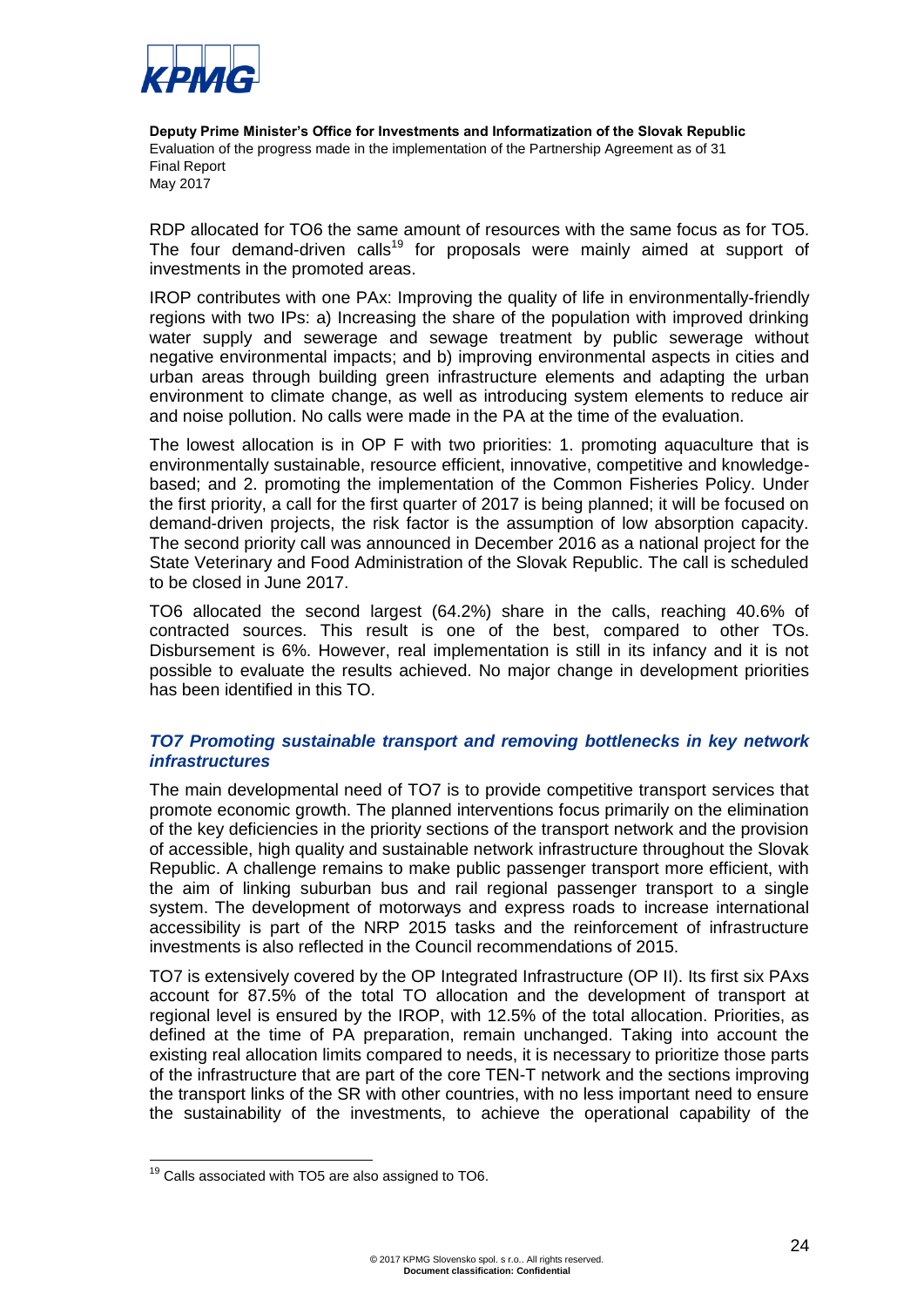

transport infrastructure, to set up a realistic plan for the financing of cycling maintenance and repairs.

Meeting three IPs: 1. promoting multimodal Single European Transport Area by means of TEN-T investments; 2. development and upgrading of comprehensive, interoperable high-quality rail systems, support for noise reduction measures; and 3. developing and improving environmentally friendly, including low noise and low carbon transport systems, including inland waterways and maritime transport, ports, multimodal connections and airport infrastructure to promote sustainable regional and local mobility, is developed in OP II in six PAs and 11 specific objectives, across each mode of transport. The highest TO allocations are planned for TEN-T CORE road infrastructure development (31.6%), TEN-T CORE rail infrastructure and mobile recovery (21.1%), road infrastructure excluding TEN-T CORE (13.4%) and public transport (8.9%). Then it is rail infrastructure excluding TEN-T CORE (7.8%) and water transport infrastructure TEN-T CORE (3.2%).

All these PAs are characterized by a much higher need than the planned allocations; also for this reason a bunch of reserve projects is prepared in each PAx.<sup>20</sup> Contracting transport projects has its own specificities, compared to other OPs, due to the higher allocations necessary for the implementation and maintenance of the transport infrastructure.<sup>21</sup> If there is an amended regulation<sup>18</sup>, this would have a significant impact on accelerating the level of contracting the TO in question. The relatively rapid rise in contracting (compared to other programmes) is also due to phasing out projects from the previous programming period.

From the point of view of the desirable modal split, it should be noted that MA utilizes in parallel the possibilities of the CEF (Connecting Europe Facility) under the heading of DG Move, in the context of multi-fund blending. This includes the most prepared projects, ecologically focused mainly on rail and water transport, which, of course, affects the allocation of the PAxs concerned. From this source, it was possible to contract approximately 500 million  $\epsilon$  by the end of 2016, covering the needs of water, rail and road transport. Although CEF is not subject to evaluation, it should be mentioned; on the one hand, it provides a more comprehensive view of the complementarity of the interventions used and, on the other hand, its active use is linked to the existing human resources of the department. The use of CEF sources means that at least part of the interventions of the most efficient modes of transport from other sources can be covered, which in the future opens the potential to cover the enormous needs of road mode, in line with the results of the sector's strategic documents.

The IROP contributes to the achievement of the objectives of TO7 by one PAx - Safe and environmentally friendly transport in regions, consisting of 3 specific objectives: a)

 20 Only fully prepared projects are included in the stack, i.e., with a valid building permit issued, meaning that a public procurement process can be initiated.

 $21$  No calls are announced, but projects that pass 3 degrees of quality assessment: The 1st level of the assessment, the Active Competition Note, serves as a basis for Independent Quality Review (IQR) of 2nd degree. This assessment is carried out by Jaspers' specialized experts in Luxembourg. The 3rd level of the assessment is carried out directly by the EC and it is possible to conclude the project after its termination. Gradually, an effort is being made to conclude projects after the end of the 2nd level of the IQR assessment. Given that hundreds of projects for MEur are currently in the Independent Quality Review stage, the adoption of this decision would considerably speed up spending.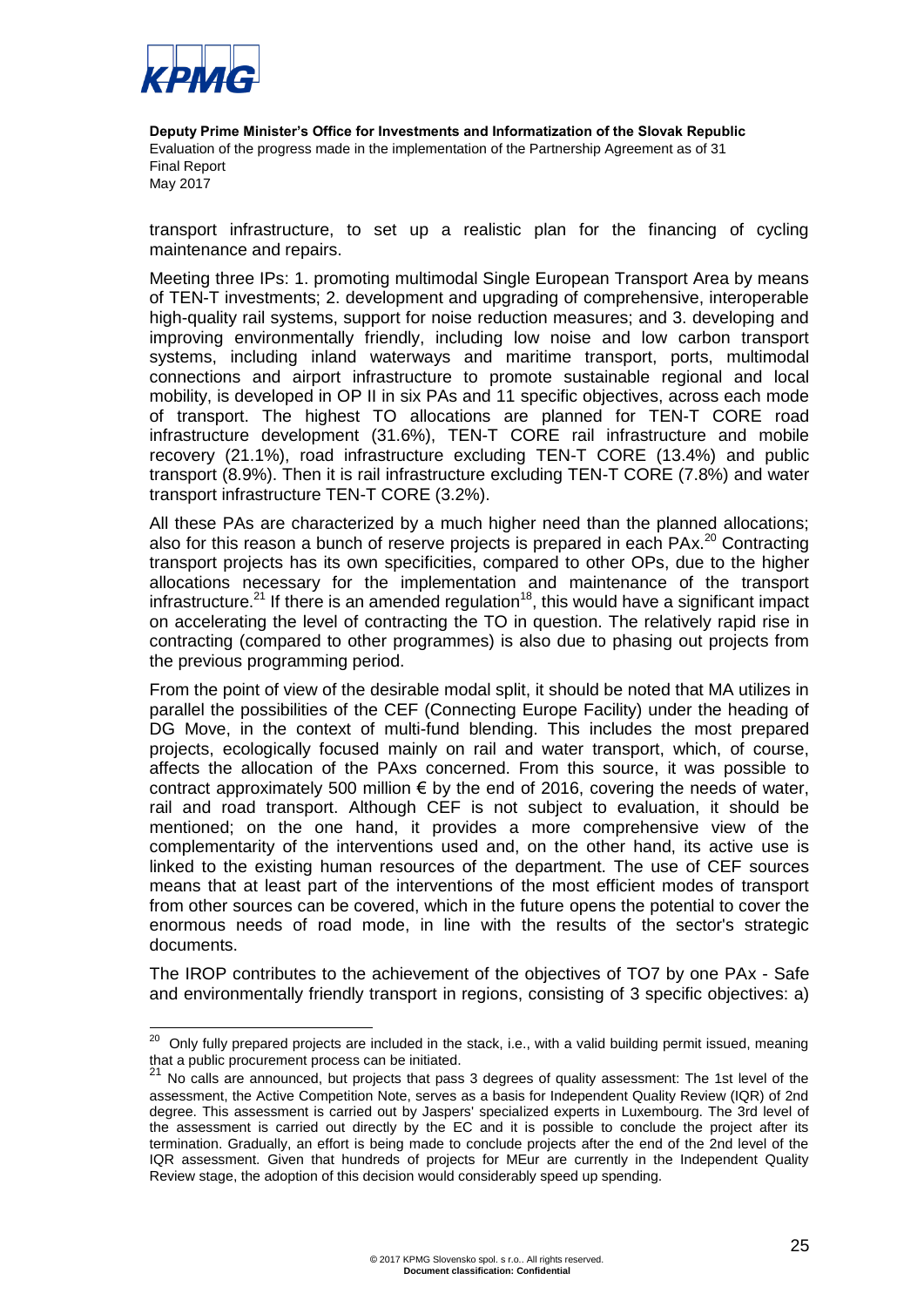

1

**Deputy Prime Minister's Office for Investments and Informatization of the Slovak Republic** Evaluation of the progress made in the implementation of the Partnership Agreement as of 31 **Final Report** May 2017

Improving accessibility to TEN-T road infrastructure and Class I roads, with emphasis on the development of multimodal transport system; (b) increasing attractiveness and competitiveness of public passenger transport; and (c) increasing the attractiveness and transport capacity of non-motorized transport (in particular cycling) on the total number of persons transported.

By the end of 2016, four calls were launched, all directed to RITS, focused on the development of strategic transport documents, increase of attractiveness and transport capacity of non-motorized transport, improvement of accessibility to TEN-T infrastructure with emphasis on multimodality and increase of the attractiveness and competitiveness of public transport; the calls for all of these areas were open at the time of the evaluation.

The combination of resources and tools OP II and IROP is a very appropriate approach harmonizing the overall strategic view on the state level (top down), with regional and local initiatives from the bottom up, in order to achieve complementarity between measures. This is also provided in practice by coordination mechanisms, whose role is to ensure the coherence of strategic documents at the level of the sector and the regions.<sup>22</sup>

It is not possible to evaluate the actual fulfilment of the result indicators at the time of the evaluation, given the still ongoing implementation stage; despite the fact that TO7 represents the highest amount covered by project calls, which, given the specifics of transport sector implementation, is 129.4%. The complexity of reporting contracted amounts caused that the share is only 19.3% and disbursement rate 7.9%. It is likely that, by taking a change in procedures, the percentage will change radically to a higher. Identified needs have not changed yet.

#### *TO8 Promoting sustainability and quality of employment and labour mobility*

The PA defines high unemployment, low employment, especially of women, elderly and low-skilled people as basic labour market problems. Unfavourable was the long-term unemployment and unemployment of young people. Low mobility of the domestic workforce and large regional differences in employment and unemployment were also identified as a problem.

In 2016, the situation in the labour market has improved significantly. The unemployment rate has declined substantially and the employment rate has increased. In addition to demographic factors, economic growth as well as active labour market policies contributed to these changes. The results were brought by the measures to promote higher employment of graduates, the long-term unemployed and the elimination of regional disparities in the labour market. The amendment to the Act on Employment Services supports disadvantaged groups of job-seekers, especially people under the age of 29 and over 50. The adopted Vocational Education Act defines the parameters of the dual education system and the information system for the development of secondary vocational education also started to work. Measures have

 $22$  Each Region applying for IROP support should have a Regional Mobility Plan, which should be in line with the Strategic Roadmap for Transport Development by 2030. The Ministry of Transport initiated the elaboration of these Plans and provided methodological guidance to the regions, including the publication of a methodological manual. However, access to document creation differs from region to region, and the quality of individual Plans is fluctuating.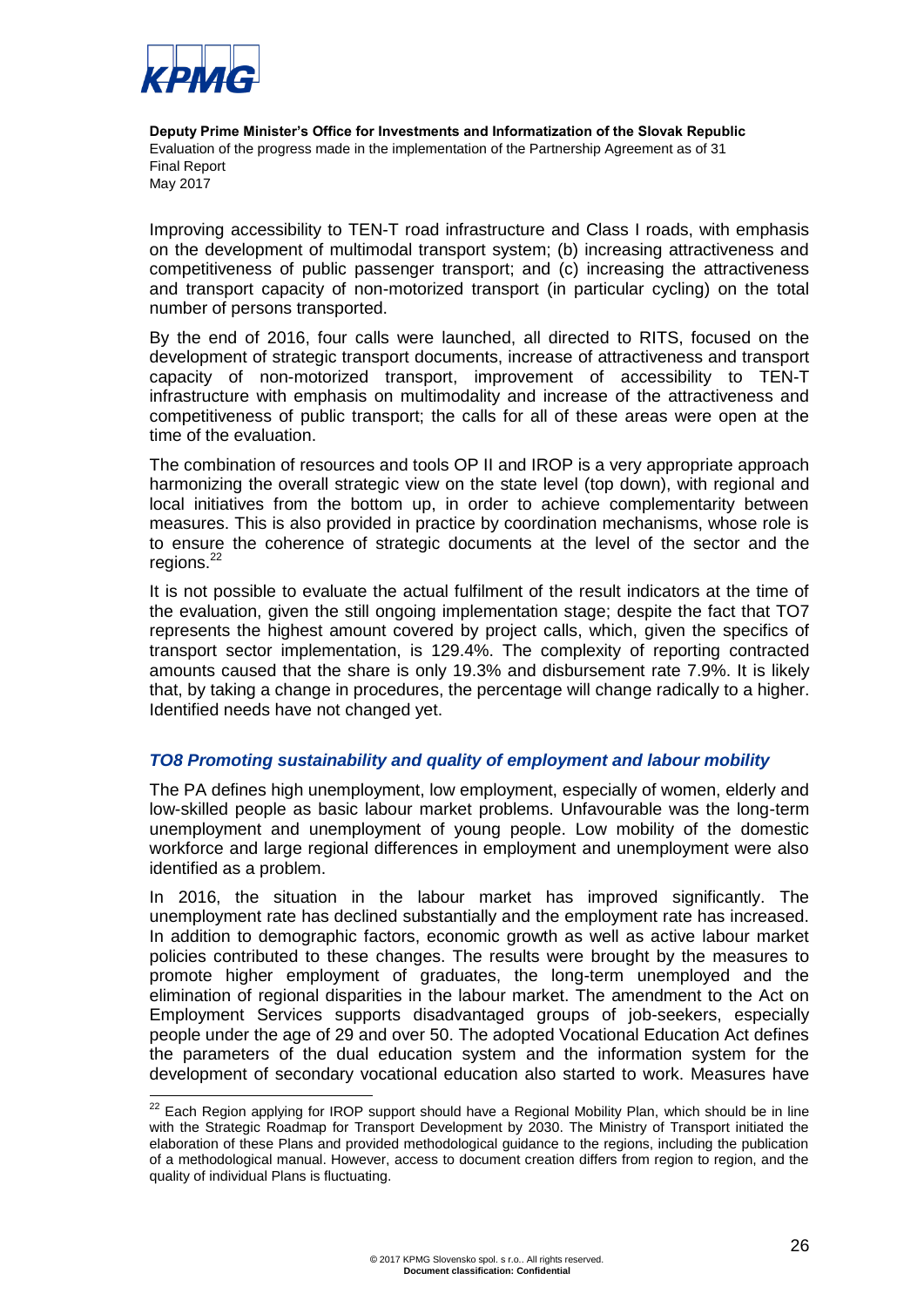

been taken to increase the flexibility and capacity of provided personalized employment services. The measures resulted from the tasks of the NRP 2014, NRP 2015 and NRP 2016 as well as the Council recommendations in 2014, 2015 and 2016.

With regard to regional, socio-economic and demographic patterns of employment and unemployment in the Slovak Republic, the development need for active labour market measures remains focused on priority groups of disadvantaged job-seekers, especially long-term unemployed and young unemployed. It is still necessary to support the development of economic activities in the countryside and in agriculture, forestry and aquaculture.

In accordance with these needs and priorities of the TO concerned, three programmes are targeted: OP HR with the highest allocation of 77.2%, IROP with 16.8% and RDP represents 6% of the total TO allocation.

OP HR allocates 2 PAxs: PAx2 Youth Employment Initiative and PAx3 Employment. The Youth Employment Initiative focuses on "the sustainable integration of young people, especially those who are not employed or not in the process of education or training, into the labour market, including young people at risk of social exclusion and young people from marginalized communities, including the implementation of the Youth Guarantee Scheme ".

In the framework of the Pax2 Youth Employment Initiative, five invitations are launched, two calls are demand-driven, three invitations are related to national projects. The measures were aimed at promoting entry into employment, linking education and the labour market, and improving self-employment.

A substantially higher allocation is made by the PAx Employment, with three IPs: (a) access for job seekers and inactive people to employment, including the long-term unemployed and those who are remote from the labour market, as well as local initiatives in the field of employment and labour mobility; (b) equality between men and women in all areas, including in terms of access to employment, career advancement, reconciliation of work and private life, and promotion of equal pay for equal work; and (c) modernization of labour market institutions such as public and private employment services, improvement of adaptation to needs, including measures to improve transnational job mobility as well as mobility programmes and better cooperation between the institutions and relevant stakeholders.

PAx Employment launched a total of 12 invitations for national projects, one call for financial instruments. The invitations were focused on selected active labour market measures, employment over 50, long-term unemployment, support for less developed regions and social dialogue. The focus of the measures in both PAs correlates with the areas that were defined in an analysis as areas in need of support. Within the performance framework, three indicators show achievement of objectives. MA has also provided performance figures whose values are in some cases close to the target values, but they mainly provide information on the numbers of participants.

The IROP addresses employment issues in the context of mobilizing creative potential in the regions, in particular by stimulating the promotion of sustainable employment and job creation in the cultural and creative industries by creating a favourable environment for the development of creative talent and non-technological innovation. The call was announced in October 2016.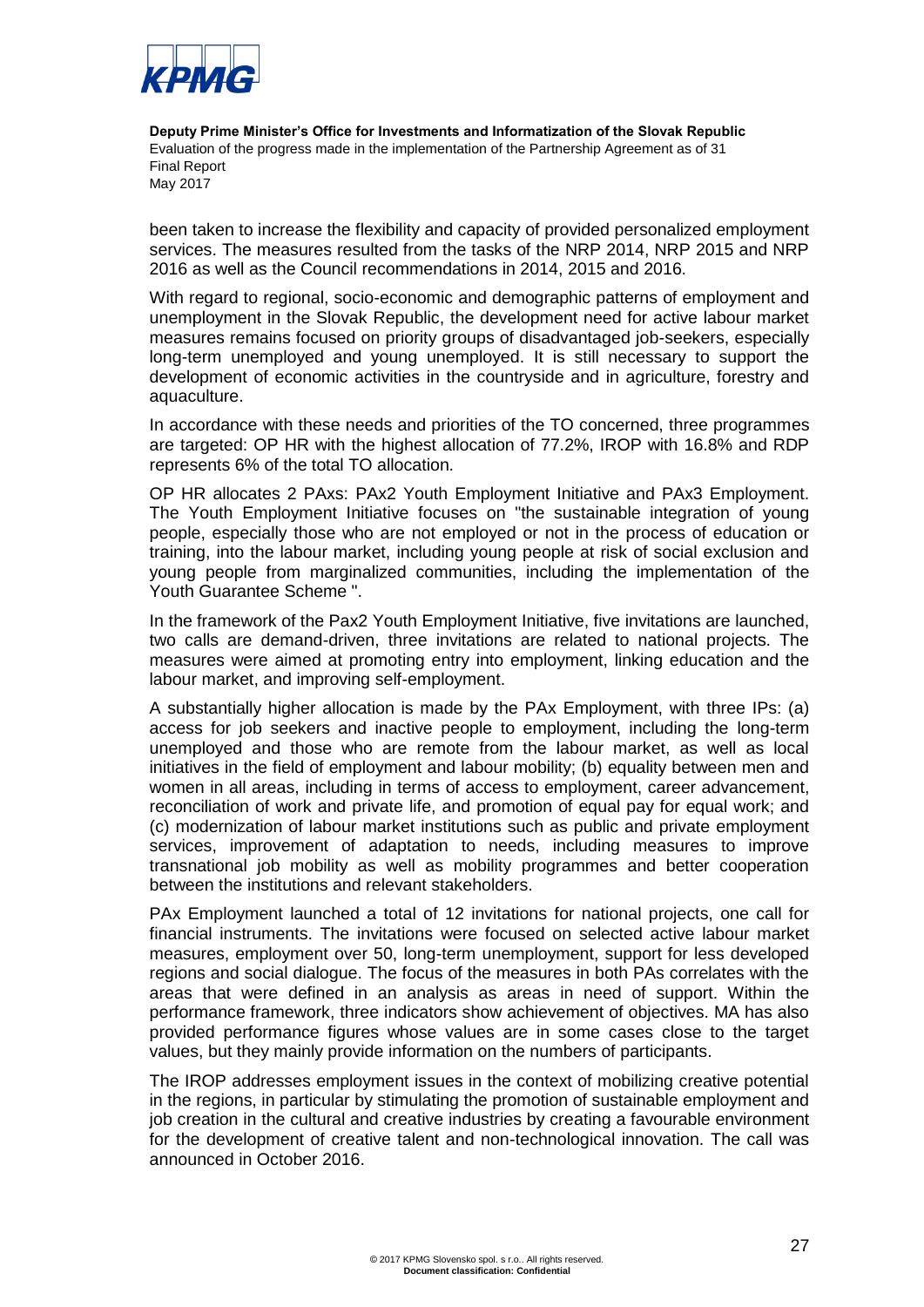

 $\overline{a}$ 

**Deputy Prime Minister's Office for Investments and Informatization of the Slovak Republic** Evaluation of the progress made in the implementation of the Partnership Agreement as of 31 **Final Report** May 2017

The lowest allocation is made by the RDP, with its priority Supporting Social Inclusion, Poverty Reduction and Economic Development in Rural Areas, aimed at facilitating the diversification, establishment and development of small businesses as well as job creation. So far, there has been one demand-driven call launched.

The interventions of all programmes contribute to the fulfilment of TOs in their mutual complementarity. Overall, TO8 reached 56.5% share in the calls, with 47.9% contracting rate and 8.8% disbursement rate. These numbers represent one of the best results among all TOs. The status achieved is mainly due to the implementation of national OP HR projects. In spite of the significant decrease of the unemployment of young people under 29, this target group remains one of the labour market policy priorities of the Slovak Ministry of Labour and Social Affairs<sup>23</sup> and the employment support of the target group is no longer so urgent but still up to date. Nevertheless, a need to reduce unemployment and increase employment rates remains.

#### *TO9 Promoting Social Inclusion, Tackling Poverty and Any Discrimination*

Major development needs of TO9 are concentrated in several key areas such as the labour market, social protection, housing, health care, education and human rights. Compared to the baseline, the rate of social exclusion was slightly reduced. Measures have been taken to combat poverty and increase social inclusion, in the area of social services and substitute care. The National Roma Integration Strategy by 2020 was drafted. However, structural barriers that hold a part of the population of the Slovak Republic in a long-term marginalized position, remain to be addressed. The largest group is the Roma communities, half of them lives in segregated settlements with poor living conditions and lack of access to services. Therefore, direct interventions are crucial in the area of improving the integration of Roma communities. Activation measures and personalized services for long-term unemployed and other disadvantaged groups are still needed. Targeted training is intended to improve learning outcomes, focusing on the participation of Roma children in the mainstream education from early childhood. The tasks of NRP 2015 and 2016, being supported by the OP HR, concern pre-school facilities in municipalities with the presence of MRCs and strengthening the contribution to childcare. Integration of MRCs is addressed in NRP 2015 through community centres and field social work.

To achieve TO9, as in TO8, there are three programmes. There is clear evidence of a direct link between employment and social inclusion. OP HR represents 47.8% of the total TO allocation, the allocation is comparable to IROP with 41.8% share and 10.4% contribution of RDP.

OP HR allocates three PAxs: Social Inclusion, Integration of Marginalized Roma Communities, and Technical Facilities in Municipalities with the presence of marginalized Roma communities. The largest sources are planned for the area of social inclusion, with two main IPs: a) active inclusion, also to promote equal

 $^{23}$  Compared to 2013, the total UoZ number in the UoZ record was reduced by 104,781 UoZ in 2016, by 26.26%. The decline is evident not only in relation to the total UoZ, but also to the UoZ up to 29 years, the state of which decreased by 38,206 UoZ in 2016, i.e. almost 33.36%. Of which the number of disadvantaged UoZ decreased by 21,586 UoZ, which is more than half, in a percentage of 50.47%, which causes serious problems in allocating sufficient UoZ to national projects and thus to fill the set measurable indicators.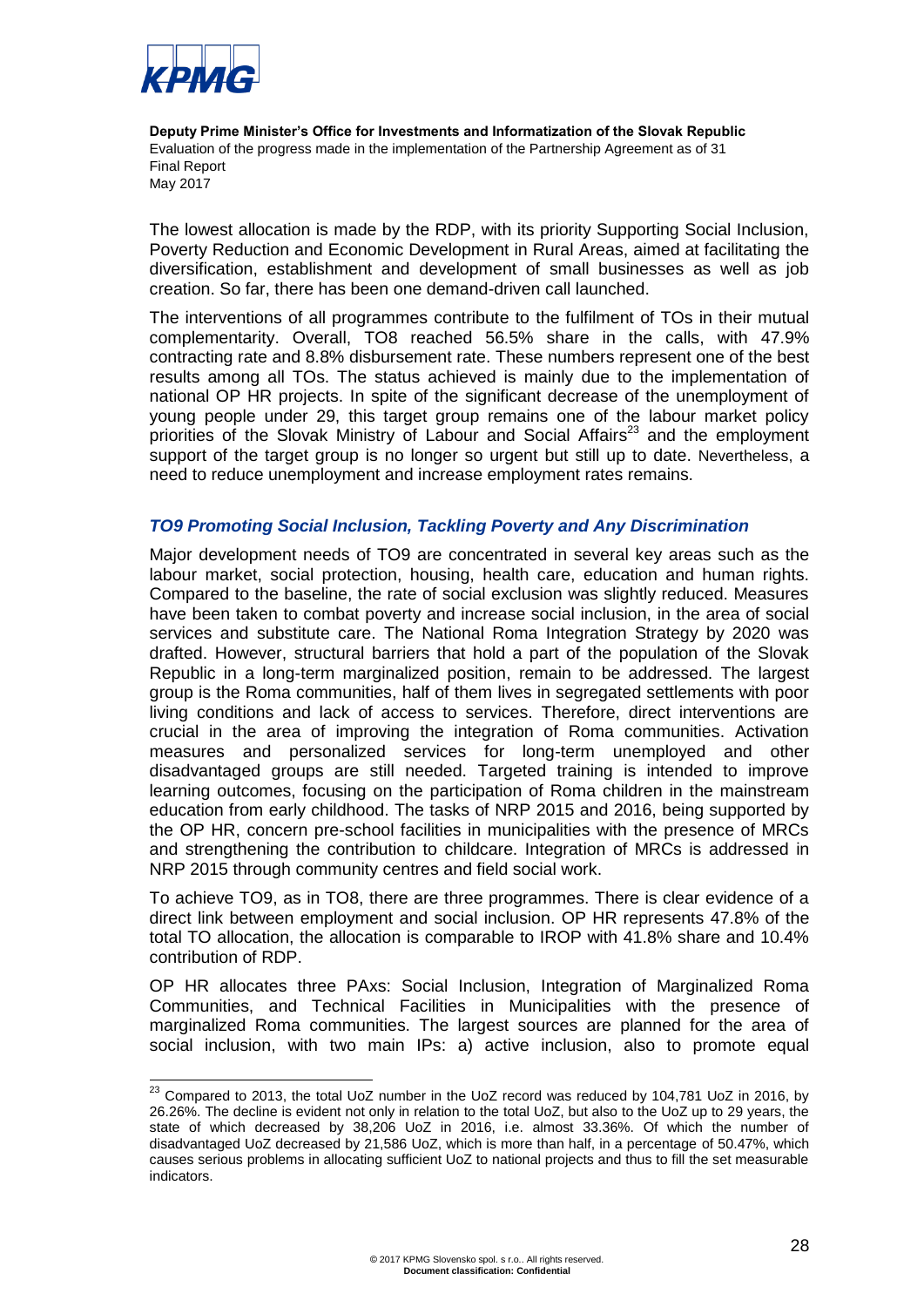

opportunities and active participation and improvement of employability, and b) improving access to affordable, sustainable and quality services, including health care, and social services of general interest. Integration of MRCs has one IP, the social economic integration of marginalized communities, such as the Roma. Technical equipment in municipalities with MRCs is divided into a) providing support for physical, economic and social regeneration of deprived communities in urban and rural areas, and b) support for social enterprises.

From these PAxs, the calls were open as of 31 December 2016 to address the following areas: support for access to drinking water, construction/reconstruction of community centres and construction/reconstruction of pre-school facilities. At the same time, four national projects were contracted. Outcome indicators are mainly available for employment-related interventions. While it is not possible to evaluate the performance of indicators at this stage, their formulations indicate the need for a revision as outcome indicators are in reality output indicators, possibly complicating the realistic reporting of results at later stages of implementation and assessment of the achievement of objectives. In the performance framework, only one of the indicators shows the change. (Annex 2, Table 59).

IROP contributes to the fulfilment of TOs with: a part of the PAx1 Improved access to efficient and better public services and PAx2 Community-led local development. Part PAx1 is divided into: a) supporting the transition of provision of social services and ensuring the implementation of measures for the social protection of children and social welfare in facilities changing from the institutional form to community one and supporting the development of childcare services up to three years of age at community level, b) modernizing of healthcare infrastructure to integrate primary health care; and (c) modernizing the infrastructure of institutional facilities providing acute healthcare in order to increase their productivity and efficiency. PAx2 Community-led local development focuses on: a) increasing employment at local level by supporting entrepreneurship and innovation; and b) improving sustainable relations between rural development centres and their background in public services and public infrastructures. The subject areas of the two PAxs have not yet been implemented through calls, contracting and disbursement is at the starting point.

RDP has allocated part of its priority to TO9 Promoting social inclusion, poverty mitigation and economic development in rural areas, with IP: Supporting local development in rural areas.

Overall, TO9 reached 25.8% coverage in calls, 9.3% in contracting and 1.2% disbursement. This result was predominantly based on national projects of OP HR. However, this stage of implementation does not enable to evaluate the results achieved. In terms of needs, the situation has not changed and the problems originally identified are still up to date.

#### *TO10 Investing in education, training and vocational training as well as skills and lifelong learning*

The main development needs of the TO in question are to link the content of education to the needs of the labour market by increasing quality of schools at all levels, from preprimary to tertiary education, with an emphasis on its inclusive dimension, focusing in particular on MRCs.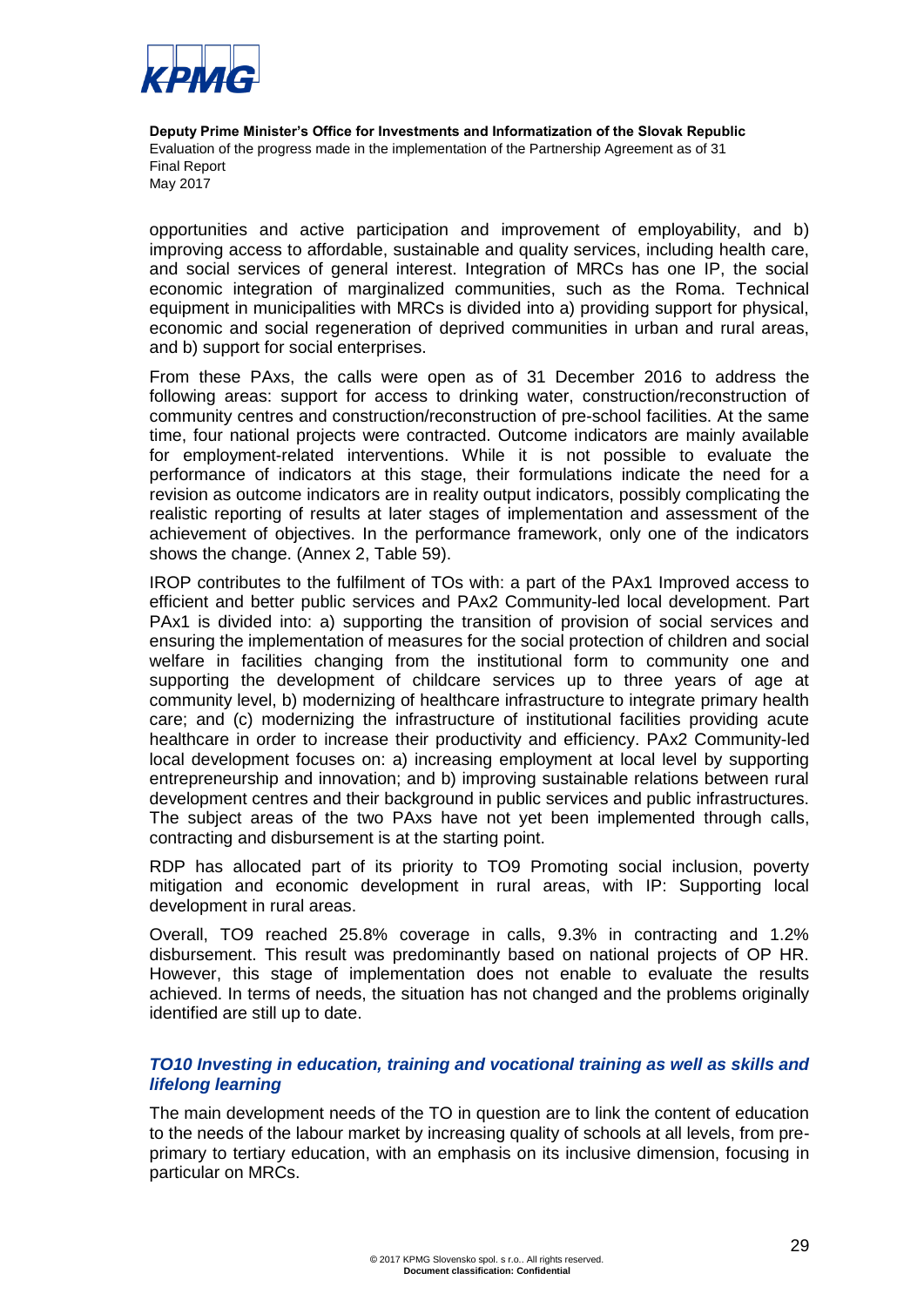

Although in the pre-primary education level the level of training in the SR is similar to the EU average, in the case of compulsory school attendance we do not achieve good results in the PISA pupils' international evaluation in the long term. The aim of the measures implemented to improve training and dual learning is to enable the pupils to move smoothly from education to the labour market and to increase the attractiveness and quality of vocational education and training. In order to improve the quality of higher education (universities), a large number of lower-quality study branches were abolished by the Accreditation Commission, and material infrastructure of higher education was also improved. The negative trend is the ever-deteriorating position of Slovak universities in international rankings and a high number of Slovak students at foreign universities. This trend is due to the mass orientation of higher education, while the quality of teaching is decreasing. Measures aimed at the development of higher education should be targeted primarily at metropolitan regions. Until now, untapped opportunity remains lifelong learning where the share of participants is one of the lowest in the EU.

The specific problem of the SR is still the inclusion of pupils and students from MRCs; analysis of the causes for early school leaving indicates the high importance of the social-economic background of pupils. Increasing the proportion of early school-leavers and the unfavourable trend in PISA assessment cannot be addressed by submeasures in education policy. Complex social economic solutions for pupils and their families at the local level need to be addressed. In the area of pre-primary education and compulsory schooling, higher investment is needed for inclusive education, especially for MRCs. The quality of teaching, inclusive education and teacher training are topics that emerged in the Council recommendations in 2014 and 2015.

Three programmes are targeted to meet TO10 intentions: OP HR with a dominant financial allocation of 63.6%, IROP with 36.4%. RDP also contributes, but does not have a separate financial allocation to TO10, as the Strengthening of Lifelong and Vocational Education in the Agriculture and Forestry sectors is implemented horizontally, across the whole programme. The common resources assigned to the TO concerned represent 5% of the total financial allocation.

OP HR devoted one PAx to training, elaborated on four IPs, covering:

- reduction and prevention of early school leaving and promotion of access to quality pre-primary, primary and secondary education, including formal, informal and usual learning methods, with a view to reintegration into education and training,
- increase of the importance of the labour market in education and training systems, facilitating the transition from education to employment and improving vocational education and training systems and their quality, including through skills anticipation mechanisms, curriculum modifications and the creation and development of workplace learning systems, including systems of dual education and apprenticeships,
- improved the quality, efficiency and access to tertiary and equivalent education in order to increase the number of students and the level of education, especially for disadvantaged groups,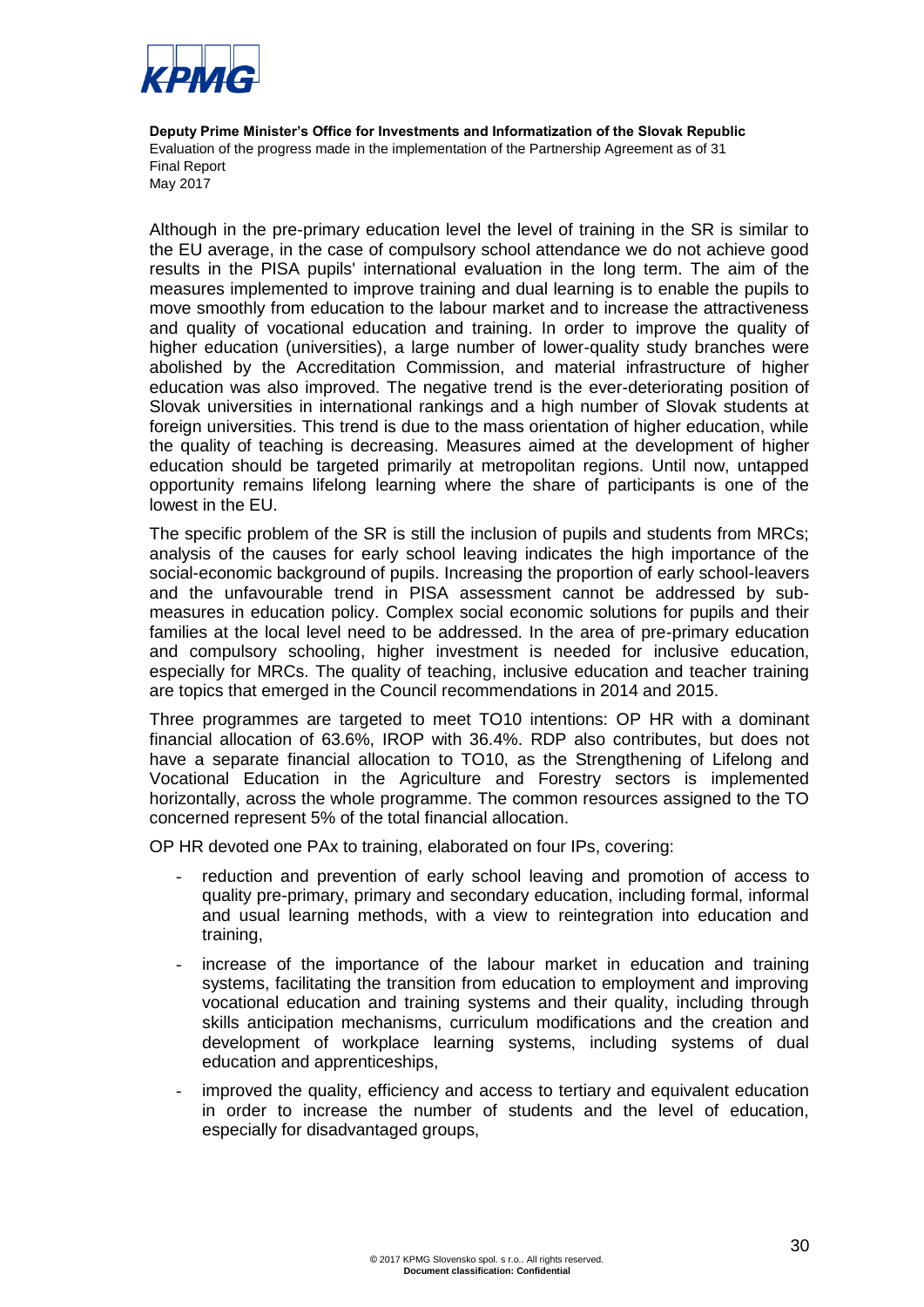

- improved equal access to lifelong learning for all age groups in formal, informal and usual learning, enhancing knowledge, skills and competencies of the workforce, and promoting flexible learning methods through career guidance and the confirmation of acquired competencies.

Complicated IP phrases are developed into a complicated system of indicators, which is too large on one hand, and on the other hand, outcome indicators are set out in many cases as output indicators. This fact will probably complicate the real reporting of results at more advanced stages of implementation. Three invitations for national projects and two calls for demand-driven projects were published at the end of 2016. The thematic scale covers basic, dual and lifelong learning.

The IROP focuses on three main areas within the PAx Providing easier access to efficient and better public services: a) increasing the basic education of children in kindergartens, b) improving the core competencies of elementary school pupils, and c) increasing the number of pupils in secondary vocational schools in practical training. All the above-mentioned areas, kindergartens, primary and secondary schools were covered by calls at the time of the evaluation, a high number of submitted project ideas indicates a great interest of applicants and compliance with real needs. The system of two-round calls not only saves applicants' costs, but also provides better guidance and results in better projects. However, it is time consuming. In cooperation with the HTUs, the multi-criteria analysis allows for the determination of an Efficiency Index, which allows for each applicant to determine in advance the compliance of the planned project with the specified criteria.

Overall, 47.8% of the allocation is covered by calls in TO10 and 3.8% of the allocation was contracted at the time of the evaluation. It is therefore not possible to evaluate the results or outcomes of the interventions. Identified needs have not lost their recency.

#### *TO11 Strengthening the institutional capacities of public authorities and stakeholders and the effectiveness of public administration*

The key development need in TO11 is modern and professional public administration, which will be tailored to the needs of citizens and entrepreneurs at all levels, and will promote civil participation, job creation, social inclusion and sustainable growth. The objective of the approved public administration reform was to contribute to a procustomer-oriented and transparent public administration providing fast, efficient and quality services. The adopted measures and conceptual documents were focused on public procurement, improved quality of human resources in public administration, and improved public administration in relation to the business sector and the judiciary system. In this spirit, the Council recommendations in 2015 were also directed towards the rationalization of administrative procedures and competition, and in 2016 towards the management of human resources in public administration, the judiciary system, public procurement and the solution of administrative and regulatory barriers for the business sector. The needs defined in this way remain relevant.

The entire allocation of the given TO is represented by the OP EPA, which focuses on the identified problems. OP interventions are planned within two PAxs: 1. Enhanced institutional capacities and effective public administration, which is the dominant area of funding and 2. Streamlined judiciary system and enhanced law enforcement.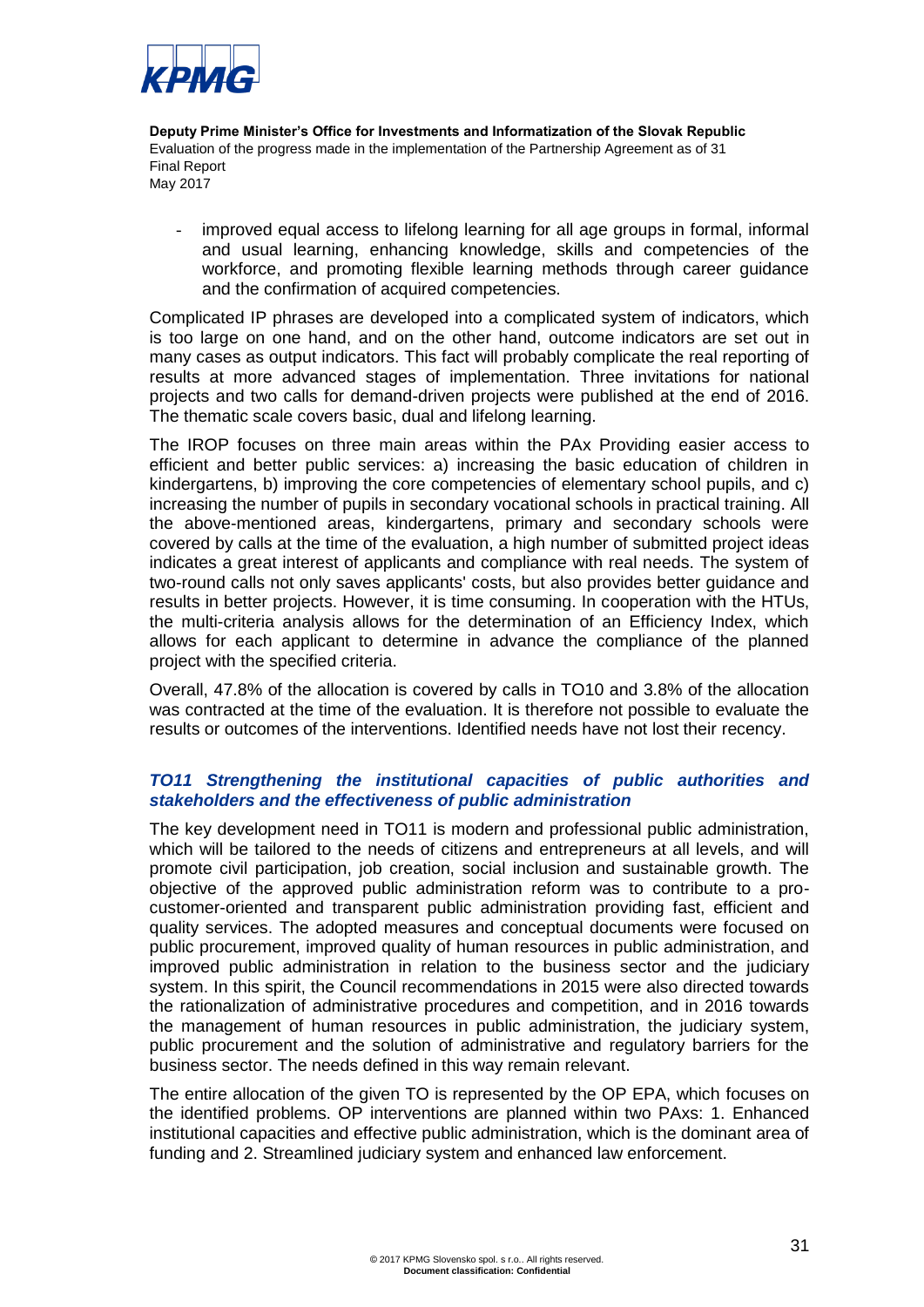

The three invitations to date are aimed at enhancing institutional capacities, covering two specific objectives of the PAx1 and focusing on national projects, the recipients of which are the organizational units of the Ministry of the Interior. The calls, primarily targeting demand-driven projects, were planned for the beginning of 2017. Almost 70% of the total allocation is planned for the implementation of national projects.

It is not possible to evaluate results or outputs. As of 31 December 2016, no single project was contracted, and the calls accounted to 13.4% of the total allocation. These figures show the smallest progress of all TOs. A significant increase in activities in the TO in question is also necessary because efficient public administration and increased law enforcement contribute not only to the achievement of TO11 priorities, but also affect the results of TO3, increasing the competitiveness of SMEs, where the low quality of public institutions and the law enforcement are indicated as areas with very slow progress, which is significantly affecting the quality of the business environment in the Slovak Republic. The result indicators being in fact output indicators, were identified in the OP EPA in both PAxs during the evaluation. This may cause complications in reporting the results achieved at more advanced stages of programme implementation.

## <span id="page-41-0"></span>**4.3 Achievement of the Europe 2020 national goals and support for climate change targets**

The Europe 2020 Strategy aims to create the conditions for smart, sustainable and inclusive growth. The EU outlined five headline targets for employment, R&D and innovation, climate/energy, education, social inclusion and poverty reduction to be achieved by the end of 2020. These objectives are monitored through the set target values of the indicators. Slovakia has set its national targets in the 2014 National Reform Programme and, in addition to the main objectives of the strategy, has added additional targets at national level (a total of 19) in the field of (i) fiscal policy and public finance; (ii) education, science and innovation; (iii) employment and social inclusion, (Iv) business environment, (v) transparent environment and law enforcement, (vi) health, and (vii) environmental sustainability. For clarity, see Table 1 at the end of the Chapter. This report presents only those objectives, that are directly related to TOs within the ESIF programmes, at the same time it is reporting changes of the indicator values.

In achieving the Europe 2020 national goals, Slovakia has made progress mainly in relation to its goals of reducing greenhouse gas emissions, increasing the share of energy from renewable sources and reducing poverty.<sup>24</sup> However, it still lags behind in meeting the objectives of increasing employment, preventing early school leaving and increasing the level of tertiary education. In relation to the TOs, the situation is as follows:

Interventions from the previous programming period have considerably increased the level of R&D expenditure in the public sector, while there has been no significant change in corporate spending. The quality of research has even deteriorated on the basis of some indicators. Hi-tech export grew slightly (automotive, electronics), but it is not the result of activities of Slovak companies.

 24 Country Report for 2016 - Slovakia, EC, 2016.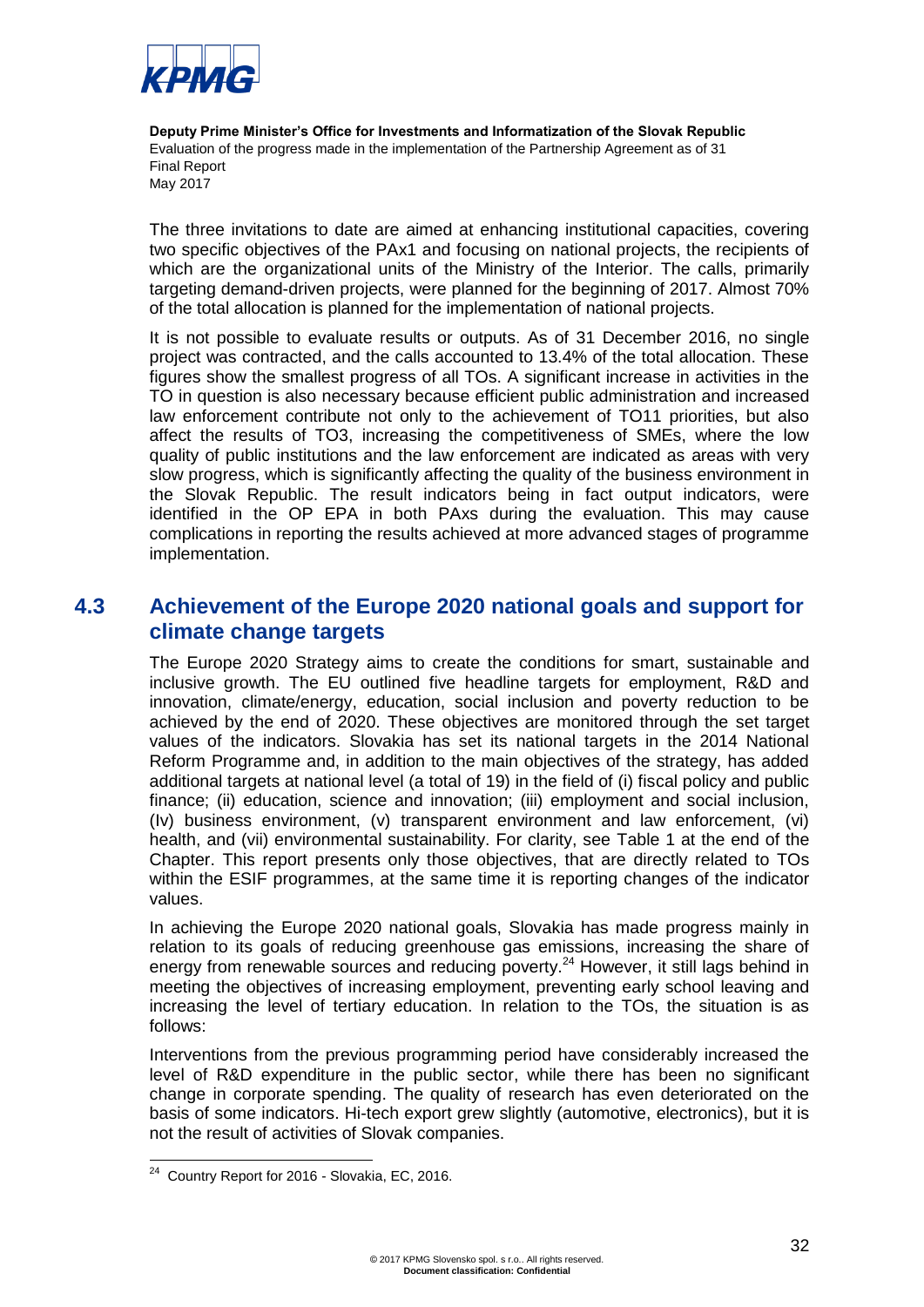

The digital economy is stagnating due to low penetration rates and broadband internet coverage. In the business sphere, the use of ICT is higher than the EU average. A significant drawback is the slowly growing eGovernment and little progress in the digitization of the healthcare system.

The quality of the business environment is improving slightly in Slovakia, but it has been still hindered by administrative and regulatory barriers. However, neither the law enforcement nor the quality of public institutions have improved.

The efficiency and effectiveness of public administration is limited by corruption, inefficient bureaucracy, tax rates and restrictive regulations. Despite the effort to improve the transparency of public procurement through the eProcurement, competition in public procurement is still limited. Liability of contracts and the use of insolvency proceedings are hindered by lengthy and complex legal procedures.

Central and Eastern Slovakia is unattractive due to poor physical infrastructure for private investors, which raises regional differences. Foreign investments are concentrated mainly in the vicinity of Bratislava.

#### **4.3.1 Climate change targets**

<span id="page-42-0"></span>The area that is least problematic in terms of measurement and evaluation is energy. There are statistics and data on total energy production and RES production, which serve as an indicator for achieving the target. GHG emissions are the subject of data collection and evaluation, but it is rather difficult to quantify the benefits of some measures reducing  $CO<sub>2</sub>$  emissions. Slovakia also lacks a better system for the assessment of transport emissions.

Energy efficiency is identified by the PA as an area of great potential. It is very complicated to evaluate savings and results in terms of costs, monitoring of data has to be aligned with legislation and STN, and is technically demanding. Improving the system of control and verification of achieved energy savings in relation to the financial resources spent will require coordinated cooperation between the interested state administration authorities and technical experts.

Slovakia may increase emissions by up to 13% compared to the baseline (2005) by 2020. According to EC estimates based on national forecasts (taking into account existing measures), it is expected that emissions from sectors not covered by the EU emissions trading scheme are expected to fall by at least 4% in 2020 compared to 2005. Analysis of data and trends indicates that this is a very conservative estimate and the actual reduction is likely to be greater.

Looking at total  $CO<sub>2</sub>$  emissions (excluding LULUCF), compared to 1990 (53,091.19  $CO<sub>2</sub>$  eq. Gg), emissions in 2014 were only 45.3%. Except for the transport, the objectives of sustainable growth are being met. Unless unexpected changes occur, this goal will be greatly exceeded. Not taking into account the structural changes after 1990 (mainly deindustrialisation), emissions have fallen since 2005 mainly due to investments aimed at reducing energy consumption, increasing the share of RES, promoting technological changes in industry and structural changes. Cohesion policy interventions were particularly important for energy savings in industry and the public buildings sector. In the area of RES, it was mainly investments in heat and energy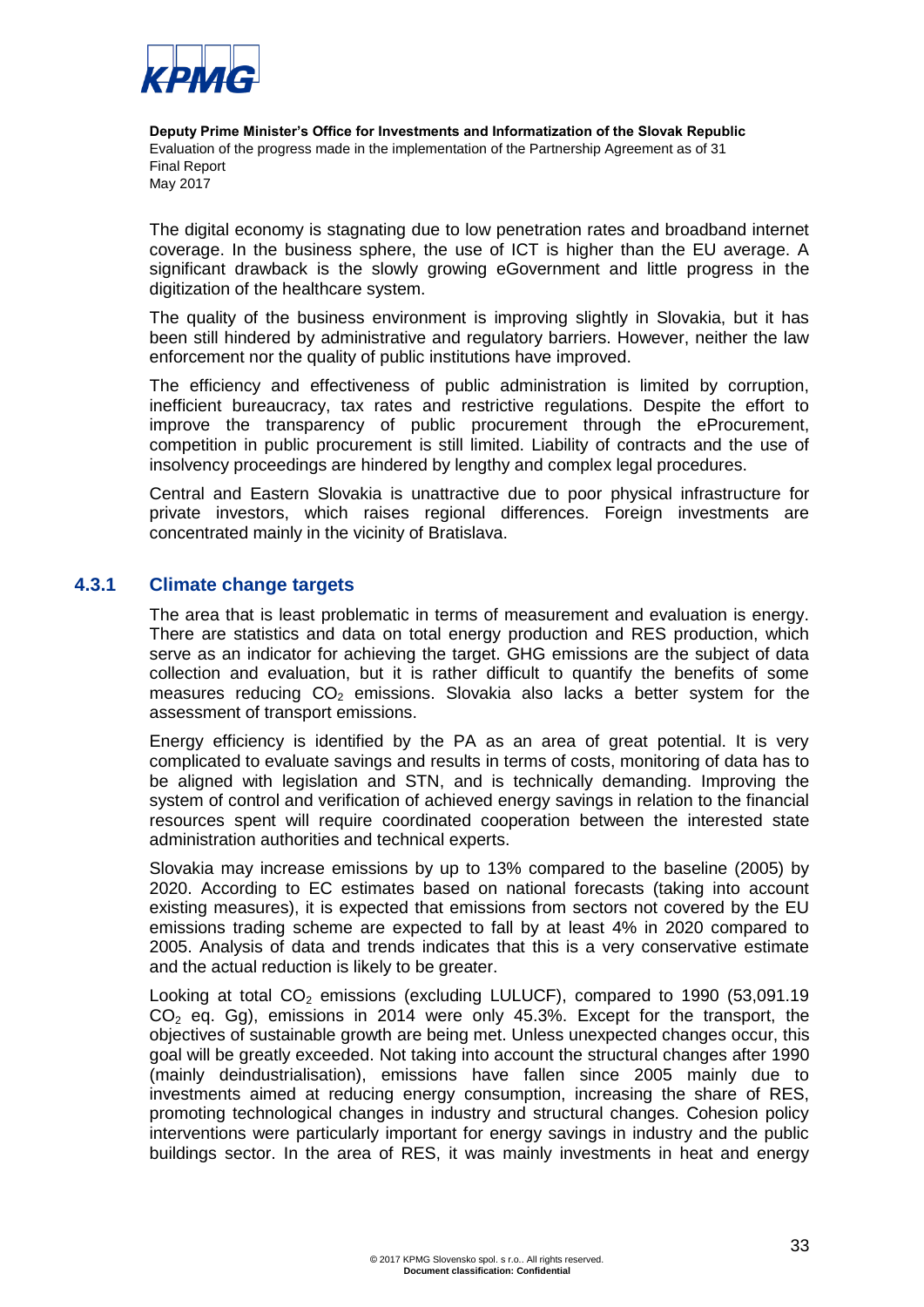

generation from biomass, the contribution to other types of renewable energy was less significant.

Emissions in the Slovak Republic amounted in total to 0.92% of total EU 28 emissions in 2014. However, the ratification of the Paris Agreement in October 2016 confirmed that the Union's objectives for the coming period are ambitious. By 2050, emissions will be reduced by at least 80% compared to 1990. To achieve this, emissions are to be reduced by 40% by 2030 and by 60% by 2040. Although this is a combined effort of the Union and the Slovakia´s share in the total volume will be the subject of negotiations, we can assume the ongoing pressure to reduce emissions. At the same time, the costs of further reduction will increase as easier and cheaper solutions have limited potential, and the Slovak Republic should strategically identify areas where the price/ performance ratio is the most advantageous in achieving the goals.

The European Commission updated its targets in November 2016 in the so-called "winter package" (Clean Energy for All Europeans - unlocking Europe's growth potential), which has confirmed the 40% emission reduction target by 2030, the continued savings and the development of RES. Context of the definition of the 2030 - 2050 objectives will thus represent new challenges for the Slovak Republic and the increase of national commitments. Negotiations are only in the early stages, but it can be assumed that the first published positions for 2030 at the level of -12%<sup>25</sup> will have to be increased. Just to compare, in the Scandinavian countries, efforts to reduce greenhouse gas emissions by 39% to 40% till 2030 have already been declared at the start of the negotiations, and in other EU countries, for example in Germany, France or the Netherlands, their initial emissions reduction targets are at least 35%.

The share of energy from renewable sources in gross final domestic consumption amounted to 11.6% in 2014. Since 2010, we have seen a slight but steady increase here. Risks exist mainly in the changes in the business environment and in the persistent problems with the integration of RES into the network. The largest energy potential of RES in Slovakia is, according to the PA and the follow-up government policy, in biomass with a theoretical potential of 120 PJ. The problem is its rising cost and unsustainable consumption. Further development of hydropower impacts on technical and environmental limits (eg. built-up land, environmentally valuable areas, public resistance). The untapped potential is mainly in biogas, solar and geothermal energy. They still participate in heat production with less than one percent and their potential remains unused. Most of the installed biogas stations are primarily focused on maize silage processing, estimated to handle up to 50% of silage originally destined for cattle fattening. This consequently adversely affects animal production. It lacks better link to municipal waste management. The amended Waste Act (79/2015) imposes an obligation on each municipality and city to process biodegradable waste. Additional investments in solar power plants are hindered by uncertainty about ransom prices and the problem of connecting to network. The share of biofuels at 10% will depend on the price development and availability of fuels and the ability to produce biofuels of socalled second generation.

Slovakia continues to be a highly energy-intensive economy. The EU 2020 target was revised in the process of implementation and is currently quantified as a saving of 16.4 Mtoe, expressed in primary energy consumption (9.0 Mtoe, expressed in final energy

 25 Press Release, EC, Luxembourg, 17 October 2016.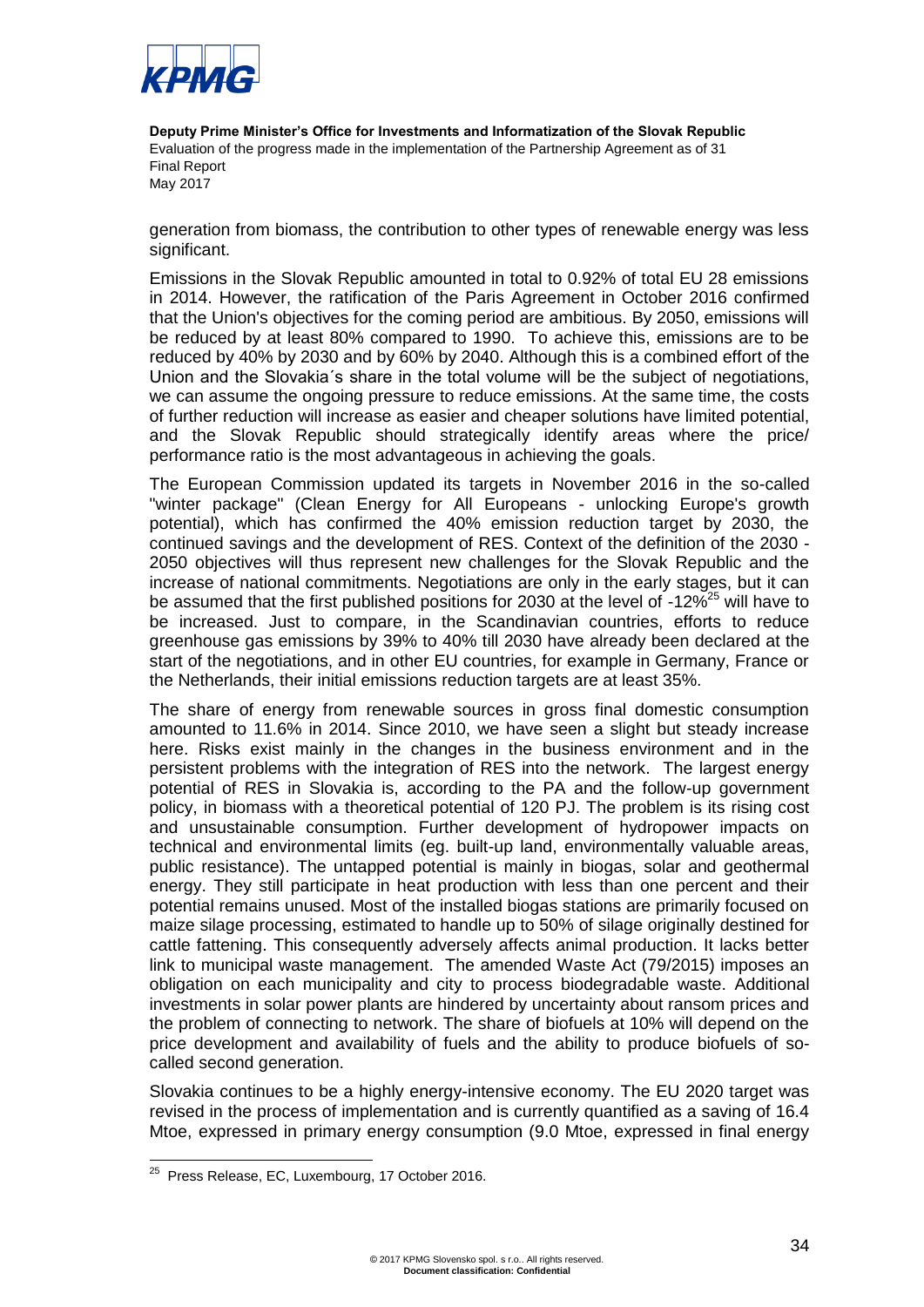

consumption). In 2014, Slovakia reached the final energy consumption level of 10.1 Mtoe. Slovakia is thus well on track towards the 2020 target, but continuing efforts to reduce the consumption of primary energy sources will require further efforts.

Improvement of thermo-technical parameters in industry is a positive trend. The assumption that by 2020 half of the existing buildings will be insulated, is not confirmed by relevant data. The first results of support schemes for household heating indicate problems with sufficient number of applications. Especially in households in more developed regions and higher income categories, the use of (semi) commercial, more flexible and faster sources of funding is increasing. The support should therefore be more targeted at households in less developed regions and in lower income categories. Here, however, the support programmes hint at the serious problem of insufficient funds of co-financing. It is necessary to look for coordinated approaches between the need for investment and so-called energy poverty. The possibility is to support cofinancing through microcredit programmes supported through socially focused interventions. The main challenge is local coordination, based on a quality audit of the situation, planning and implementation of measures aimed at complex local approaches. Local low carbon strategies should be given priority as a baseline approach for reducing emissions. Practical experience and experience of other countries show that it is important to have locally anchored strategies, "co-owned" by self-government and other direct actors, rather than formal strategic documents.

Overall, there is a situation in Slovakia where we are seeing emission reduction and the dampening of GDP growth from the consumption of natural resources, which is linked to the increasing pressure on ecosystems. The area of agricultural land fell by 4.4% between 1996 and 2015. Up to 56% of habitats of European significance was in an unfavourable condition. The problem is commercial forestry activity (partly linked to increasing demand for biomass for energy production), fragmentation of the country due to the construction of transport infrastructure and sub-urbanism, and increasing pressure on sport and recreational use of the landscape (especially linked to the construction of ski resorts). To further support investment activities, it is therefore important to balance the development of activities such as support for RES, tourism and transport infrastructure on the one hand and their impact on biodiversity and the state of the environment.

The evolution of the value of the Europe 2020 indicators for Slovakia since 2010 and their target values by 2020 are presented in Table 1 (highlighted in blue). Additional indicators are set at national level in the NRP.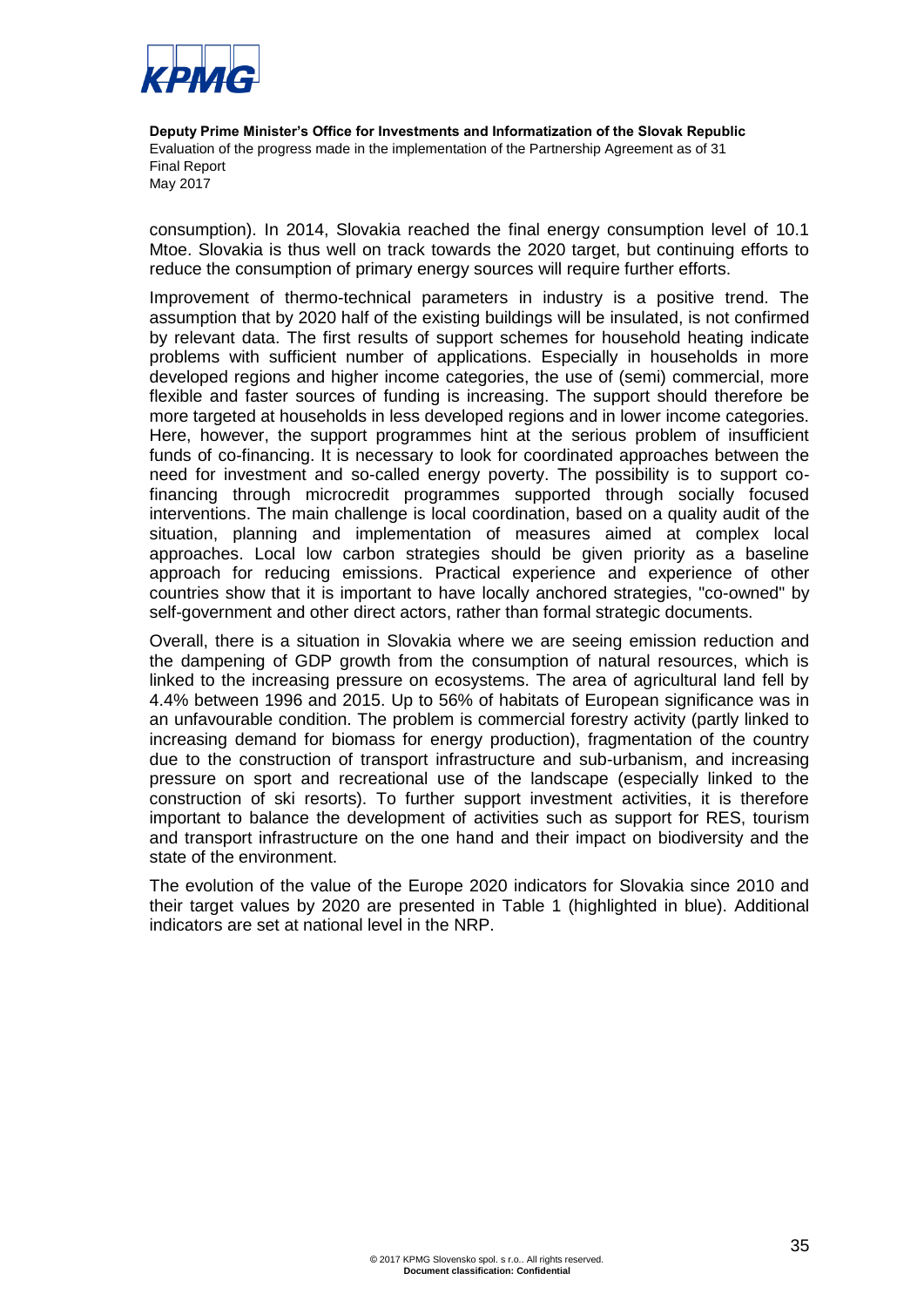

**Deputy Prime Minister's Office for Investments and Informatization of the Slovak Republic**

Evaluation of the progress made in the implementation of the Partnership Agreement as of 31 **Final Report** 

May 2017

| <b>TO</b>      | Achievement of the Europe 2020 and NPR<br><b>indicators</b>                                               | 2010   | 2011    | 2012    | 2013    | 2014    | 2015    |                          | 2016 2020 |
|----------------|-----------------------------------------------------------------------------------------------------------|--------|---------|---------|---------|---------|---------|--------------------------|-----------|
| 1              | <b>R&amp;D expenditure (% of GDP)</b>                                                                     | 0.62   | 0.66    | 0.80    | 0.82    | 0.88    | 1.18    | ÷,                       | 1.2       |
|                | Quotations $(\% , 100 = EU \n    average)$                                                                | 34     | 35      | 45      | 47      | 44      |         | ÷,                       | 70        |
|                | Hi-tech export (% in total export)                                                                        | 8.6    | 9.7     | 10.2    | 9.8     | 9.4     | 10.6    | $\overline{\phantom{0}}$ | 14        |
| $\overline{2}$ | eGovernment (%)                                                                                           | 50     | 48      | 42      | 33      | 57      | 51      | L.                       | 71.7      |
| 3              | Doing Business (the World Bank ranking)                                                                   |        |         |         | 29      | 29      | 37      | 30                       | 15        |
|                | Product Market Regulatory Index (Point Rating)                                                            |        |         |         | 1.3     | ÷,      |         | $\overline{a}$           | 1.2       |
|                | Increase in greenhouse gas emissions<br>outside the ETS sector (% compared to 2005)                       | $-5.1$ | $-11.3$ | $-14.7$ | $-19.5$ | $-24.4$ | $-23.3$ | $\overline{\phantom{0}}$ | 13        |
| $\overline{4}$ | Share of energy from RES to gross final<br>energy consumption (%)                                         | 9.1    | 10.3    | 10.4    | 10.1    | 11.6    |         | ÷,                       | 14        |
|                | Energy efficiency (savings in % in final<br>consumption compared to the average in<br>$2001 - 2005)^{26}$ | 1.4    | $-5.4$  | $-9.2$  | $-6.9$  | $-11.7$ |         | $\overline{a}$           | $-11$     |
| 8              | Employment rate (% in age group of 20-64<br>years)                                                        | 64.6   | 65.0    | 65.1    | 65.0    | 65.9    | 64.7    | 69.8                     | 72        |
|                | Long-term unemployment rate (% of the active<br>population over 15)                                       | 9.3    | 9.3     | 9.4     | 10.0    | 9.3     | 7.6     | 5.8                      | 3         |
| 9              | Population at risk of poverty and social<br>exclusion (%)                                                 | 20.6   | 20.6    | 20.5    | 19.8    | 18.7    | 18.4    | ä,                       | 17.2      |
|                | Early school leaving rate (%)                                                                             | 4.7    | 5.1     | 5.3     | 6.4     | 6.7     | 6.9     | $\overline{\phantom{0}}$ | 6         |
| 10             | Percentage of 30 - 34-year-old with<br>completed tertiary education (%)                                   | 22.1   | 23.2    | 23.7    | 26.9    | 26.9    | 28.4    | L.                       | 40        |
|                | PISA (average score achieved)                                                                             |        |         | 471     |         | ÷.      | 461     | ä,                       | 505       |
| 11             | Corruption (average Eurobarometer indexes<br>and CPI in %)                                                |        | 56      |         | 62      |         |         |                          | 68.4      |

<span id="page-45-0"></span>Source: NRP 2016, SO SR

1

## **4.4 National Reform Program (NRP)**

The EU Strategy 2020 is projected at national level into the National Reform Programme. This document is a short-term strategic document that annually updates, monitors and describes the performance of social and economic development objectives in the country. Most of the measures outlined in the NRP 2015 and 2016 correspond to the focus of the thematic objectives and are implemented through the ESIF programmes.

The NRP 2014 states in its Action Plan (AP) 166 different activities and measures and broader scope than covered in the 2007-2013 programmes. Given that 2014 was also

 $26$  This objective was adjusted to 16.4 Mtoe, expressed in primary energy consumption (9.0 Mtoe expressed in final energy consumption).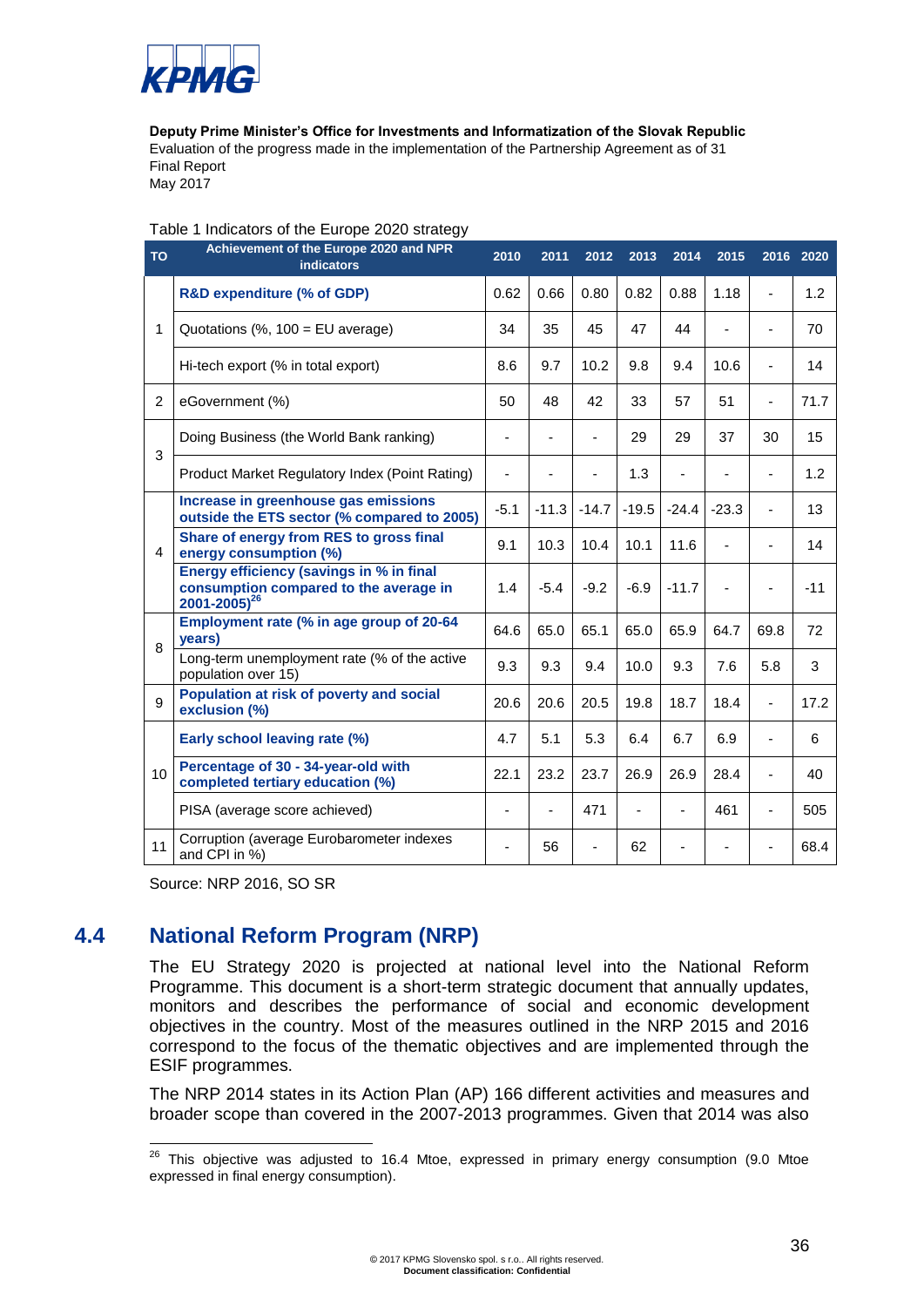

the first year of the new programming period, when the Partnership Agreement was being prepared and the new programmes were negotiated, several measures of the National Reform Programme were implemented from the finishing programmes of the 2007-2013 period.

NRP 2015 contains the measures of the four TOs (7, 8, 9 and 11) which in NRP 2016 and its AP continued in almost identical configuration.

NRP 2015 focused on active labour market policies, which were largely implemented within the framework of the OP HR (TO8) Two calls for expanding capacities of nursery schools in villages with marginalized Roma communities (MRCs) were announced in 2015, but due to a mismatch in the setting of benchmarks with an identical call (targeted at other municipalities) announced by IROP, they were cancelled and new calls with harmonized benchmarks were re-announced already in January 2016. As of 31 December 2016, three evaluation rounds were closed and there were ongoing preparations to conclude 13 contracts with successful NFP applicants. Integration of marginalized Roma communities was also addressed by the OP HR through calls for access to drinking water, construction / recovery of community centres, and through invitations for field social work and community centres (TO9).

Under TO11, the NRP handled the efficiency of the state administration of the OP EPA and the field of electronization of public administration through OP II. The NRP 2015 measures covered by TO7 concern the efficiency of public transport, which is addressed in the IROP and OP II. This also covers the construction of motorways and express roads, modernization of the first class roads and rail corridors. An overview of the individual NRP tasks and the link to the ESIF is provided in Annex 3.

#### **4.4.1 Council Recommendations**

<span id="page-46-0"></span>The Council recommendations concern the NRP and the Council assesses the progress made by Slovakia in meeting the Council recommendations from the previous year as well as progress towards the achievement of the Europe 2020 national goals. A specific overview of Council recommendations for 2014-2016 is given in Annex 4. It should be noted that part of the recommendations does not fall into any TO and does not concern interventions co-financed by the ESIF. In this respect, the Council has repeatedly recommended to increase the efficiency of health care in the last three years, and in 2016 also proposed measures to improve tax discipline.

Repeatedly, measures to address long-term unemployment are recommended, through the improved activation measures, measures to facilitate female employment, in particular by extending affordable and quality childcare, improving learning outcomes, increasing the attractiveness of the teaching profession, and strengthening the participation of Roma children in the mainstream early childhood education. These recommendations are mainly implemented through OP HR and IROP.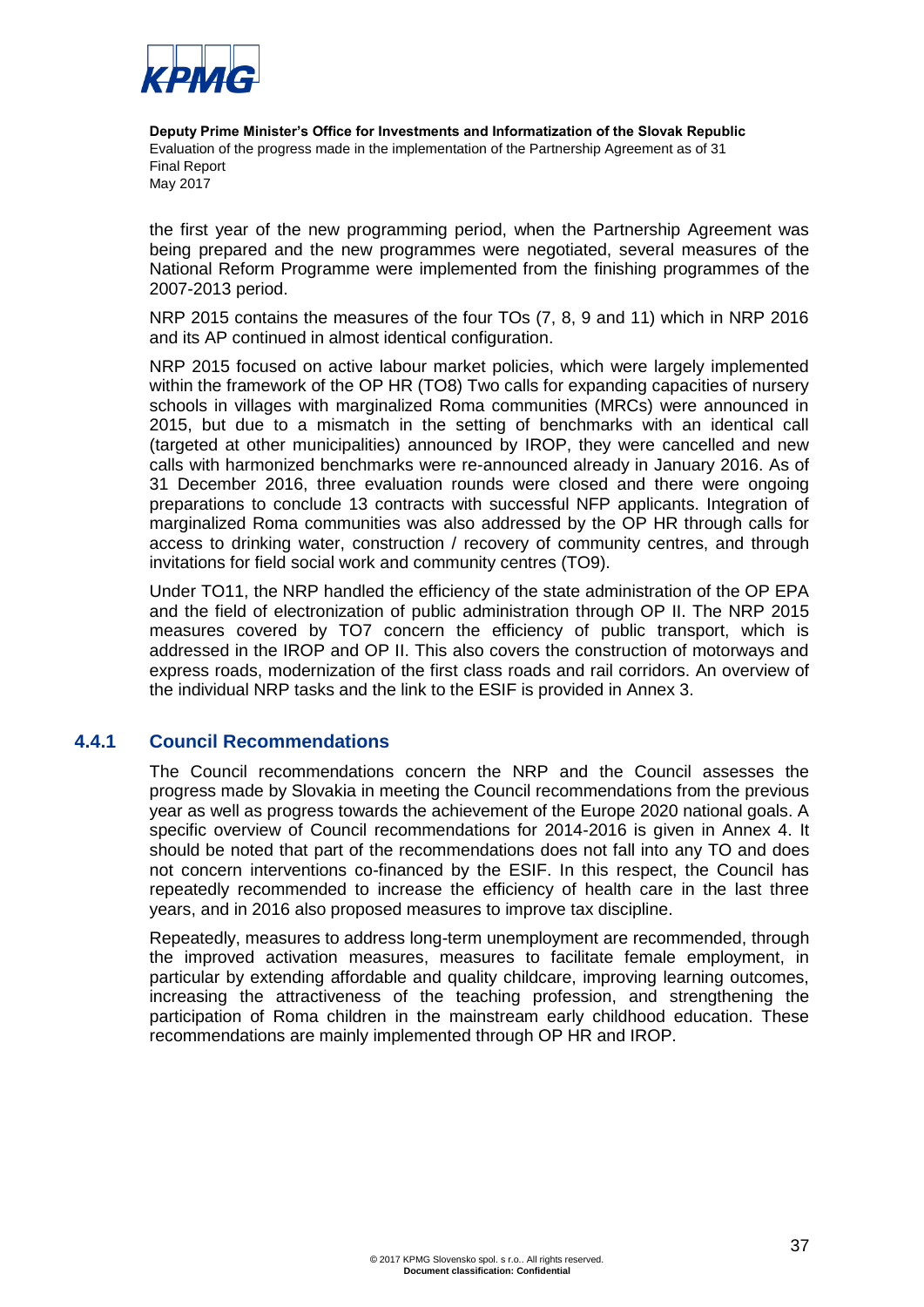

## <span id="page-47-0"></span>**4.5 Implementation of Community-led Local Development Strategies (CLLD), Sustainable Urban Development (SUD) and Regional Integrated Territorial Strategies (RITS) from the ESIF**

The baselines for implementing the integrated approach in the Slovak Republic are implemented according to the EU and PA SR legislation for the programming period 2014 - 2020 through the following measures:

- Integrated territorial investment implemented through Regional Integrated Territorial Strategies (RITS);
- Sustainable Urban Development (SUD) implemented as part of the RITS model; and
- <span id="page-47-1"></span>- Community-led Local Development (CLLD).

#### **4.5.1 Distribution of roles and RITS / SUD implementation ensured by institutions**

The RITS creation was based on the MA guidelines for the IROP for the preparation of RITS, approved in February 2015. Their structure copies the IROP structure except for investment priority 2.1.3 (IB of Health Ministry), 3.1 (IB of the Ministry of Culture), 4.1 and Priority Axis 5 of the CLLD. The content should benefit from economic and social development programmes (ESDPs) of higher territorial units (HTUs) and municipalities that have a broader scope but also from other relevant regional, sectoral, conceptual and strategic documents. The roles of the entities involved in the preparation and implementation of the RITS/SUD are defined in the Partnership Agreement of the Slovak Republic for 2014-2020 and described in the IROP. MA of the IROP is the Ministry of Agriculture and Rural Development of the Slovak Republic (MARD SR) and, in relation to RITS, it performs the following tasks:

- it coordinates and methodologically guides the preparation and implementation of RITS and SUD;
- it establishes, in accordance with the partnership principle, the Partnership Council for each RITS and SUD, or establishes a joint Partnership Council for the RITS and SUD;
- it approves strategies, based on the statement of the Partnership Council, in terms of their compliance with the IROP.

The preparation and implementation of the RITS is ensured by individual self-governing regions, the implementation of the SUD is ensured by regional cities. Both regions and regional towns play the role of IB for the IROP. Within the framework of the Integrated Territorial Investment Implementation Mechanism, the IROP Managing Authority has delegated individual HTUs and regional cities as IBs to execute part of their roles in the implementation of the IROP in the areas of regional transport, regional education, healthcare, social services, cultural and creative industries and the environment. IBs in the self-governing regions coordinate the involved entities, ensure organizational and technical matters, manage drafting and submitting of documents, monitoring, evaluation of RITS and communication with the MA for IROP. The IBs in regional cities provide preparation of the SUD strategy, its organizational and technical provision, the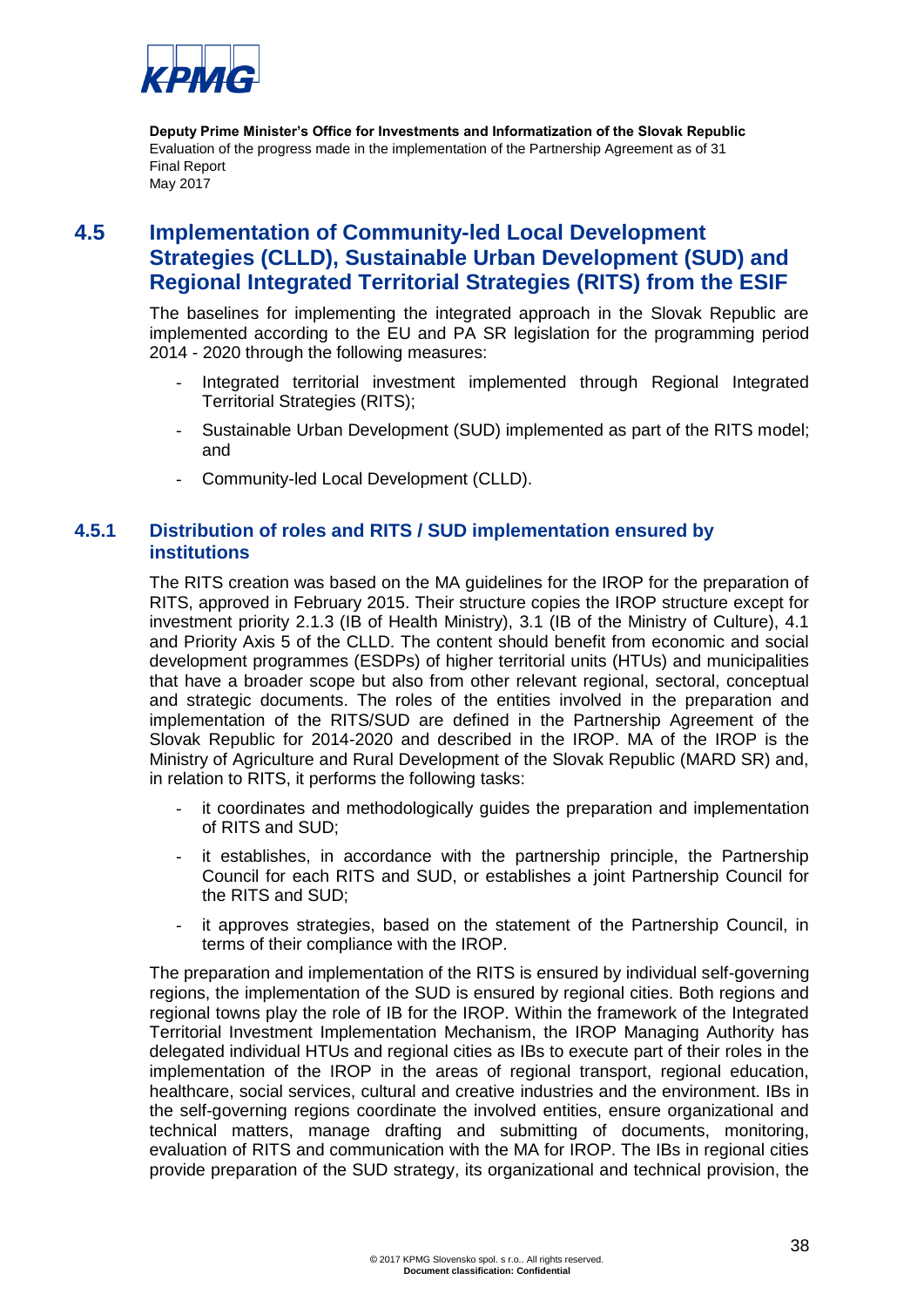

coordination of the involved entities, ensuring the preparation and submission of documents, monitoring and evaluation.

The RITS Partnership Council is an institutionalized form of partnership for RITS and brings together regional government, local government, state administration and other socio-economic partners - entrepreneurs, associations, third sector actors operating on the territory and relevant to a particular RITS, resp. SUD. The composition and tasks of the Partnership Council are governed by its status, which, according to the above provision, is issued by the MARD SR.

RITS / SUD, as well as the rest of the IROP, is monitored and evaluated. The aim of monitoring the RITS is to monitor the progress made in implementing the strategy. The monitoring and evaluation of the implementation of the RITS is the responsibility of the relevant IB, which monitors the achievement of the set objectives and the values of the measurable indicators and sends the documents for the elaboration of the reports to MA. Monitoring for all RITS is carried out by the MA for IROP. The evaluation is provided by the IROP MA, which coordinates the plan and the preparation of the evaluations in cooperation with the IB. The assessment of the specific objectives set by the IROP through indicators is not possible at the time of the evaluation, as the whole process is still at the initial stage of its real implementation.

#### **4.5.2 Community-led Local Development (CLLD)**

<span id="page-48-0"></span>The basic legal regulation of the Community-led Local Led Development (CLLD) is defined at EU level by Regulation of the European Parliament and Council (EU) No. 1303/2013 laying down common provisions on the European Regional Development Fund, the European Social Fund, the Cohesion Fund, the European Agricultural Fund for Rural Development and the European Maritime and Fisheries Fund and laying down general provisions on the European Regional Development Fund, the European Social Fund, the Cohesion Fund and the European Maritime and Fisheries Fund, and repealing Council Regulation (EC) No. 1083/2006.

The CLLD is an instrument to involve local actors in decision-making process on the social, environmental and economic development of the community. This approach is based on the bottom-up principle and is based on the LEADER initiative, which was implemented in the Slovak Republic through the Rural Development Programme 2007 - 2013. In the 2014 - 2020 programming period, in line with the Slovak Partnership Agreement 2014 - 2020, the CLLD is co-financed by the European Agricultural Fund for Rural Development (EAFRD) through the Rural Development Programme 2014 - 2020 (RDP) and the European Regional Development Fund (ERDF) through the Integrated Regional Operational Programme 2014 - 2020 (IROP).

The framework for the CLLD is outlined in the CLLD 2014 - 2020 Management System, which was approved in April 2015, and further specified in the Methodological Guidelines for the CLLD Strategy (Annex 1 to the Handbook for the Applicant for the Provision of NFP from RDP SR 2014 - 2020 for sub-measure 19.2). More detailed information will only be available after the approval of statuses for the Local Action Groups (LAGs). The CLLD management system defines the basic processes and procedures that ensure the harmonized application of rules for the provision of RDP and IROP contributions to Community-led Local Development while defining common rules and specific rules for individual programmes. The CLLD management system is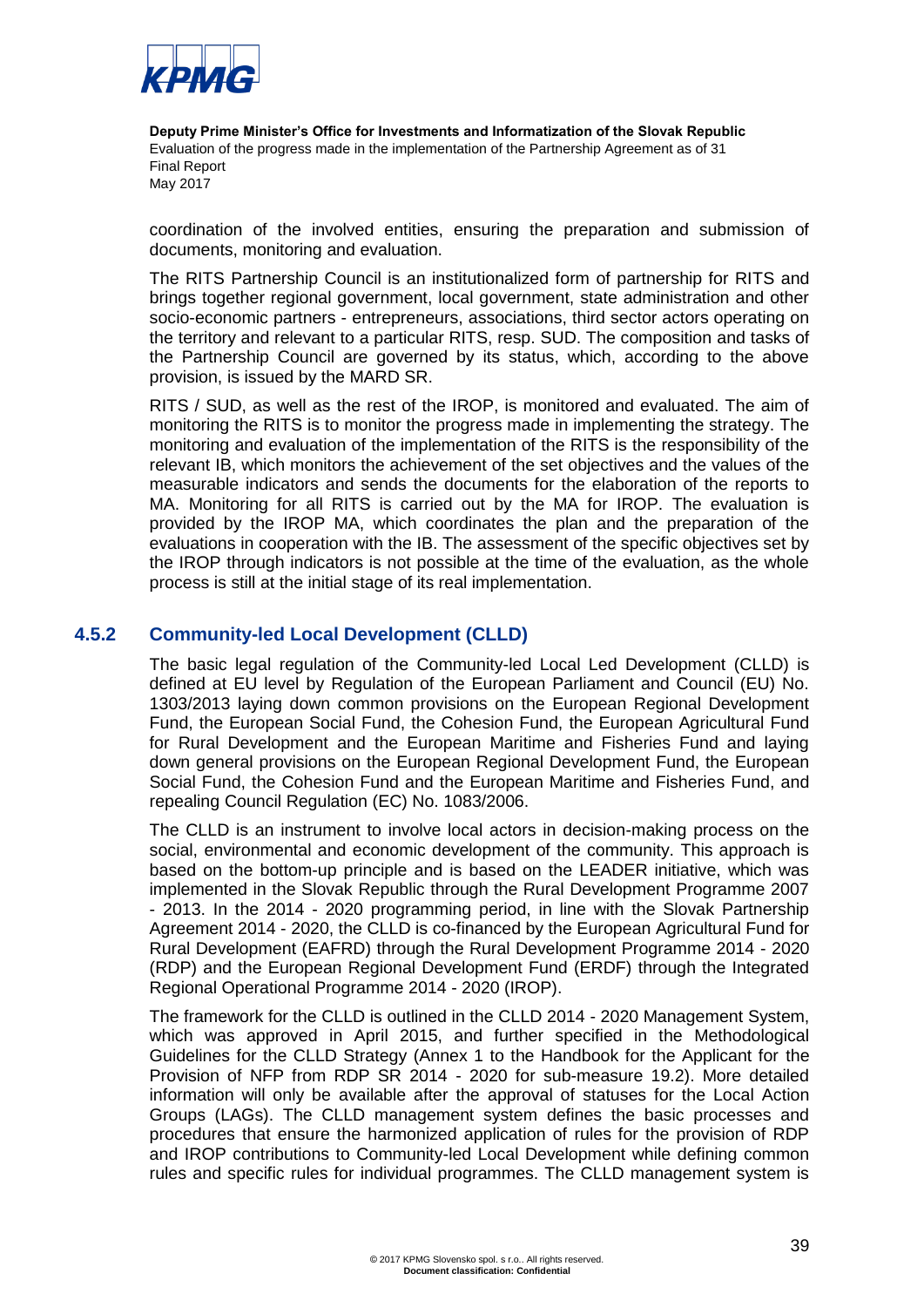

governed by three supplements approved on 10 November 2015, 3 February 2016 and 26 September 2016.

Detailed information on the implementation of Community-led Local Development is elaborated in the binding management documents of the RDP Managing Authority and the IROP Managing Authority, which will be part of the calls. At the time of the preparation of the report, a selection process of Local Action Groups took place, the end of which is expected in the second half of 2017. Granting LAG statuses to successful applicants will be the result of the process.

The main body responsible for coordinating the preparation and implementation of the CLLD at the national level is the MARD SR, Section for Rural Development and Direct Payments, as the Managing Authority of the RDP and at the same time the CLLD. This, together with the Regional Development Programme of the MARD SR as the managing authority of the IROP, is a joint body for coordinating the preparation and implementation of the CLLD. At present, RDI and IROP are managed in parallel. As the IROP is monitored through ITMS2014+ and RDP has its own monitoring systems, it is likely that LAGs will have to report their activity according to the source of financial support, i.e. for each programme in a different way. Only practice will show to what extent these reporting methods will be different and administratively challenging.

The LAG is a group of representatives of public and private local socio-economic interests, where neither the public authorities nor any interest group has more than 49% of the voting rights at the decision-making level. The LAG is a legal entity that develops its own CLLD strategy in line with the CLLD methodological guidance.

A two-round selection process is applied to select the LAG. The CLLD administrator is competent to announce a call for proposals. The Selection Board, set up by the CLLD administrator, draws up a sequence of proposals according to the points granted by the evaluators and applies the selection criteria specified in the call for proposals. On the basis of the Selection Committee's proposal, the CLLD administrator will prepare an evaluation report. The Agriculture Paying Agency (APA) decides about the approval of strategy and granting the status on the basis of the evaluation report. The LAG granted with the status is the beneficiary of a non-repayable financial contribution under the RDP and the IROP. Performance of LAG activities within the implementation of the CLLD strategy is funded in accordance with the provisions of the ESIF, RDP and IROP Management System.

The CLLD strategy is a comprehensive set of operations designed to meet local objectives and meet local needs and contribute to the implementation of the Union's strategy for smart, sustainable and inclusive growth that is designed and implemented by the LAG. The allocation allocated to the LAG for the implementation of the CLLD strategy includes expenditure for the implementation of operations under the CLLD strategy, as well as expenditures related to the operating costs of the LAG and the recovery costs of the CLLD strategy.

The operating costs and recovery costs of the CLLD strategy are in line with the provisions of the ESIF, RDP and IROP Management System financed by two funds, as follows:

a) from the EAFRD - operating costs of LAGs located in the territory of Bratislava region, Bratislava and Trnava region (mixed LAGs),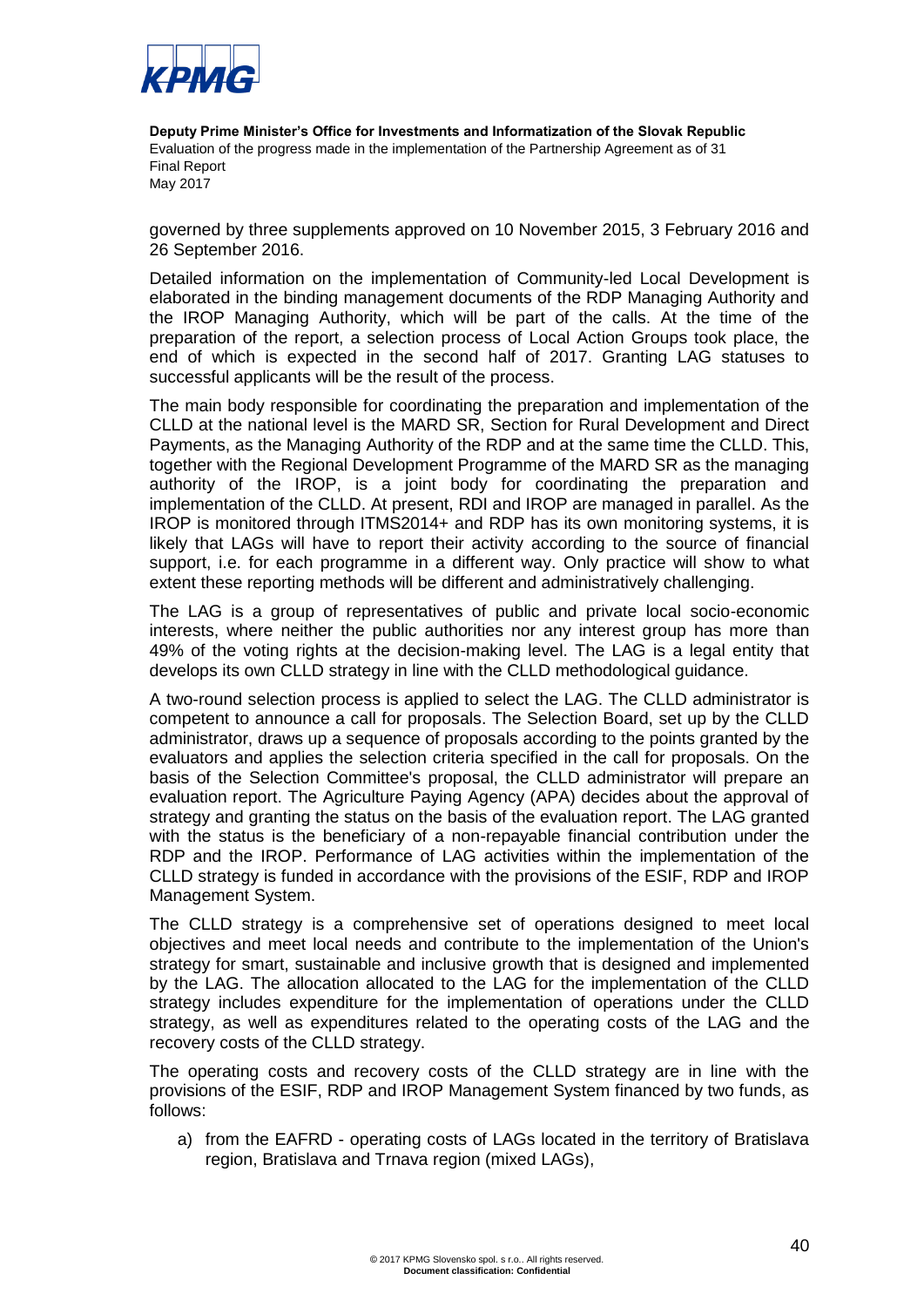

- b) from the EAFRD costs related to the recovery of the CLLD LAG strategy, which are located in the territory of all eight self-governing regions of the Slovak Republic,
- c) from the ERDF operating costs of the LAG in all regions except the Bratislava region and the mixed LAGs.

All projects are implemented by LAGs in line with strategies. The LAG, according to the strategy, sets a selection commission for each call. In particular, the LAG Monitoring Committee performs evaluation and control of project implementation within the strategy, prepares and reports on the implementation of the strategy.

Each LAG in its strategy lists its overall budget, in line with the maximum limits set out in the CLLD (LEADER and Community Development) management system for the 2014 - 2020 programming period. The budget is broken down by source of funding. At the same time, the CLLD Strategy describes the benefits to improve the economic development of the territory, to meet the RDP objectives, in particular in terms of promoting the competitiveness of agriculture, forestry and food, the benefits of meeting the IROP objectives, integrating vulnerable groups of the population, environment, and the synergy and complementarity with other strategies implemented in the area. The individual CLLD strategies also include a monitoring and evaluation part that serves to assess and evaluate whether the strategy objectives are being met. The monitoring and evaluation section should define at least:

- a method of reporting regularly to the LAG authorities and the RDP and IROP managing authorities,
- milestones of strategy implementation that can be used to assess the fulfilment of its goals,
- a set of measurable indicators, a justification for setting the target value of the indicators, ways of their calculation,
- a method of annual reporting of values of measurable indicators,
- self-assessment procedures of LAG bodies and LAG activities as well as periodicity and evaluation method.

The LAG establishes a monitoring plan that includes mandatory IROP and RDP indicators at programme level, mandatory indicators at the level of IROP specific objectives and RDP focal areas and own indicators.

In the period 2014 - 2020, demonstrating the fulfilment of targets should be in the form of measurable indicators for outputs, e.g. the number of people who have received training, as well as the results, e.g. the number of people getting employment as a result of training. Monitoring should be done through indicators that include mandatory IROP and RDP indicators at programme level and at the IROP specific objectives and RDP focus areas, and/or its own indicators.

The CLLD coordinator has launched a call for proposals for LAG strategies in September 2015. Subsequently, in February 2016, the APA launched a call for applications for the approval of the Community-led Local Development Strategy and the granting of LAG statutes. Due to the change in the terms of the grant in a substantial way, this call was cancelled and re-launched in October 2016. The RDP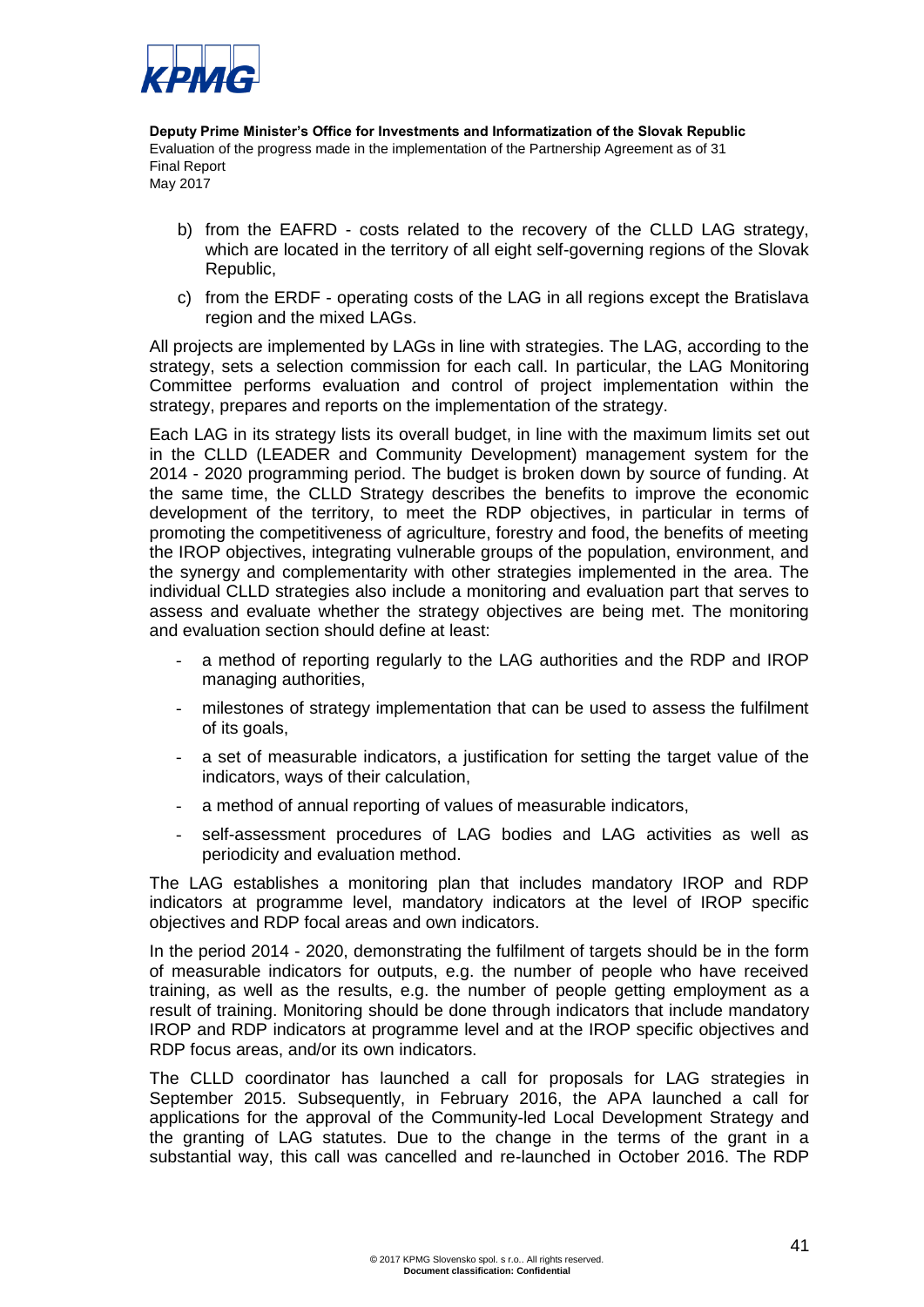

indicator for the selection of the LAG is set at 50 LAGs. However, the effort is to create a space that will allow the number of selected LAGs to cover the largest part of the national territory.

So far, it is not possible to evaluate progress in the implementation of the CLLD on the basis of established indicators, as the implementation itself is only at the beginning of the whole process.

#### **4.5.3 Coordination with other ESIF instruments**

<span id="page-51-0"></span>In terms of coordination regarding the use of the ESIF, in line with the regional development priorities, there is relatively complicated situation. In terms of national legislation, almost all municipalities and all HTUs have to develop a strategy - Municipality/City/Regional Development Programme (originally called ESDP). This overall strategy includes set of sub-strategies (for transport, waste, etc.) and covers the entire geographic area concerned (municipality, city, HTU). Besides the local resources, it also lists the sources of the ESIF, and/or programmes within which, they want to apply for grants.

The overall process of strategy building should naturally take into account the existence of current national strategies and strategic materials at EU level. In formulating each strategy, the use of the partnership principle is declared, but the composition of the partnership naturally varies depending on the geographic region that covers the strategy, the current involvement of the partners, the focus of the proposed measures, etc. This complex process raises a serious issue of coordination and consideration of the various related strategies. This is not only because of the geographic overlap of the territories concerned, but also due to a very different degree of detail in the description of each strategy, which does not always provide enough information to assess how the planned activities are(not) complementary. The possibility of coordination is also determined by the composition of the partnerships involved in the preparation of the strategies. Their composition may vary greatly and is likely to be reflected in different priorities.

The statutory obligation to develop a real development strategy for each municipality was originally developed in the context of EU-funded interventions. In practice, however, for different reasons, it was often ignored, and even after the amendment of the Regional Development Act, the approach of municipalities has not changed significantly. Recently reported findings from the  $SAO<sup>27</sup>$  indicate that the ESDP are not developed or are merely formal, incorrectly compiled, not monitored or evaluated, which does not ensure effective use of public funds. Because of their quality and the need to create new strategic documents, they lose their justification and, with some exceptions, the ESDP are not decisive in the creation of RITS, SUD or CLLD strategies. The preparation of strategies at different levels does not ultimately lead to integrated and strategically managed development in the regions (Annex 7, 8).

Despite the existence of the ESDP, which is established in legislation, the implementation of the ESIF required the preparation of further strategic materials. Under the IROP, each region has developed the RITS, which also includes the SUD strategy. The scope of this strategy is more narrow and concerns only certain areas

 27 SAO, Effectiveness of public funds spent on communal services, 2016.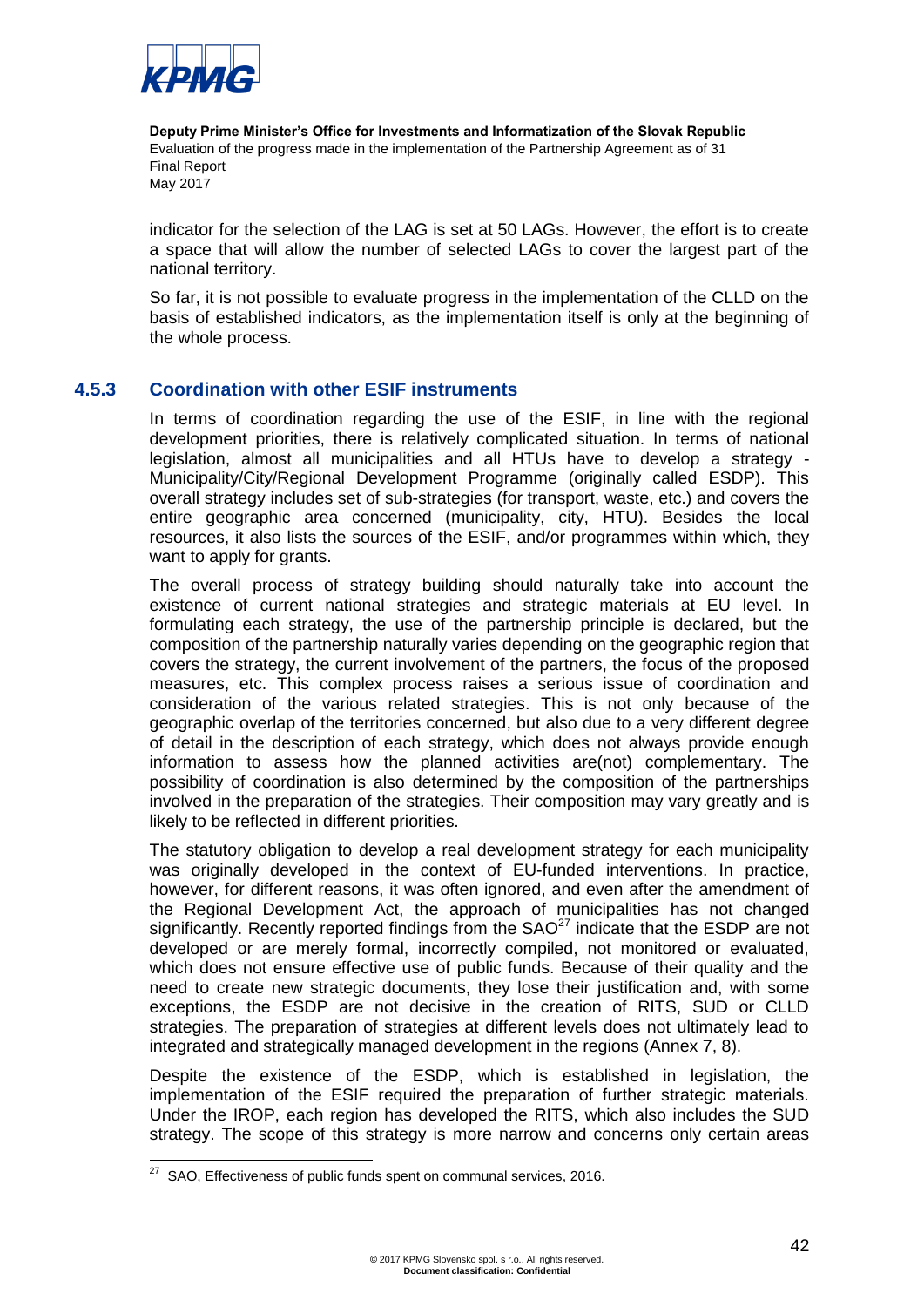

that are part of the IROP interventions. Geographically, RITS applies to the same territory as the ESDP, or HTU. This is one of the strategic levels that geographically cover the territory of the region and is limited by the IROP measures. According to the respondents, the limitation given by the IROP structure is too restrictive and does not take into account the local needs of the individual regions.

Regional LAGs are developing in different regions to develop their own CLLD strategies. These are focused on the support of majority interventions from the RDP and the IROP and co-financed by these programmes, but geographically the LAG territory is not identical to any administrative division. The delineation between the RITS and CLLD activities is likely to be the size of the project.

In addition, the government has initiated the preparation of Action Plans (Annex 9) in the 12 least developed districts to implement a whole range of different measures, which also involve the use of all ESIF programmes, including cross-border cooperation programmes. However, according to the relevant documents, there is no mechanism for coordinating the processes with the MA of the concerned programmes.

#### **4.5.4 Progress in meeting the priority areas of cooperation**

<span id="page-52-0"></span>Programmes of (i) cross-border, (ii) interregional and (iii) transnational cooperation complement the ESIF programmes. These programmes have been planned in cooperation with each of the countries concerned and aim to intensify cooperation between neighbouring countries. For more information on implementing the programmes, see Annex 5 (Implementation Status).

- i) The cross-border cooperation is implemented through bilateral cooperation programmes:
	- Interreg V-A Slovak Republic Czech Republic, (MA is MARD SR),
	- Interreg V-A Slovak Republic Austria, (MA is MARD SR),
	- Interreg V-A Poland Slovakia, (MA is Ministry of Development of the Republic of Poland),
	- Interreg V-A Slovak Republic Hungary, and ENI Cross-border Cooperation Hungary - Slovakia - Romania - Ukraine 2014-2020 (ENI CBC HUSKROUA), (MA is Office of the Prime Minister of Hungary).

Ii) Interregional cooperation is implemented through the programmes:

- ESPON with MA in Luxembourg,
- Interreg Europe and
- URBACT with MA in France, and
- Interact III, whose MA is BSK in Slovakia.
- Iii) Transnational cooperation is implemented in two programmes:
	- Interreg Central Europe aims to strengthen the transnational character of cooperation between EU Member States on issues of strategic importance and its MA is the city of Vienna, and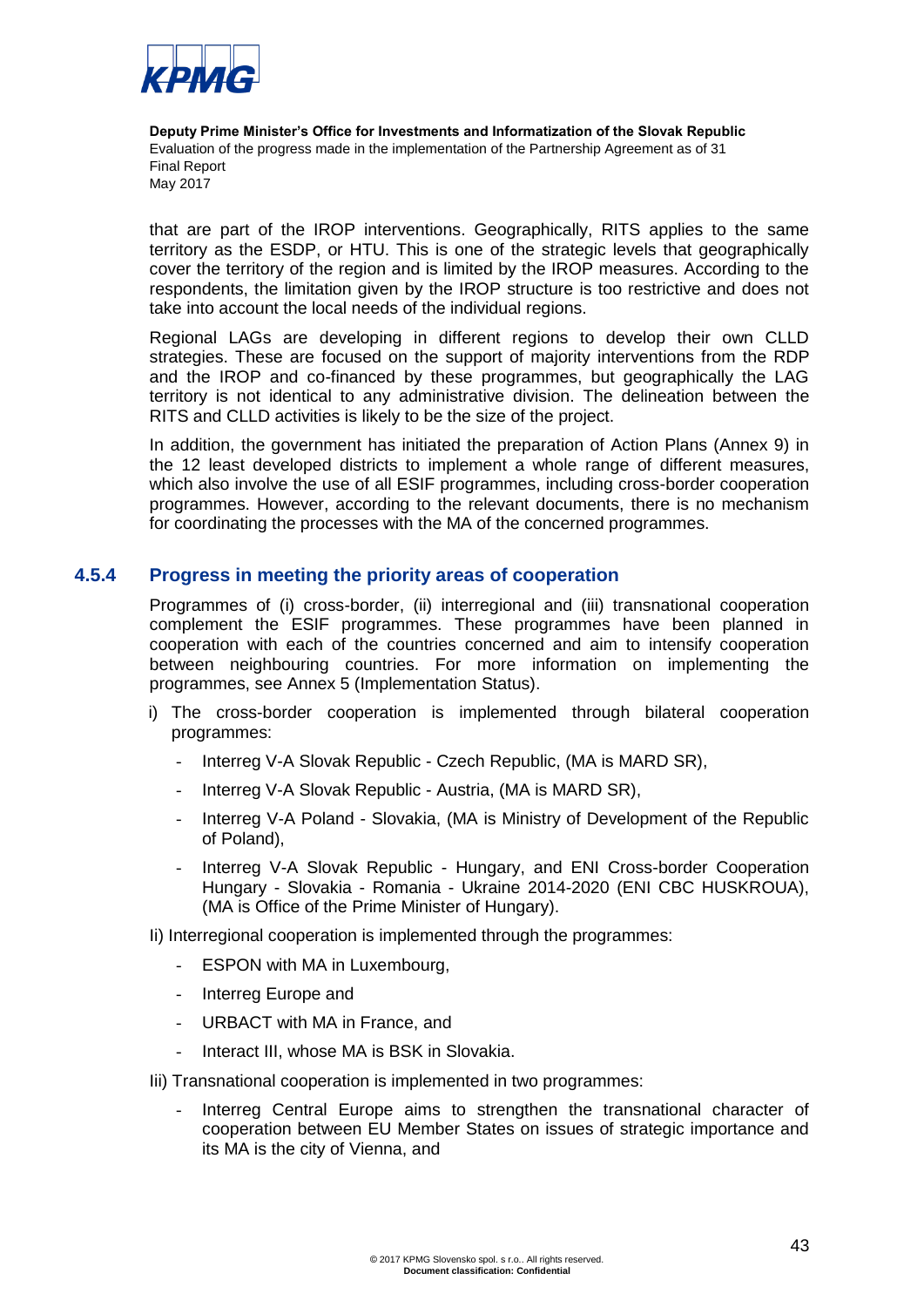

- Danube Transnational Programme 2014-2020 (Interreg V-B Danube) with MA at the [Ministry of National Economy in Hungary.](http://www.interreg-danube.eu/)

In summary, for all cooperation programmes, their activities are concentrated to the largest extent on the TO6 Environment where more than 33% of all resources are allocated to cooperation programmes (Annex 5, Chart 62). Interventions in this area are aimed at protecting and developing cultural and natural heritage and protecting and preserving biodiversity. Project activities address the technical condition and access to natural and cultural monuments, or the development of green infrastructure. All cooperation programmes (with the exception of ESPON, URBACT and Interact III) allocated their resources to support TO6. Approximately one sixth of the total TO6 allocation is Interreg Europe and Interreg Central Europe (ca 18%), and these programmes run ahead of the programming period of other tools to integrate their results into programming. Around 12-16% of TO6 consists of Interreg V-B Danube programmes and Interreg V-A PL-SK, Interreg V-A SK-HU and Interreg V-A SK-CZ cross-border cooperation programmes. Nearly 6% belongs to Interreg V-A SK-AT and the lowest share of TO6, less than 3%, belongs to ENI CBC HUSKROUA.

A significant share (almost 17%) of all resources for cooperation programmes is allocated to TO1 Research and Development that supports cross-border cooperation activities between academic R&D and business, creating cross-border innovation platforms (networks), transferring applied research results into practice and its further commercialization through entities operating in cross-border regions. The largest share of TO1 funds is Interreg Europe (over 35%), almost 29% of Interreg Central Europe resources and less than 25% of Interreg V-B Danube. Interreg V-A SK-AT has over 8% of allocation in TO1 and less than 2% of Interreg V-A SK-CZ.

Another area is TO11, with more than 15% of all resources for cooperation programmes. TO11 is aimed at strengthening institutional capacities and effective public administration with activities that contribute to strengthening links through local initiatives and improving institutional cooperation. This area also includes the development of human resources and strategic planning. In the area of interregional cooperation, all planned resources of ESPON (almost 18% of the TO allocation), Interact III (16.3%) and URBACT (with 33%) are allocated exclusively to this TO. Almost 13% represents Interreg V-B Danube allocation and the rest consists of Interreg V-A SK-CZ, Interreg V-A SK-AT and Interreg V-A SK-HU (about 4, 6 and 10%).

Almost 14% of the total allocation for cooperation programmes is dedicated to the TO7, which supports mainly transport quality and safety activities in selected sections of the road network and aims to improve the interconnection of secondary and tertiary nodes to the TEN-T network and to promote environmentally friendly modes of transport. Interventions aimed at building new and improving existing road border crossings, mainly due to the cross-border mobility of labour, are also an important part of these activities. All cross-border cooperation programmes are participating in this TO, except for the Interreg V-A SK-CZ, the most significant 28% share belongs to Interreg V-A PL-SK, the smallest 5% share belongs to Interreg V-A SK-AT. Non-investment activities in this TO are comprising 23% share of Interreg V-B Danube and 15% share of Interreg Central Europe. In the field of transport, interventions focus on exploiting the potential of the Danube in the original flow as well as the completion of the TEN-T networks, which would unburden the region's transport routes, in particular from truck traffic, which would have beneficial effects on the environment and also accelerate and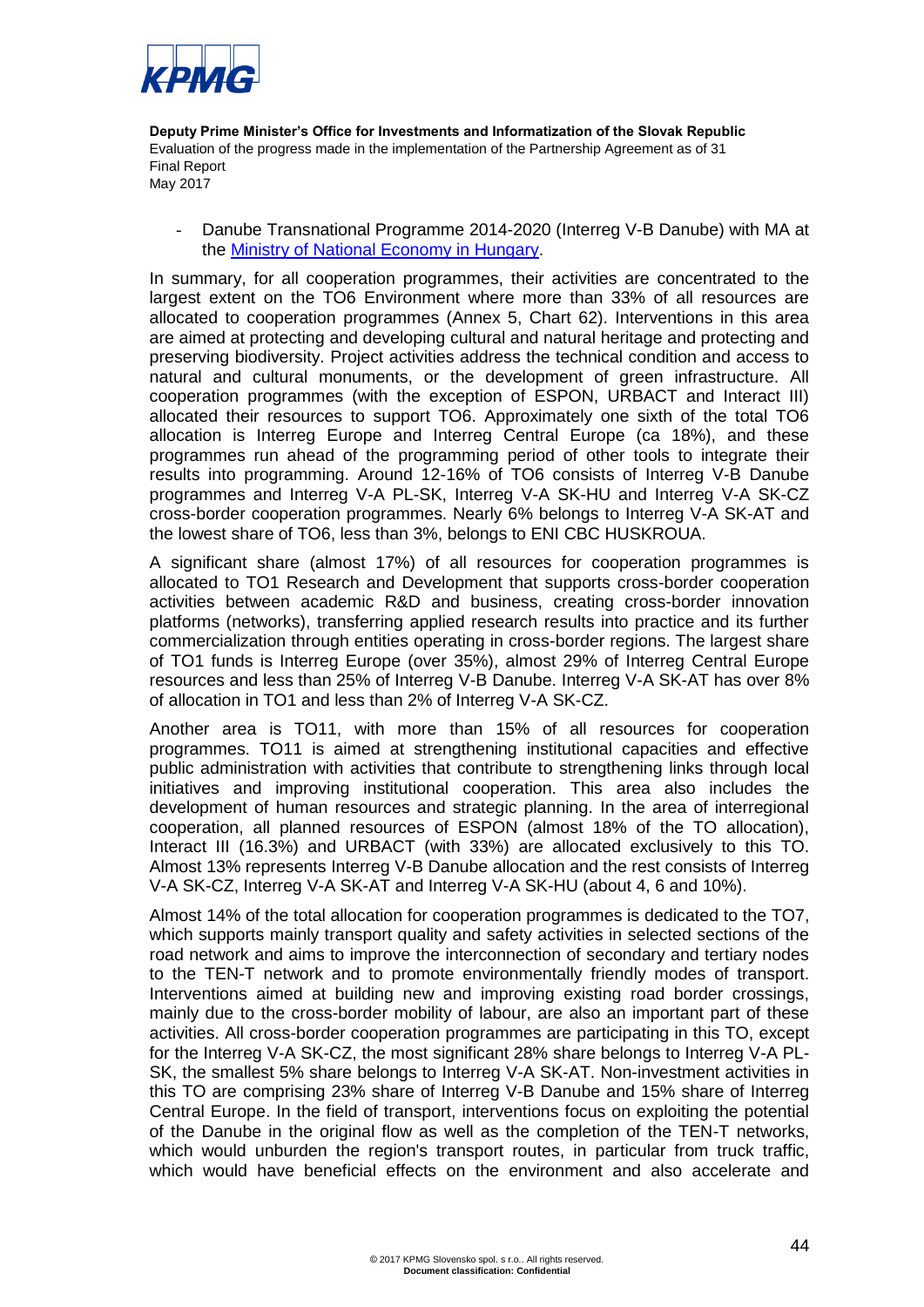

financially make the transport of goods faster and more efficient. Development of transport infrastructure by completing Class II and III roads must be implemented with a direct connection to the TEN-T network corridors. In the context of European Territorial Cooperation (ETC), it is also envisaged to finance local roads and bridges as part of operations aimed at enhancing working mobility in the border area. The precondition is to build integrated transport through cooperation between the SR and PL, HU and AT. These investments in road construction will be complementary to other related investments funded by cross-border programmes or other programmes.

Around 9% of resources for cooperation programmes are allocated to TO4 low-carbon economy. These are concentrated in Interreg Europe and Central Europe (65.5 and 34.5%). TO3 Small and Medium Business has a 7% share of the total allocation. Most of these resources (88%) were allocated to Interreg Europe, the rest being financed by the ENI CBC HUSKROUA multilateral programme. 4% of the total allocation is planned for TO8 employment. 64% of Interreg V-A SK-HU is involved in the above sources, and the remaining part is the ENI CBC HUSKROUA multilateral programme. The smallest 1% share of total resources is planned for TO10 Education. Resources are allocated from two programmes, Interreg V-A PL-SK (56%) and Interreg V-A SK-CZ (44%). In this area, cross-border cooperation programmes are focused on activities that will contribute to strengthening vocational and lifelong learning for practical purposes.

More detailed information on allocations within each TO for each cooperation programme is given in Annex 5 (Table 60 and 61).

Part of the cooperation programmes will also include a number of non-investment, broad-spectrum small-scale projects based on people-to-people microprojects. In the Interreg V-A SK-HU programme, European Territorial Cooperation Associations (ETCA) should act as "intermediate body" within the framework of micro-projects.

Cross-border cooperation programmes complement the ESIF programmes as they intervene in the same TOs. Their action, however, concerns the neighbouring regions and addresses just the areas (transport, nature protection) that have cross-border effects and where the solution on one side of the border would be irrelevant. In this context, therefore, they work as complementary and at the same time bring synergistic effects; these are mainly transport infrastructure projects, environmental projects dealing with areas crossing national borders or cross-border science and research cooperation projects.

On the basis of the Government Resolution No. 497/2011, the Danube Strategy Advisory Group was set up as an advisory body to the National Contact Point (National Coordinator) of the Danube Strategy. The Advisory Group provides the necessary link between the level of the Danube Strategy political leadership and the implementation level. At the level of transnational programmes, a joint National Commission for Interreg V-B Danube and Interreg Central Europe 2014-2020 and macro-regional strategies was established.

#### **4.5.5 Addressing the needs of the geographical areas most affected by poverty**

<span id="page-54-0"></span>The areas most affected by poverty are inhabited by groups most at risk of discrimination or social exclusion, and they are mainly MRCs. At present, more than 400,000 Roma (8% of the population) live on the territory of the Slovak Republic. In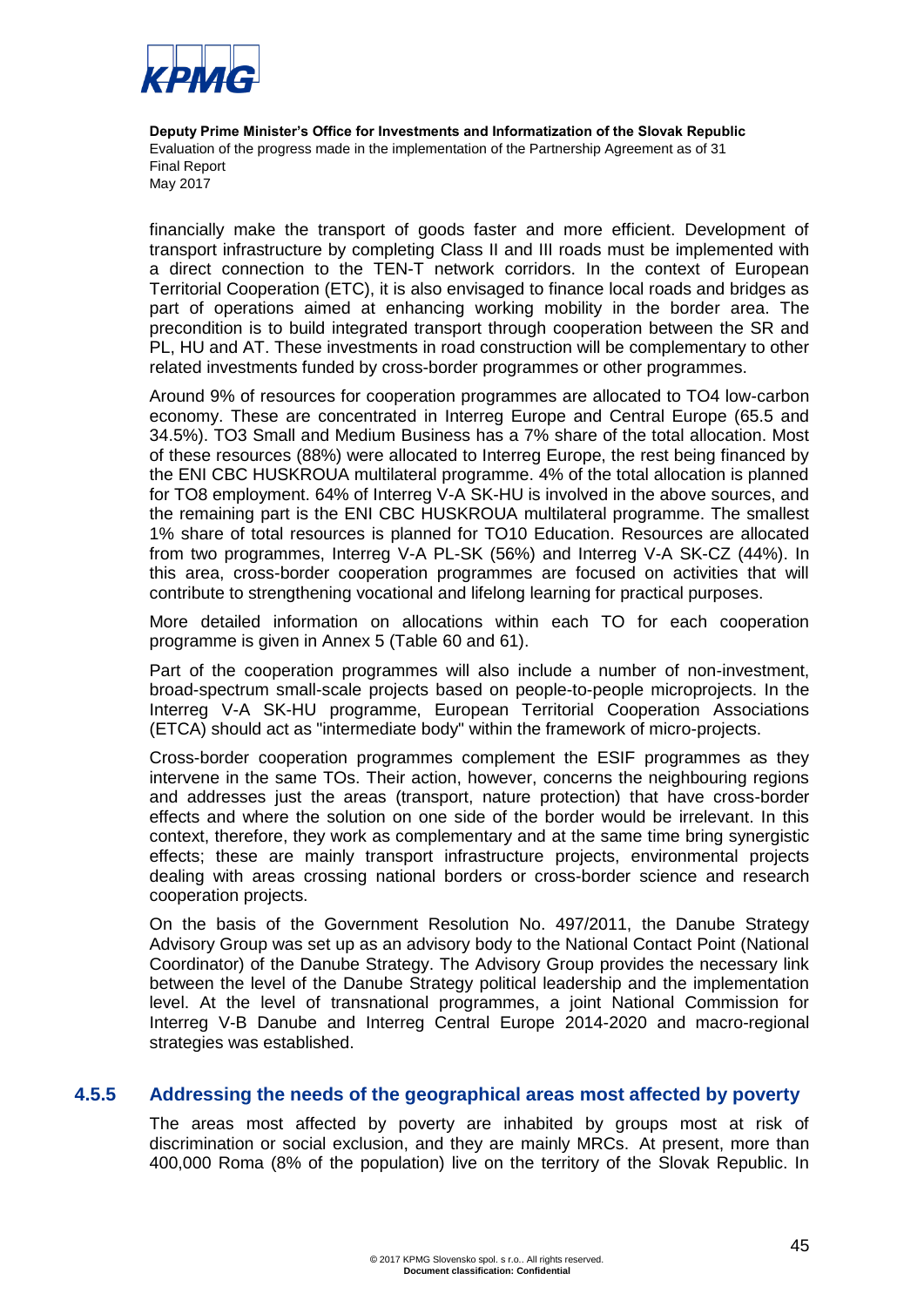

804 Roma settlements with substandard living conditions, there are approximately 200,000 of them. The most prominent manifestation of MRCs´ social disability is poverty and social exclusion, which in Slovakia is very extreme. A large part of the Roma lives in a rural environment with poor housing quality, lack of living space and no basic technical infrastructure (drinking water). They are often located in places contaminated by old ecological burdens. Roma households are also often largely indebted, excluded from the labour market and have limited access to social and healthcare services.

One of the areas where the marginalization of the Roma population is most pronounced is also education. The problem is the low level of education of children in kindergartens, due to financial costs, lack of capacities and support mechanisms and low awareness of the benefits of education. Consequently, pupils from the MRC environment often terminate elementary schools in the ninth grade, which deepens the differences in educational attainment and competencies compared to the majority population. Special schools and classes at the primary level are most attended by Roma children from segregated settlements. One of the reasons for placing children in special schools or special classes is inadequate diagnostics at registration, insufficient control of the state language by children, as well as the non-use of the native Roma language in testing or other special activities in the field of diagnostics.

Marginalization of the Roma in the labour market is caused by several factors. In addition to the lack of competitiveness due to low education, qualification levels and skills, other factors such as discrimination, stereotypes, spatial localization and overall poor living conditions are also underlined. According to the current EU FRA research of 2015, up to 87% of Roma in Slovakia live below the risk of poverty<sup>28</sup>.

#### **Identification of needs**

One of the key conditions for ESIF interventions was the adoption of strategic documents on the implementation of the national strategic policy framework for Roma integration. The Slovak Government approved the "Roma Integration Strategy by 2020" and the Revised National Action Plan of the Decade of Roma Inclusion 2005 - 2015. In 2014, the Atlas of Roma Communities was developed to obtain information and a comprehensive database for the implementation of policies aimed at improving the status of the Roma. In 2016, the updated Action Plans (APs) of the 2016 - 2018 Strategy for Education, Employment, Health, Housing and the new AP in the field of financial inclusion were developed.

The ESIF projects are aimed at reducing inequalities and differences between socially excluded and marginalized groups of the Roma population and the majority. Applying an integrated and comprehensive approach to sites with the presence of separated and segregated MRCs should improve access to quality inclusive and desegregated learning, reduce unemployment rates, promote access to physical and social infrastructure, health care, and higher standards of housing.

For the purposes of social inclusion of Roma citizens, OP HR funds are used through three priority axes: with the sole focus on MRCs, this is PAx5 Integration of marginalized Roma communities and PAx6 Technical equipment in municipalities with

<sup>&</sup>lt;u>28</u><br><sup>28</sup> Within the EU, the lowest risk of poverty in the Roma population is in the Czech Republic (58%); the risk of poverty of the Roma population in Spain (98%), Greece (96%), Croatia (93%).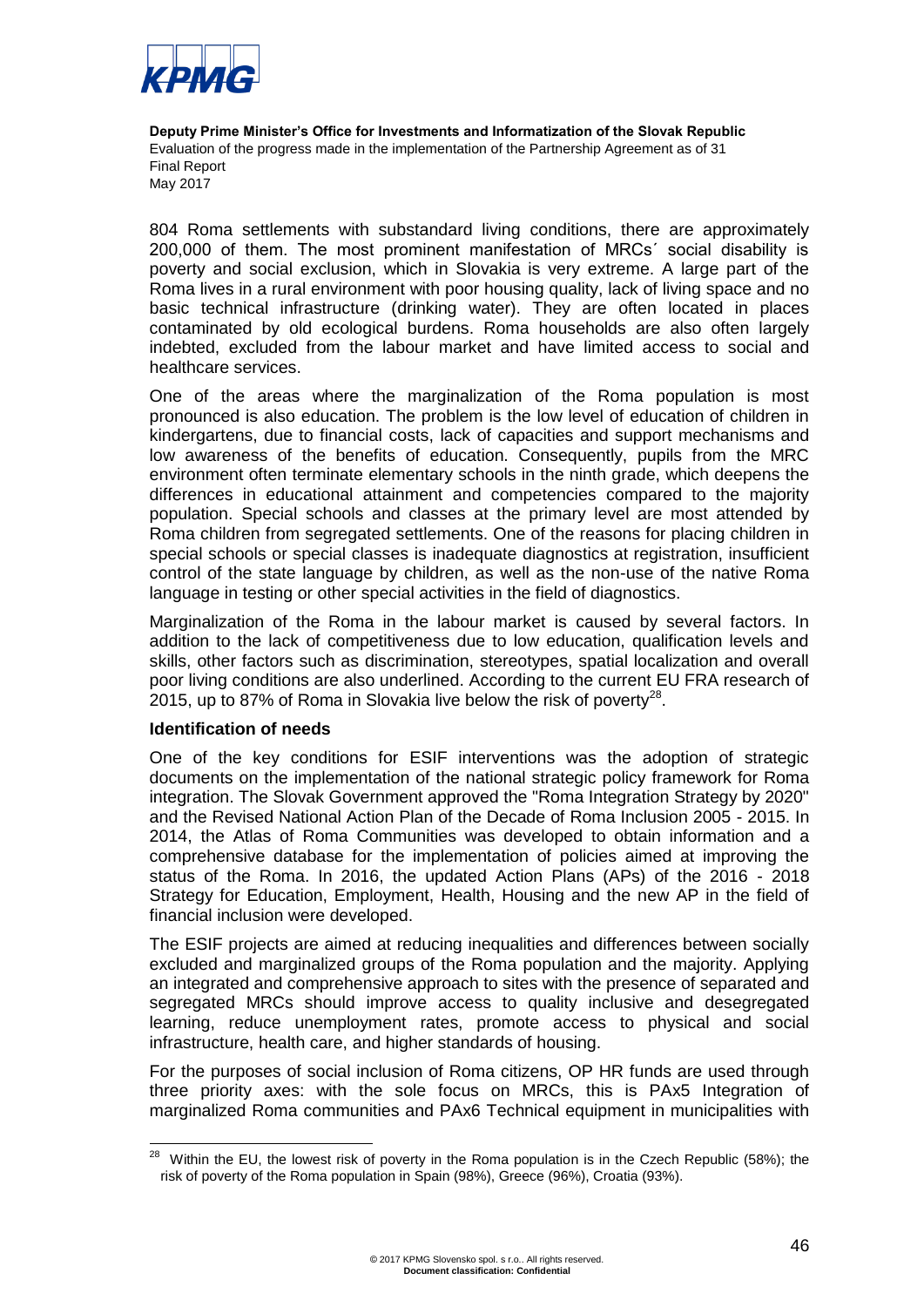

marginalized Roma communities and consequently Pax4 Social Inclusion with, among other things, a defined target group of marginalized groups, including the Roma. In 2016, the implementation of a national project on field social work and a national project on community centres was prepared and, under the lead of the Slovak Ministry of Labour, the implementation of the national programmes of the Field Social Work in Towns I and Support of selected social services of crisis intervention at the community level has been launched from PAx4. The Ministry of the Interior of the Slovak Republic/ Office of the Plenipotentiary of the Government for Roma Communities manages the national programmes Field Social Work and Field Work in municipalities with the presence of MRCs I and Community Centres in towns and municipalities with MRCs - Phase I (PAx5).

Within the OP HR, calls for demand-driven projects have been launched and are being prepared to target "municipalities with MRCs" and could change the situation in the coming years. Calls were launched to promote access to drinking water, construction and reconstruction of kindergartens, construction and reconstruction of community centres. There are planned CLSAF national projects called the Path from the Unemployment Circle, Job Chance, Success in the Labour Market, Through Practice to Employment.

The implementation of other interventions should reverse the negative trends in the Roma living conditions that determine their integration, thus contributing to the achievement of the NRP objectives. In addition to the actions identified in the Action Plans, the so-called "specific recommendations for Slovakia" are to be taken into consideration, recommending to improve activation measures for long-term unemployed and other disadvantaged groups, including personalized services and targeted training; to facilitate the employment of women, in particular by extending the provision of affordable and quality childcare; to improve learning outcomes by increasing the attractiveness of the teaching profession and by enhancing the participation of Roma children from early childhood in the mainstream education.

The untapped potential to support the employment of long-term unemployed MRCs represents the social economy, i.e. such economic activities that bring non-financial social benefits, a lower level of profit than is commercially acceptable. Forms of support for the social economy include the application of the social aspect of public procurement. Social economy entities appear to be a very appropriate tool to support MRCs´ employment. Their main purpose is not to make a profit, but to bring nonmarket social benefits such as increasing the employment of disadvantaged groups, integrating marginalized individuals and communities into the wider society, developing backward regions, etc.

An important tool that can support MRC integration is the social aspect of public procurement. The benefits of social PP are mainly reflected in improving the social status of a marginalized or otherwise socially excluded or disadvantaged part of the population within a given region/area, and creating job opportunities at the place of implementation. This should have a positive impact on integrating those people of the municipality/town/region who are socially excluded for the long term or endangered by social exclusion. Under the PP Act, the contracting authority may determine the specific conditions of performance of the contract, which may include economic, social, environmental, innovation or employment aspects. These conditions represent the obligations that a successful tenderer must take, setting out a certain aspect of the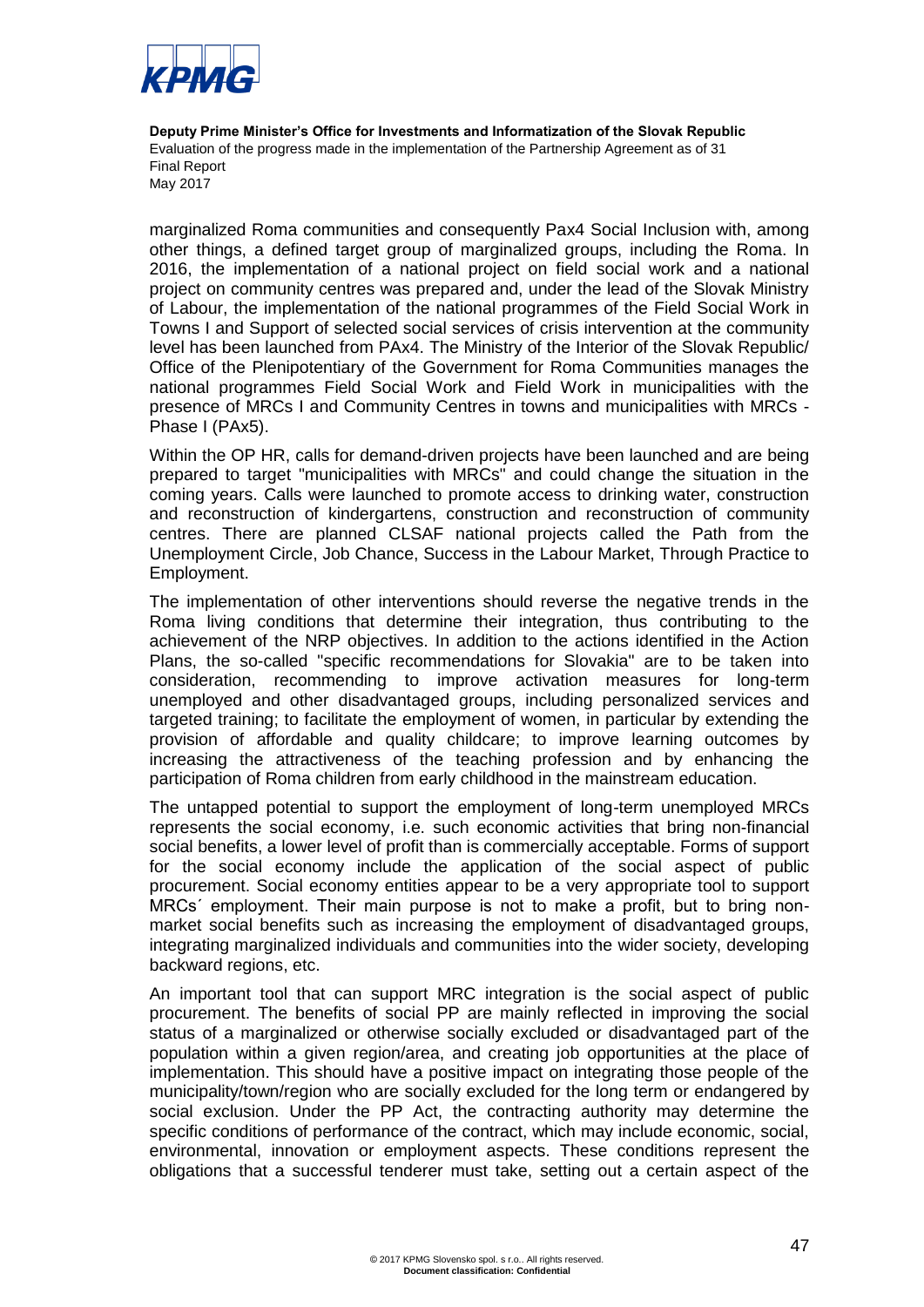

execution of the contract. In the case of contracts co-financed by ESIF resources and targeting the Roma, this method is used and will be used in some interventions and calls.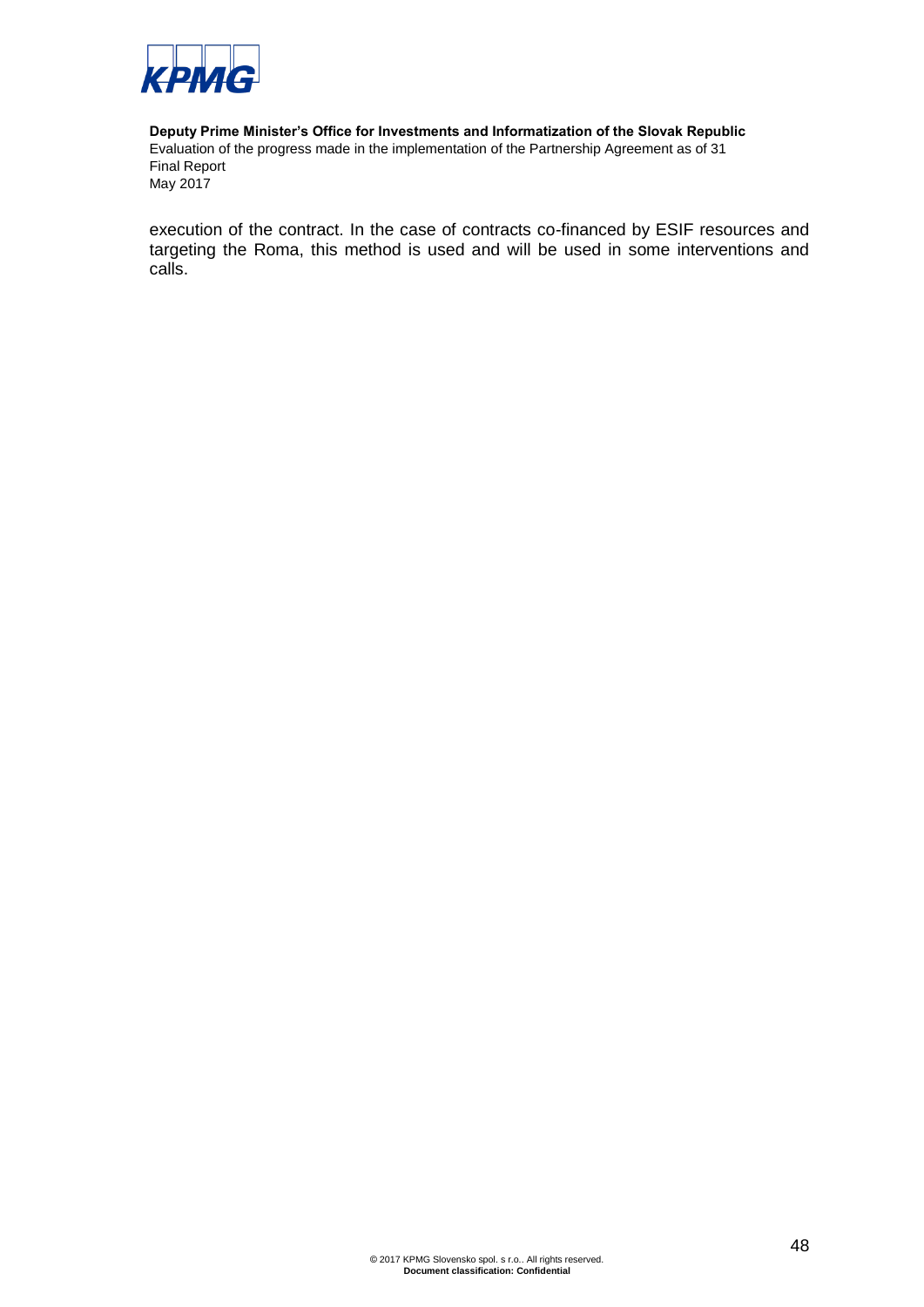

# <span id="page-58-0"></span>**5 Conclusions and Recommendations**

## **5.1 Changes in development needs**

<span id="page-58-1"></span>Based on the findings, the evaluation answers the first evaluation question related to the change of development needs in the area of economic, social and territorial development of the Slovak Republic compared to the baseline situation since the adoption of the PA SR and the relevance of the expected results of the thematic objectives of the PA SR? Current needs were identified based on an analysis of the current situation. Their comparison with the situation at the time of PA preparation led to the conclusion that, with a few exceptions, there was no significant change in the needs of individual thematic objectives. Majority of both, positive and negative development trends persist and the objectives of ESIF programmes are currently in the same form as originally set. A brief summary of the identified needs and objectives set out in the ESIF programmes is given in Table 2 below.

The most significant shift occurred in two TOs. Thanks to the interventions of the previous programming period, the amount of R&D investments has increased significantly, which has been reflected in one of the main indicators in TO1. While the R&D expenditure was 0.45% of GDP in 2007, it raised to 1.18% of GDP in 2015. However, in relation to the European average, this value is still low and therefore, despite significant progress, support in this area is still required. The significant increase in investment was due to EU infrastructure investment in public, but to a lesser extent, also in the private sector.

The second significant shift was the decrease in unemployment, especially the unemployment of young people. The unemployment rate has decreased, which is not only due to economic growth and demographic development in the country, but also due to measures implemented with the support of OP E&SI and OP HR (PAx2 Youth Employment Initiative). The employment rate of young people (aged 15-24) is increasing and this effect has been reflected in the lower interest in youth employment support under TO8, especially in PAx2 OP HR (Youth Employment Initiative). While the problem of youth unemployment was transformed into the objectives of the programme that has undergone a standard approval process, a number of external factors have largely solved the problem, so at present it is no longer so urgent.

Based on this, it can be noted that significant changes in the development needs of the regions have not occurred and the objectives as originally defined for the individual ESIF programmes remain relevant. When collecting and processing the data, it was confirmed that RDP was incorporated into the structure of the PA and other operational programmes. This also causes problems due to monitoring systems and data collection, which are separate and data cannot be converted to ITMS2014+, so it is necessary to process them manually. The structure, logic and terminology of RDP differs from the OP and the processing of common data for all ESIF programmes is meaningful only for financial data.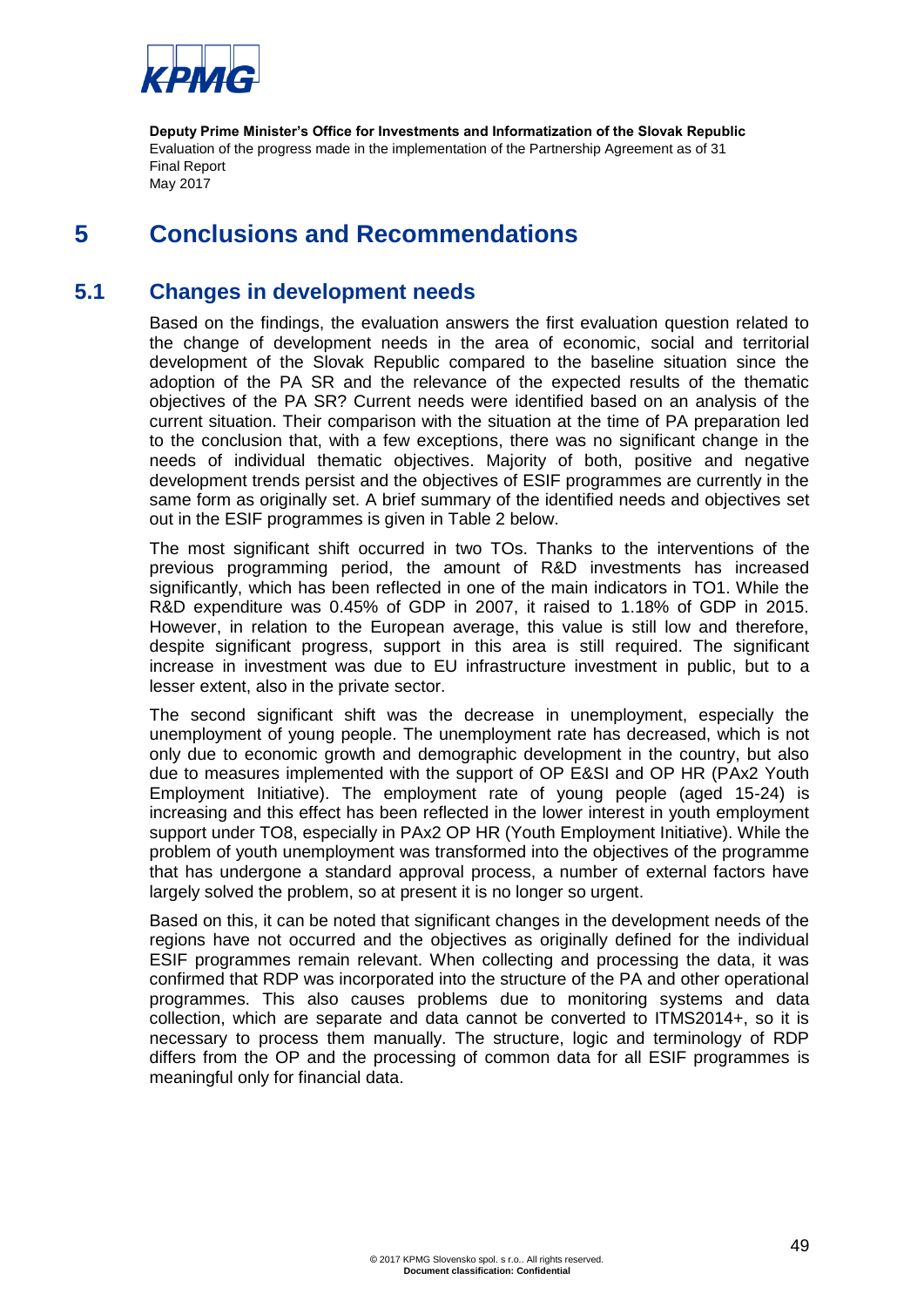

May 2017

| Table 2 Trends in TO development versus targets set in ESIF programmes |  |  |
|------------------------------------------------------------------------|--|--|
|                                                                        |  |  |

|                | <b>Trends in the development</b>                                                                                                                                                                                                                             |                                                                                                                                                                                                                                                                                                                                                                                                       |                                                                                                                                                                                                                                                                                                                                                                                                                                                                                                                                                                                                                |  |
|----------------|--------------------------------------------------------------------------------------------------------------------------------------------------------------------------------------------------------------------------------------------------------------|-------------------------------------------------------------------------------------------------------------------------------------------------------------------------------------------------------------------------------------------------------------------------------------------------------------------------------------------------------------------------------------------------------|----------------------------------------------------------------------------------------------------------------------------------------------------------------------------------------------------------------------------------------------------------------------------------------------------------------------------------------------------------------------------------------------------------------------------------------------------------------------------------------------------------------------------------------------------------------------------------------------------------------|--|
| <b>TO</b>      | ÷                                                                                                                                                                                                                                                            |                                                                                                                                                                                                                                                                                                                                                                                                       | Objectives set in the programmes                                                                                                                                                                                                                                                                                                                                                                                                                                                                                                                                                                               |  |
| 1              | growth in R&D<br>expenditure,<br>increase of RD&I<br>support from national<br>sources (APVV, tax<br>concessions)                                                                                                                                             | • number of innovating<br>SME <sub>s</sub> .<br>• cooperation with<br>enterprises,<br>employment in<br>$\bullet$<br>knowledge-intensive<br>services,<br>stagnation of the quality of<br>$\bullet$<br>international cooperation,<br>in R&D (publications,<br>community programmes),<br>• location of universities and<br>SAS in international<br>rankings,<br>· slow implementation of<br>RIS3 reforms | • expanding research and innovation<br>infrastructure and RD&I capacities,<br>supporting competence centres<br>• support for business investment in<br>R&D, creation of interconnections<br>and synergies between enterprises,<br>R&D centres, networking, clustering<br>• promoting innovation, cooperation<br>and development of a knowledge<br>base in rural areas<br>• strengthening the link between<br>agriculture, food production and<br>forestry with research and innovation,<br>improving environmental<br>management and performance                                                               |  |
| $\overline{2}$ | low rate of software<br>$\bullet$<br>piracy,<br>cellular coverage,<br>$\bullet$<br>home computer and<br>internet equipment,<br>use of ICT in the<br>$\bullet$<br>business sector,<br>share of ICT in GDP,<br>$\bullet$<br>foreign trade with ICT<br>services | low penetration by<br>$\bullet$<br>broadband internet,<br>electronic public services,<br>digitization of the<br>healthcare system                                                                                                                                                                                                                                                                     | • increasing broadband internet<br>coverage<br>• increasing innovation capacity of<br>SMEs in DE<br>• improving the quality, standard and<br>availability of eGovernment services<br>for entrepreneurs and inhabitants<br>• improving the overall availability of<br>public administration data/ open data<br>• improving digital skills and inclusion<br>of disadvantaged individuals<br>• modernization and rationalization of<br>public administration by means of ICT<br>• rationalizing the operation of<br>information systems using<br>eGovernment cloud<br>increasing cyber security in society        |  |
| 3              | quality of business<br>$\bullet$<br>environment,<br>SME profitability rate,<br>$\bullet$<br>labour productivity per<br>$\bullet$<br>worker in agriculture<br>and food industry                                                                               | share of innovative SMEs,<br>$\bullet$<br>developing new business<br>$\bullet$<br>models,<br>• agrarian export of raw<br>materials.<br>· labour shortages,<br>integration of production<br>and trade                                                                                                                                                                                                  | • promotion of entrepreneurship -<br>business incubators<br>• development and application of new<br>business models of SMEs, products<br>and services, growth in the markets<br>• improving the performance of<br>agricultural holdings<br>• generational exchange<br>• improving the economic performance<br>of forestry<br>• increasing the competitiveness of<br>primary producers<br>• support the risk management of<br>agricultural holdings<br>• improving the competitiveness and<br>viability of aquaculture enterprises,<br>organizing markets, investing in the<br>processing and marketing sectors |  |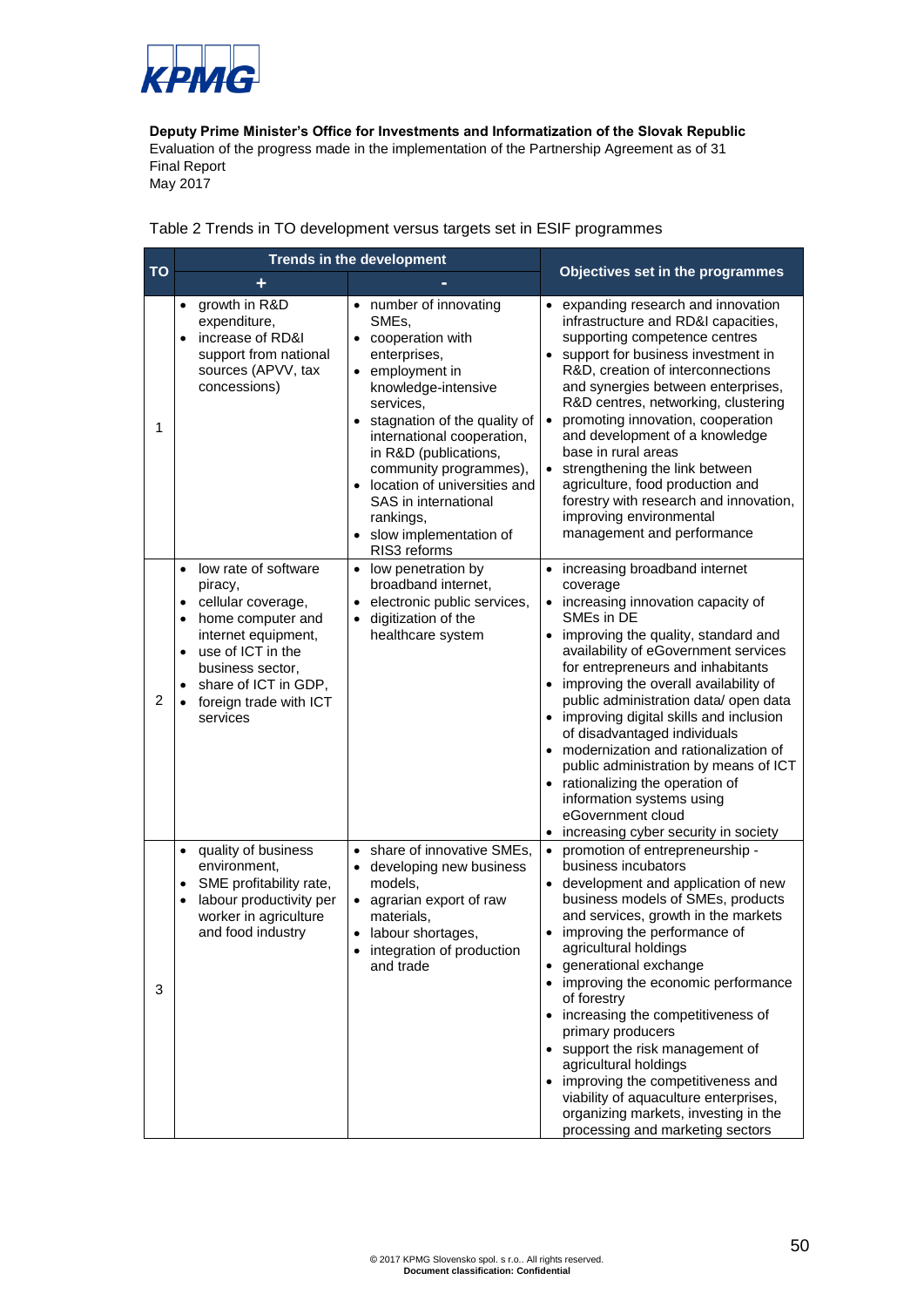

#### **Deputy Prime Minister's Office for Investments and Informatization of the Slovak Republic**

Evaluation of the progress made in the implementation of the Partnership Agreement as of 31 **Final Report** May 2017

**TO Trends in the development Objectives set in the programmes** 4 • reducing greenhouse gas emissions, higher share of RES, • higher share of biofuels, improving energy efficiency, reducing energy consumption • the consistency between sustainable growth and sectoral targets in the development of RES (the problem of sustainable consumption of biomass, biogas) problem in the production of 2nd generation biofuels support for the production and distribution of energy from renewable sources promoting energy efficiency, smart energy management and the use of renewable energy in public infrastructures, including public buildings and the housing sector support for low carbon strategies for all types of territory, support for multimodal urban mobility Promoting the use of highly efficient KVET supporting the sequestration of carbon dioxide in agriculture and forestry 5 better data and statistics processing and their link to landscape management, • established crisis management systems, early risk identification systems and increased capacity in addressing crisis preventive measures based on landscape retention capacity such as flood and landslide prevention, threats to biodiversity, low rate of implementation of agri-environmental measures support for investments in climate change adaptation, addressing specific risks, disaster prevention restoration, conservation and enhancement of biological diversity improving water management, including management of the use of fertilizers and pesticides • preventing soil erosion and improving its management 6 detachment of economic growth from resource consumption, drop in water consumption, • reduction of waste generation, reducing the volume of waste water discharged into surface water waste recycling rate lags behind the EU average, high share of landfilling, decrease of agricultural land, unfavourable status of habitats of European significance. unsustainable commercial forestry activity • investing in the waste and water management to meet the requirements of the environmental acquis protection and restoration of biodiversity and soil adoption of measures to improve the urban environment, reduction of air and noise pollution protection and restoration of aquatic biodiversity 7 increase in the length of the motorways, regional disparities in the length of motorways, lower quality of railways • removing bottlenecks in railway infrastructure, improving technical conditions for operation, improving service quality • removing bottlenecks in road infrastructure, increasing the attractiveness and accessibility of public transport improving the quality of services provided in the public port in Bratislava improving the security and accessibility of TEN-T road infrastructure and regional mobility 8 reducing unemployment unemployment rate among young people aged 15-24 has differences in labour supply between regions, • gender segregation, • declining labour supply • integration of young people, including those at risk of social exclusion, and young people from marginalized communities access to employment for long-term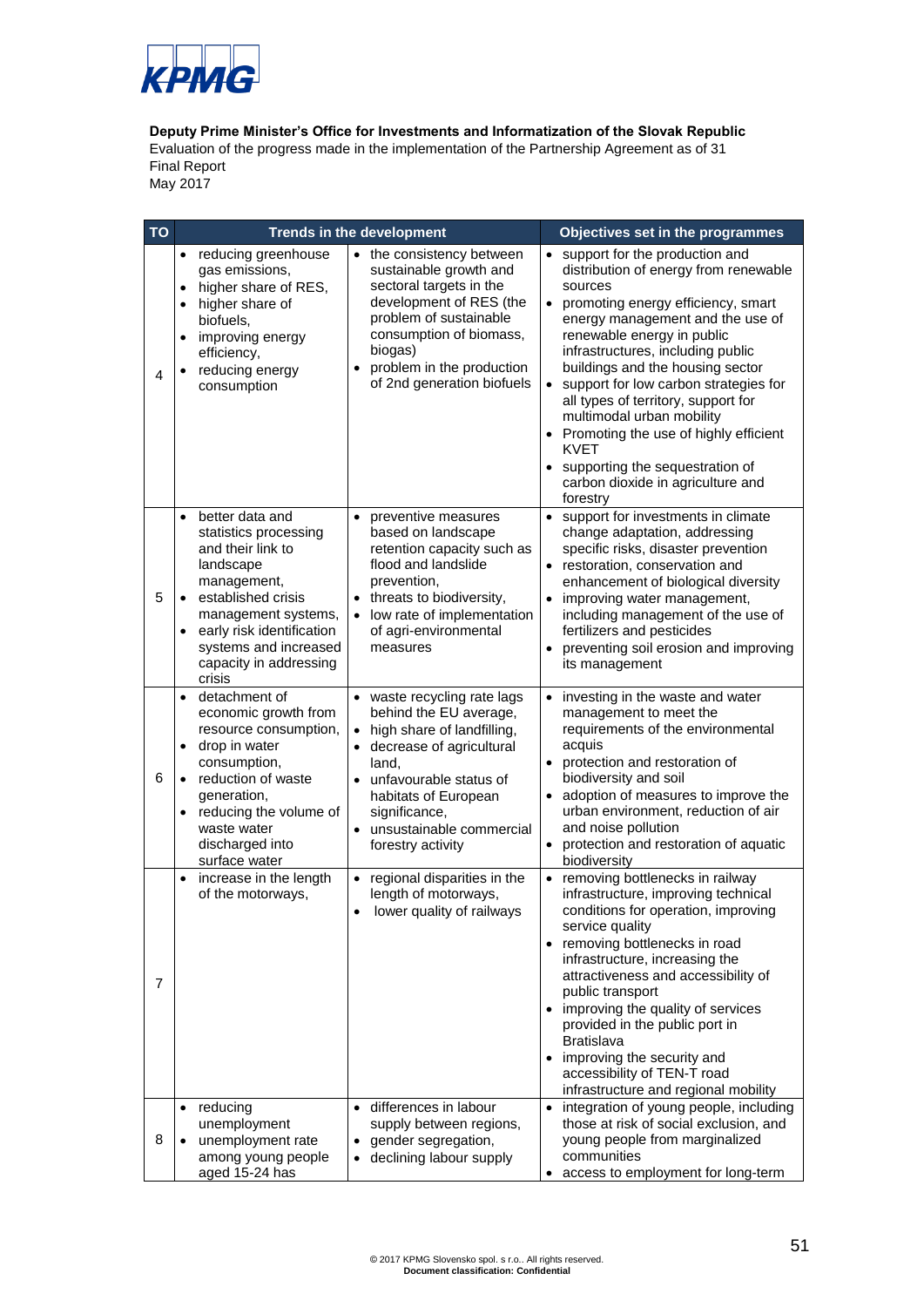

**Deputy Prime Minister's Office for Investments and Informatization of the Slovak Republic**

Evaluation of the progress made in the implementation of the Partnership Agreement as of 31 Final Report

May 2017

| <b>TO</b> | <b>Trends in the development</b>                                                                                                                                                               |                                                                                                                                                                 | Objectives set in the programmes                                                                                                                                                                                                                                                                                                                                                                                                                                                                                                                                                                                                                                                                                                                                                                                |  |  |
|-----------|------------------------------------------------------------------------------------------------------------------------------------------------------------------------------------------------|-----------------------------------------------------------------------------------------------------------------------------------------------------------------|-----------------------------------------------------------------------------------------------------------------------------------------------------------------------------------------------------------------------------------------------------------------------------------------------------------------------------------------------------------------------------------------------------------------------------------------------------------------------------------------------------------------------------------------------------------------------------------------------------------------------------------------------------------------------------------------------------------------------------------------------------------------------------------------------------------------|--|--|
|           | dropped significantly<br>(excluding those with<br>elementary and lower<br>secondary education)                                                                                                 |                                                                                                                                                                 | unemployed and support for labour<br>mobility<br>• equality between men and women in<br>all areas, including in the area of<br>access to employment, career<br>advancement<br>• modernization of labour market<br>institutions<br>• stimulating the promotion of<br>sustainable employment and job<br>creation in the cultural and creative<br>industry<br>• facilitating the diversification,<br>establishment and development of<br>small businesses and job creation                                                                                                                                                                                                                                                                                                                                         |  |  |
| 9         | number of people at<br>$\bullet$<br>risk of poverty or social<br>exclusion has declined                                                                                                        | poor living conditions of<br><b>MRCs below standard</b>                                                                                                         | • active inclusion to promote equal<br>opportunities and active participation<br>and to improve employability<br>• improving access to affordable,<br>sustainable and quality services<br>• promoting physical, economic and<br>social regeneration of deprived<br>communities in urban and rural areas<br>• support for social enterprises<br>• support for childcare services up to<br>three years of age at community level<br>• modernization of healthcare<br>infrastructure to integrate primary<br>healthcare, institutional facilities<br>• increasing employment rate locally by<br>supporting entrepreneurship and<br>innovation<br>• supporting local development in rural<br>areas<br>• transition from institutional to<br>community care (deinstitutionalisation<br>of the social services system |  |  |
| 10        | increase in investment<br>$\bullet$<br>in universities.<br>abolition of lower-<br>$\bullet$<br>quality study<br>departments at<br>universities,<br>support for dual<br>$\bullet$<br>education, | higher proportion of early<br>$\bullet$<br>school leavers.<br>poor results in PISA<br>ratings,<br>low share of population<br>involved in life-long<br>learning  | • reducing and preventing early school<br>leaving<br>• improving vocational education and<br>training systems and their quality<br>improving the quality, efficiency and<br>access to tertiary and equivalent<br>education<br>improving access to lifelong learning<br>• increasing the gross training of<br>children in kindergartens<br>• increasing the number of pupils in<br>secondary vocational schools in<br>practical training                                                                                                                                                                                                                                                                                                                                                                         |  |  |
| 11        | low public spending<br>per capita                                                                                                                                                              | $\bullet$<br>high share of employment<br>in the public<br>administration,<br>• corruption and inefficient<br>government bureaucracy,<br>• low efficiency of the | • improved quality of systems and<br>optimized PP processes<br>• modernized HR and increased staff<br>competencies<br>• transparent and effective application<br>of PP rules and consistent application                                                                                                                                                                                                                                                                                                                                                                                                                                                                                                                                                                                                         |  |  |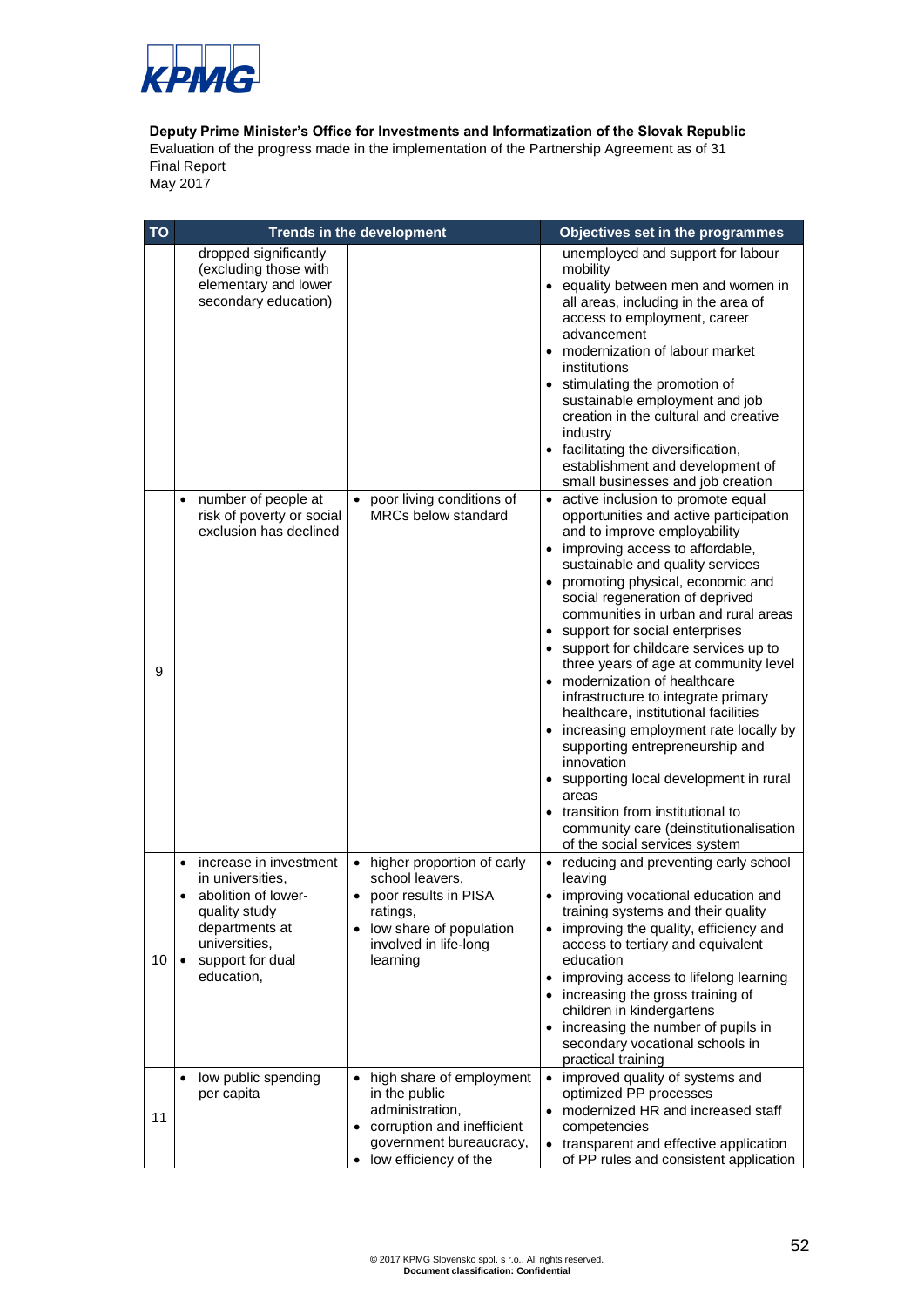

| TO. | <b>Trends in the development</b>                                 | Objectives set in the programmes                                                                                                      |
|-----|------------------------------------------------------------------|---------------------------------------------------------------------------------------------------------------------------------------|
|     | judiciary system,<br>construction and territorial<br>proceedings | of the 3E principles<br>increased efficiency of the judiciary<br>system, quality and enhanced<br>independence of the judiciary system |

## **5.2 Status of priority implementation**

<span id="page-62-0"></span>The second evaluation question concerned the gross effects of the implemented interventions within the thematic objectives of the PA in relation to the objectives of the Europe 2020 strategy, the fulfilment of the National Reform Programme and the fulfilment of specific recommendations of the Council for the SR. As indicated in the introduction of the evaluation, the effects of interventions cannot be evaluated at the current stage of implementation. A visible shift is only at the level of several outputs in RDP, OP II, OP QE and OP HR programmes. Progress in the implementation of the TOs was monitored only through intermediaries, through financial indicators that were related to calls/invitations, or contracted projects and resources disbursed. In this respect, TO6 and TO7 with the largest infrastructure projects from the OP QE and OP II or TO8 with several national projects with a higher budget from OP HR are the best performing OPs. It is not possible to assess the contribution of the ESIF to meeting the climate change targets or the Europe 2020 objectives. However, it can be said that the interventions in the previous programming period contributed to the achievement of these objectives and that the objectives of the Europe 2020 strategy, the tasks of the National Reform Programme of the Slovak Republic or the Council recommendations are reflected in the relevant programmes of the ESIF.

The processing of project indicators in relation to the results has not yet been possible, as the implementation of the ESIF is only starting to take place. However, in the future, indicators need not be included in the monitoring system to evaluate the results. In many cases, outcome indicators are set to follow outputs, not results, and do not allow them to measure achievement of goals. At the level of thematic objectives, rather contextual indicators are relevant in relation to the Europe 2020 strategy, the NRP and the Council recommendations. For this reason, we also offer a proposal to monitor the fulfilment of the thematic objectives, resp. their indicators at this level.

### **5.2.1 The proposed indicators**

<span id="page-62-1"></span>The proposal of indicators is based on the procedure described in the methodological section of the report. The basic prerequisite for the design of the indicators, apart from the condition that they have to meet the basic  $SMARK^2$  criteria for the indicators, was their availability. This means that such an indicator is already existing indicator of the EU 2020 strategy or of the national priorities set out in the NRP, or is part of a set of indicators in the ESIF programmes, or it belongs to regularly statistically monitored data published by the Statistical Office of the Slovak Republic or another international institution.

The number of indicators can be further reduced. They are listed by priority in the report submitted. Indicators resulting from the Europe 2020 strategy are binding for the

 29 S-specific, M-measurable, A-achievable, R-relevant a T-time bound.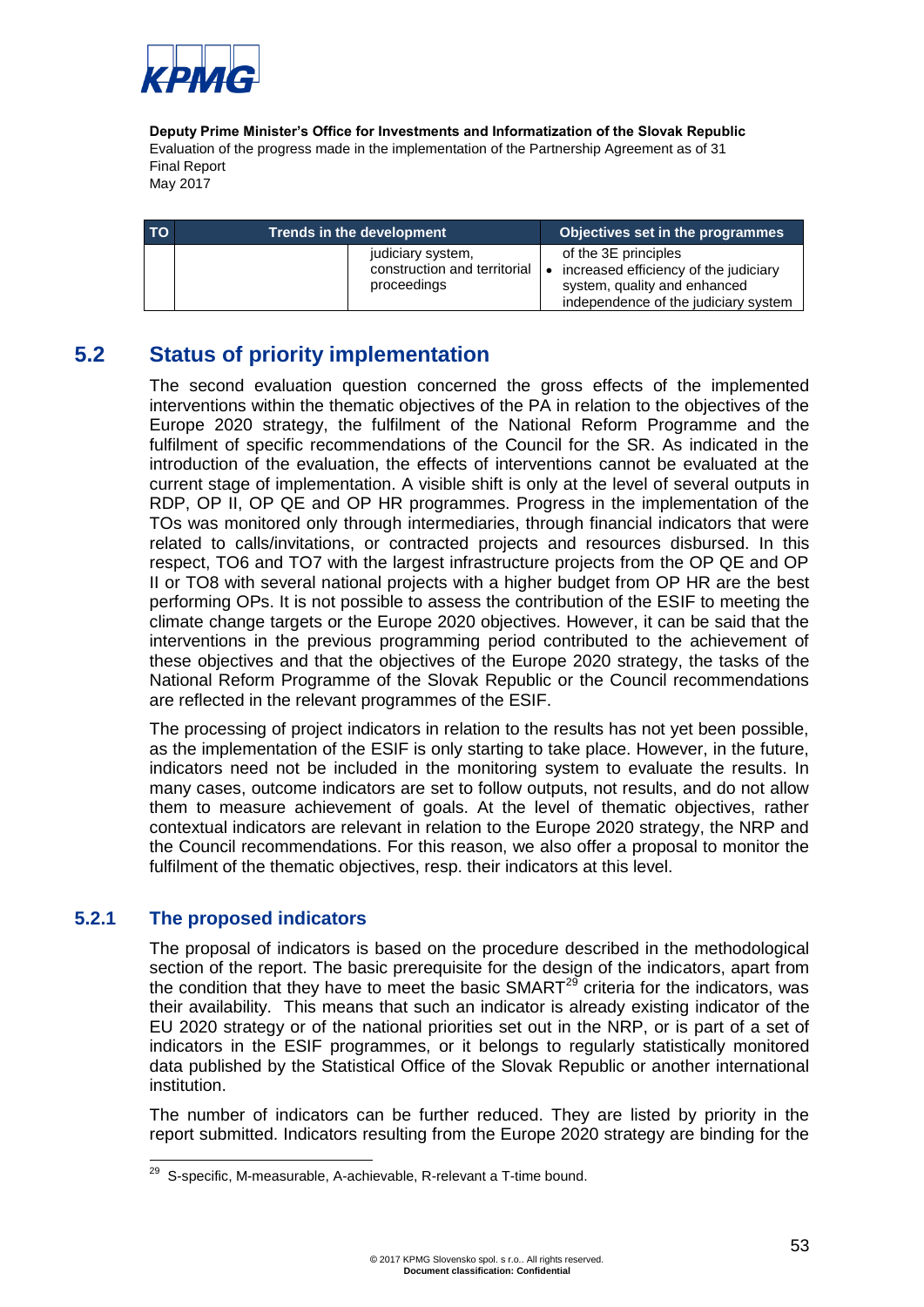

Slovak Republic and are automatically included in the proposed indicators. The indicators of national priorities for R&D, ICT and Employment were also included in the group of recommended / proposed indicators. We have replaced other indicators of national priorities with indicators that will allow easy monitoring of the implementation of the thematic objectives. Key is mainly to complement the indicators for those TOs where no indicators are set either in the Europe 2020 strategy or in the national priorities. The proposed additional indicators provide a more comprehensive view of the area and the possibility to monitor those, depends on the likelihood of their future use.

Since the newly proposed indicators do not have a target value, it is appropriate to set this value to approximate the average value of the EU28 indicator in the year in question. Table 3 lists the main and additional recommended indicators (the Europe 2020 indicators are highlighted and marked in blue, those that are taken from the NRP are lighter blue). A more detailed description of the indicators is in Annex 6, which also shows the current state of achievemnet of the proposed indicators compared to the average of the EU countries.

| <b>TO</b>    | The Europe 2020, NRP<br><b>indicators</b>                                                                                                                                                                                                                 | <b>Design of indicators for TOs</b>                                                                                                                                                                                                                                                                                | <b>Design of additional</b><br><b>indicators</b>                                                                                                                                                                  |
|--------------|-----------------------------------------------------------------------------------------------------------------------------------------------------------------------------------------------------------------------------------------------------------|--------------------------------------------------------------------------------------------------------------------------------------------------------------------------------------------------------------------------------------------------------------------------------------------------------------------|-------------------------------------------------------------------------------------------------------------------------------------------------------------------------------------------------------------------|
| 1            | • Invest 1.2% of GDP in<br>research and development<br>Quotations 70 % (100 = $EU$<br>$\bullet$<br>average)<br>Hi-tech export 14 % in total<br>export                                                                                                     | • Share of total expenditure on<br>R&D on GDP (%)<br>• Share of corporate expenditure<br>on R&D on GDP (%)<br>• Employment in knowledge-<br>intensive services (% of total<br>employment)<br>• Number of patent applications<br>per 1 billion. GDP in PPP<br>• Share of Hi-tech exports on total<br>exports $(\%)$ | • Share of SMEs introducing<br>product or process<br>innovation (%)                                                                                                                                               |
| $\mathbf{2}$ | eGovernment 71.7 %                                                                                                                                                                                                                                        | • eGovernment - Percentage of<br>individuals aged 16 - 74 using<br>the Internet to communicate with<br>the public administration (%)<br>• Mobile broadband deployment<br>(mobile broadband penetration<br>per 100 inhabitants)                                                                                     | • Percentage of SMEs<br>selling goods and services<br>online<br>• Percentage of inhabitants<br>selling goods and services<br>online                                                                               |
| 3            | Doing Business 15 (the World<br>$\bullet$<br>Bank ranking)<br><b>Product Market Regulatory</b><br>Index 1.2 (Point Rating)                                                                                                                                | • Share of enterprises with<br>innovation activity (%)<br>• Gross value added per 1 worker<br>in $\epsilon$ in the agriculture and<br>fisheries<br>• SMEs survival rate after two<br>years $(\%)$                                                                                                                  | • Share of SMEs innovating<br>from internal sources (%)<br>• Share of SMEs with<br>product or process<br>innovation (%)<br>• Share of SMEs with<br>marketing or organizational<br>innovations (%)                 |
| 4            | Reduce greenhouse gas<br>emissions (beyond the ETS)<br>so that they do not exceed<br>the level of 2005 by over 13%<br>Increase the share of energy<br>$\bullet$<br>from RES in gross final<br>energy consumption to 14 %<br><b>Achieve the cumulative</b> | • GHG emissions (CO2<br>equivalent Gg)<br>• Renewable Energy Sources<br>(%)<br>• Energy Efficiency (2005 = 100)                                                                                                                                                                                                    | • Share of energy from<br>renewable sources in all<br>modes of transport (%)<br>GHG emissions in industry<br>$\bullet$<br>and services (% change<br>compared to 2005)<br>GHG emissions in<br>households (% change |

Table 3 List of proposed TO indicators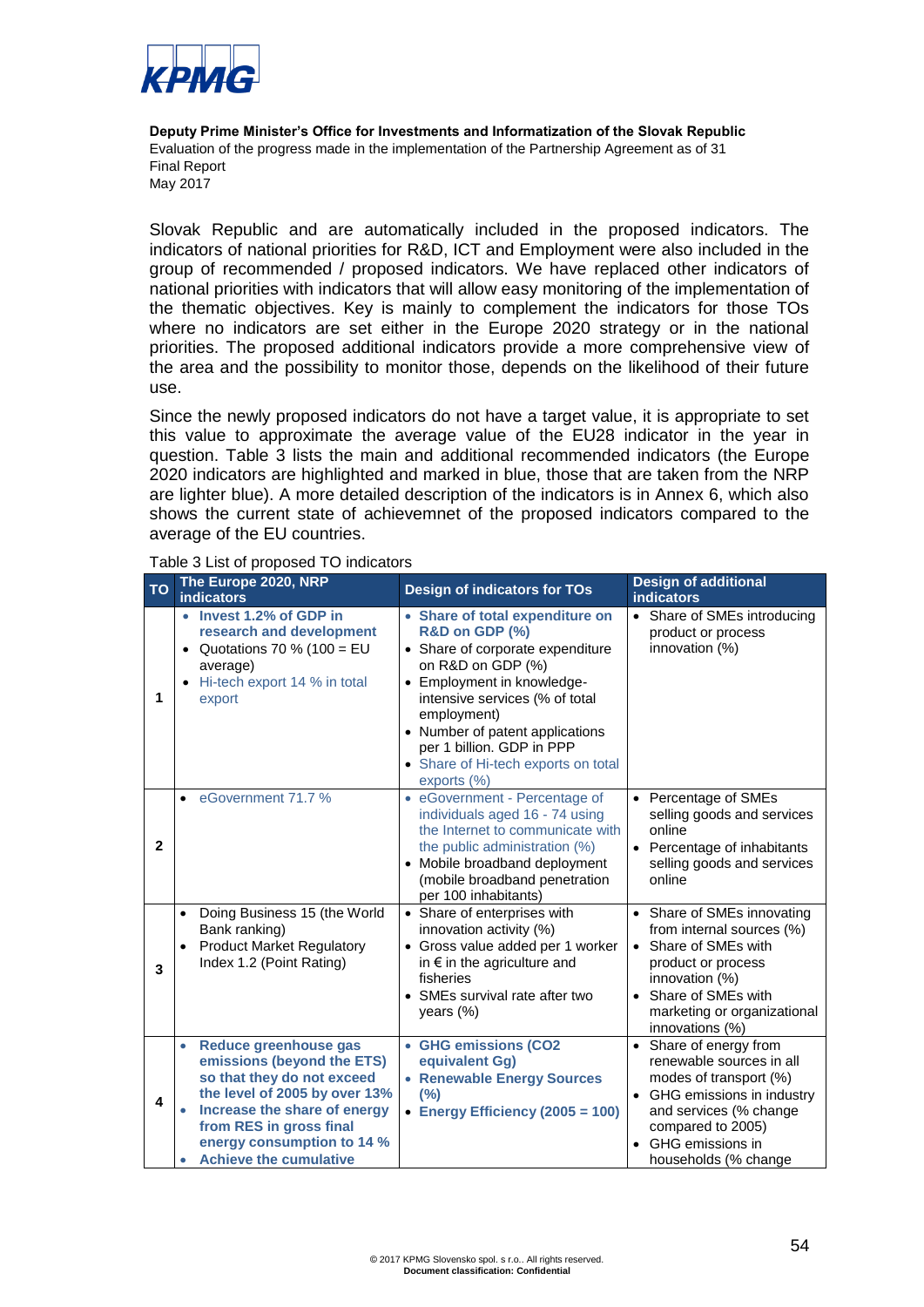

**Deputy Prime Minister's Office for Investments and Informatization of the Slovak Republic**

Evaluation of the progress made in the implementation of the Partnership Agreement as of 31 Final Report

May 2017

| <b>TO</b> | The Europe 2020, NRP<br>indicators                                                                                                                                                                                                       | <b>Design of indicators for TOs</b>                                                                                                                                                                                                                                                                    | <b>Design of additional</b><br><b>indicators</b>                                                                                                                                                                                        |
|-----------|------------------------------------------------------------------------------------------------------------------------------------------------------------------------------------------------------------------------------------------|--------------------------------------------------------------------------------------------------------------------------------------------------------------------------------------------------------------------------------------------------------------------------------------------------------|-----------------------------------------------------------------------------------------------------------------------------------------------------------------------------------------------------------------------------------------|
|           | energy efficiency target of<br>the SR by 2020 of 26,565<br>GWh (95,634 TJ), equivalent<br>to 2.29 Mtoe                                                                                                                                   |                                                                                                                                                                                                                                                                                                        | compared to 2005)                                                                                                                                                                                                                       |
| 5         |                                                                                                                                                                                                                                          | • Number of persons living in the<br>area with flood risk (number)<br>• Share of agricultural and forest<br>area with implemented agri-<br>environmental measures from<br>the total area of the SR (%)<br>• Percentage of coverage of<br>occupied territory secured by the<br>early warning system (%) | • Duration of an emergency<br>response<br>• Areas of current erosion on<br>agricultural land                                                                                                                                            |
| 6         | EPI score 76.1                                                                                                                                                                                                                           | • Productivity of sources €/kg<br>• Recycling of municipal waste<br>$(\% )$<br>• Share of domestic food<br>production (%)<br>• Surface water consumption in<br>industry (mil m <sup>3</sup> /year)                                                                                                     | • Energy intensity (kgoe/€)<br>• Index of eco-innovations                                                                                                                                                                               |
| 7         |                                                                                                                                                                                                                                          | • TEN-T Core Infrastructure<br>Completion Rate (%)<br>• TEN-T Core Railway<br>(Conventional) Infrastructure<br>Completion Rate (%)<br>• Share of renewable energy in<br>fuel consumption in transport<br>(% )<br>• Percentage of electrified railway<br>lines                                          |                                                                                                                                                                                                                                         |
| 8         | <b>Employment rate in the 20-64</b><br>$\bullet$<br>age group, 72% by 2020<br>Long-term unemployment rate<br>$\bullet$<br>(% of the active population<br>over 15)                                                                        | • Employment rate (15-64 years,<br>%)<br>• Unemployment rate (15-64<br>years, %)<br>• Long-term unemployment rate<br>(%)<br>• Unemployment rate among<br>young people aged 15-24                                                                                                                       | Unemployment rate among<br>Roma population aged 15 -<br>64                                                                                                                                                                              |
| 9         | <b>Reducing the number of</b><br>$\bullet$<br>people at risk of poverty or<br>social exclusion in the<br>number of at least 170<br>thousand                                                                                              | • Rate of poverty or social<br>exclusion<br>• Poverty risk rate<br>• Rate of serious material<br>deprivation                                                                                                                                                                                           | • Share of children from<br>MRCs in the age of 3-6<br>years who have completed<br>pre-school education<br>• Share of MRC households<br>with access to drinking<br>water<br>• Unemployment rate among<br>Roma population aged 15 -<br>64 |
| 10        | <b>Reduce the rate of early</b><br>$\bullet$<br>school leaving from the<br>current 6%<br>Increase the percentage of<br>٠<br>30 - 34-year-old with<br>completed tertiary education<br>to at least 40%<br>PISA average score achieved<br>٠ | • Early school leaving<br>• Share of the graduates in the<br>30-34 age group                                                                                                                                                                                                                           | • Percentage of the<br>population aged 25-64 who<br>participated in lifelong<br>learning<br>• Share of children aged 5 in<br>kindergartens (%)                                                                                          |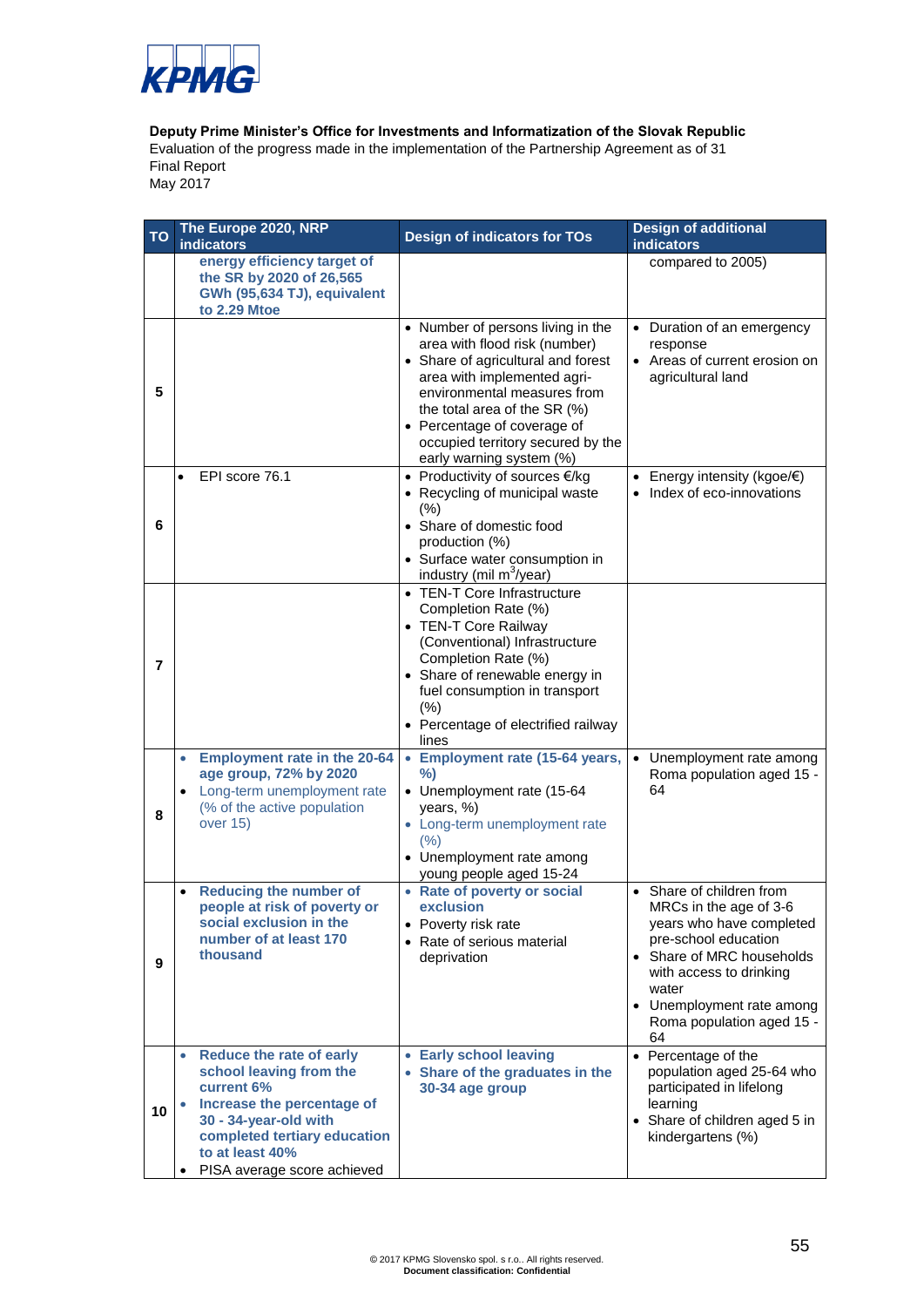

| <b>TO</b> | The Europe 2020, NRP<br><b>indicators</b> | Design of indicators for TOs                                                                                     | <b>Design of additional</b><br><b>indicators</b>                                         |
|-----------|-------------------------------------------|------------------------------------------------------------------------------------------------------------------|------------------------------------------------------------------------------------------|
|           | (505)                                     |                                                                                                                  |                                                                                          |
| 11        | Corruption 68.4%                          | • Share of Public administration,<br>defence and compulsory social<br>insurance staff in total<br>employment (%) | • Time needed to settle a<br>case in legal, civil and<br>commercial cases (1st<br>level) |

## <span id="page-65-0"></span>**5.3 Implementation of the CLLD, SUD and RITS strategies from the ESIF**

Evaluation of the implementation of the CLLD, SUD, RITS objectives on the territory of the SR and specifically in the regions facing demographic challenges and permanent or natural handicaps as well as the contribution of ESIF interventions to the MRCs integration was also part of the evaluation (third evaluation task). Equally as for other tasks, it was not possible to assess the results, yet. As far as disadvantaged regions are concerned, the Partnership Agreement deals only with the geographic areas affected by poverty, which is largely the area occupied by MRCs and these often overlap with the least developed districts. Taking into that there have been no results, yet, it is not possible to assess the real contribution of the ESIF to MRC integration. However, the evaluation identified several areas that require attention.

In general, the strategies reflect the basic objectives with a view to support the development of local economies, combat poverty and social exclusion, develop community life and civil society, and build capacity in the regions. An integrated regional development approach using the financial resources of individual ESIF programmes is the best option that should allow for optimal management and positive synergy effects. However, a more detailed analysis of the strategies suggests certain risks that need to be corrected in time, to meet the original aims.

The preparation of strategies takes place at different levels, in different quality and the coordination mechanisms, which would establish a unified methodical approach and set priorities in terms of strategic management at national level, is not visible. This discrepancy was visible, for example, when RITS and IROP indicators were compared (sections listed in Annex 8), which should show full consistency in coordinated intervention planning. The table shows that this is not the case in practice.

The strategic part of RITS BSK takes into account the results of multi-criteria analysis. This has already reflected the effort to assess the priorities in the various sectors as objectively as possible. For each area, a list of applicants was created according to the priorities established on the basis of statistical data and the so-called Investment Efficiency Index. This information provides the applicant with important information. If this value is low, they know they would waste resources on the preparation of projects that do not have the chance to succeed. In other regions, potential applicants can find the information on the Investment Efficiency Index value on the programme's website.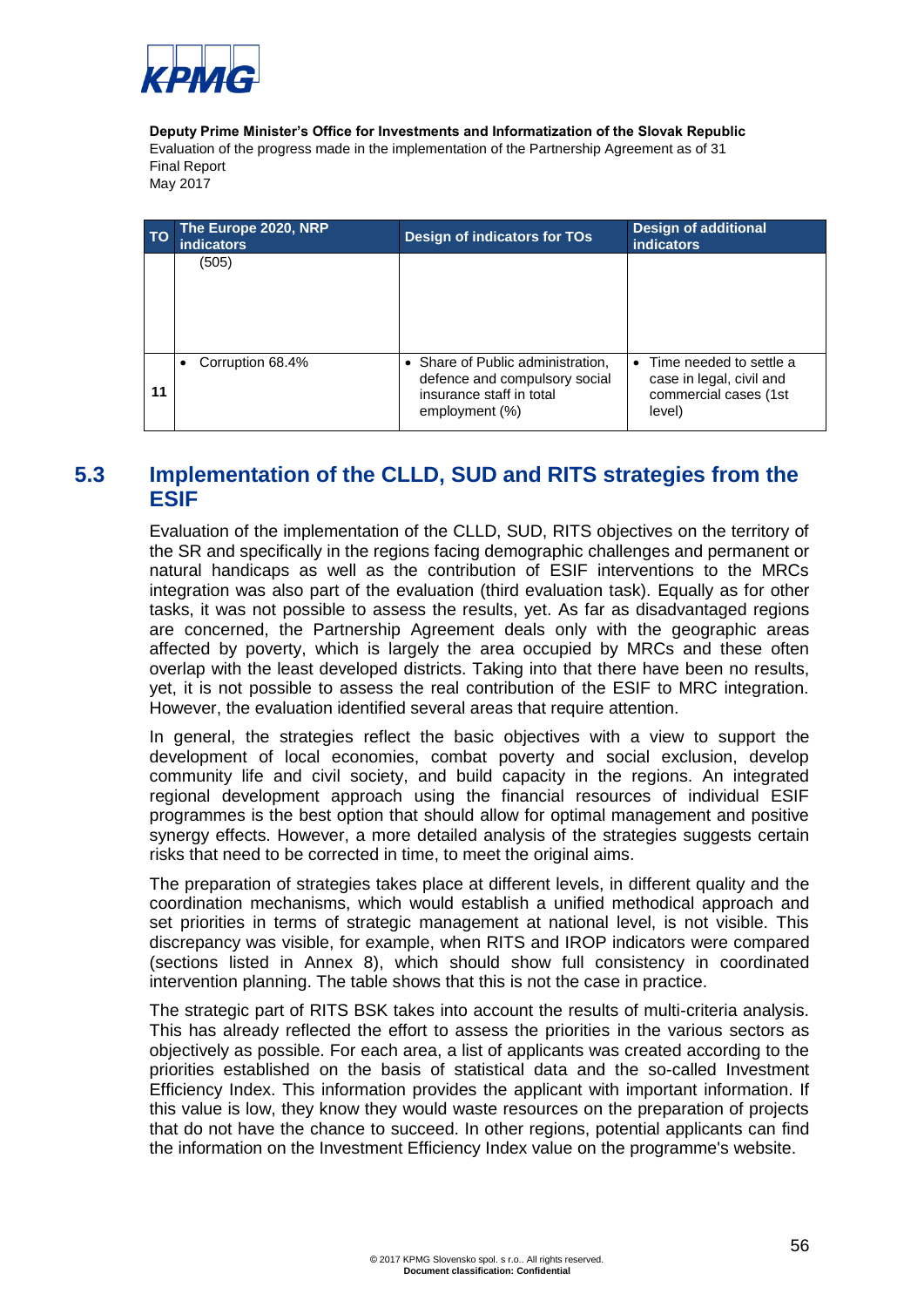

The definition of RITS investment priorities is so far applied only in the IROP, other ESIF programmes that are complementary in their interventions are obviously unlikely to use this analysis when assessing project applications, and probably do not know whether such an index or RITS exists. It can be assumed that in such a setting the whole process of regional development is practically uncoordinated and tends to repeat deficiencies from the previous programming period. It can therefore happen that projects, which are not strategically important and sustainable, but for various reasons wanted by municipalities, can succeed. In their programmes, MAs/IBs mostly deal with priorities at national level, but do not have detailed knowledge of local or regional priorities in the various supported areas.

The CLLD strategy, compared to RITS, can cover very similar, though somewhat broader spectrum of activities and their selection is determined by local needs. Within the CLLD, the same methodology as with the RITS based on statistical data, does not apply to the strategy. The likely division line is given by the size of the project. However, overlaps may occur mainly between Action Plans (APs) of the leastdeveloped districts and other programmes. APs indicate planned activities of very different scope and do not have any border lines in relation to the ESIF. In addition to IROP and RDP, resources are expected from other programmes, including crossborder cooperation programmes.

Many of the AP activities are repeated in all districts, and plan to build a number of training centres or guidance centres to prepare ESIF projects, which duplicate already existing centres and activities of the Regional Development Agencies. It is obvious that, given the complexity of the preparation and management of ESIF projects, the demand for advisory centres of this type is considerable and they are well founded. However, it can be assumed that in a coordinated system the provision of this type of service could be more efficient and managed, so that potential applicants have the same scope and content of the information provided. Despite the preferential access to  $ESIF<sup>30</sup>$  funding for the least developed districts, none of the programmes has selection criteria that would favour applications for identified projects in the least developed districts during the project evaluation itself.

The impact of the ESIF interventions on Roma integration in 2014-2020 cannot be assessed, given the current fund disbursement phase. In addition to some major OP HR projects (such as Field Social Work), programme-level calls are only being prepared and launched. However, given the prepared financial allocations and the direct targeting of investments within each IP, it is possible to expect a significant impact on improving the living conditions of the Roma. This would, among other things, also mean the smooth implementation of the Europe 2020 objective on social inclusion. However, based on the experience of MRC interventions' evaluation in the previous programming period, the need for close monitoring of implementation appears to be an imperative, so that individual interventions dedicated to Roma and are in reality supporting this target group.

### **5.4 Recommendations**

<span id="page-66-0"></span>In the light of the conclusions of the evaluation, we recommend:

 30 http://www.nro.vlada.gov.sk/pomoc-najmenej-rozvinutym-okresom/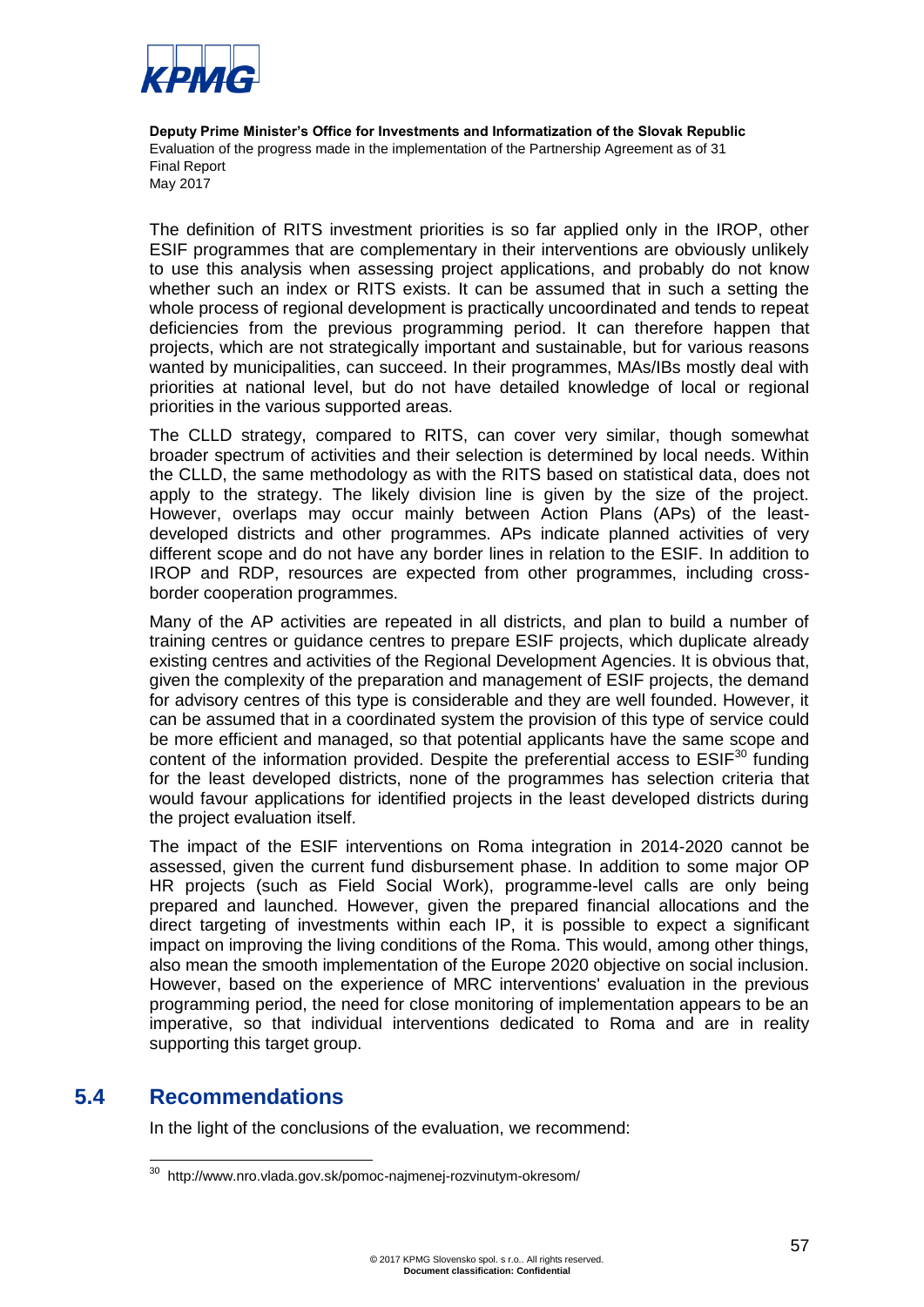

- consider whether it is necessary to include RDP in the ESIF programmes in the same structure as other OPs. If the RDP is to be included in these reports then the RDP and ITMS2014+ monitoring systems should be set up in such a way that all the RDP data needed in the same structure can be automatically converted and transferred to ITMS2014+. If this option is not realistic then it is better to deal with RDP reporting alone and use only financial information of RDP for the overall ESIF evaluation.
- consider the use of the indicators proposed for each TO, either in the precise form proposed by this report, or with a slight adjustment, according to the needs of the ESIF management structures at national level. The same applies to the proposed complementary TO indicators.
- consider adjustment of result indicators at the next OP revision whenever these indicators currently monitor outputs (e.g. OP HR). We suggest using the experience from the previous programming period in the review not only to set relevant indicators to measure the achievement of specific objectives but also to set the target values of these indicators optimally and realistically. In the previous period where this experience was missing, therefore many indicators were set unrealistically and often did not reach the planned target values or, on the contrary, exceeded these values several times.
- review and reassess both the initial and target values of the IROP and RITS indicators to form a coherent and logical set that will allow subsequent objective evaluation of the strategies and the programme itself. Even in this case, the values of indicators from the previous programming period will be useful. We recommend active cooperation with MA or IB programmes that manage and/or managed similar types of interventions.
- use the Investment Efficiency Index not only for the preparation of RITS projects but also for other programmes that support the same or similar types of activities, or where it is possible to objectively determine the index value in a similar way, while taking into account regional specifics and clearly define priorities. However, it is essential that the determination of the index value (calculation and benchmarking) is done in a transparent manner and with the participation of relevant partners. If appropriate, the index could "replace" the newly introduced two-round process when selecting projects. It could save resources and time while minimizing unnecessary preparation of applications for applicants who do not have the chance to succeed and at the same time it would save the MA/IB work with the assessment of proposals.
- consider the coordination mechanism that works best at this stage when framework documents of the various instruments of integrated development (RITS, CLLD, AP of the least-developed districts) are already approved. While the division line between RITS and CLLD will be the size of the project, AP activities do not have clearly defined division lines, and these may be differently intertwined with other tools. In this respect, we recommend one coordinator for each AP, who will communicate and coordinate their activities towards all ESIF programmes and other APs in order to avoid duplication of different interventions.